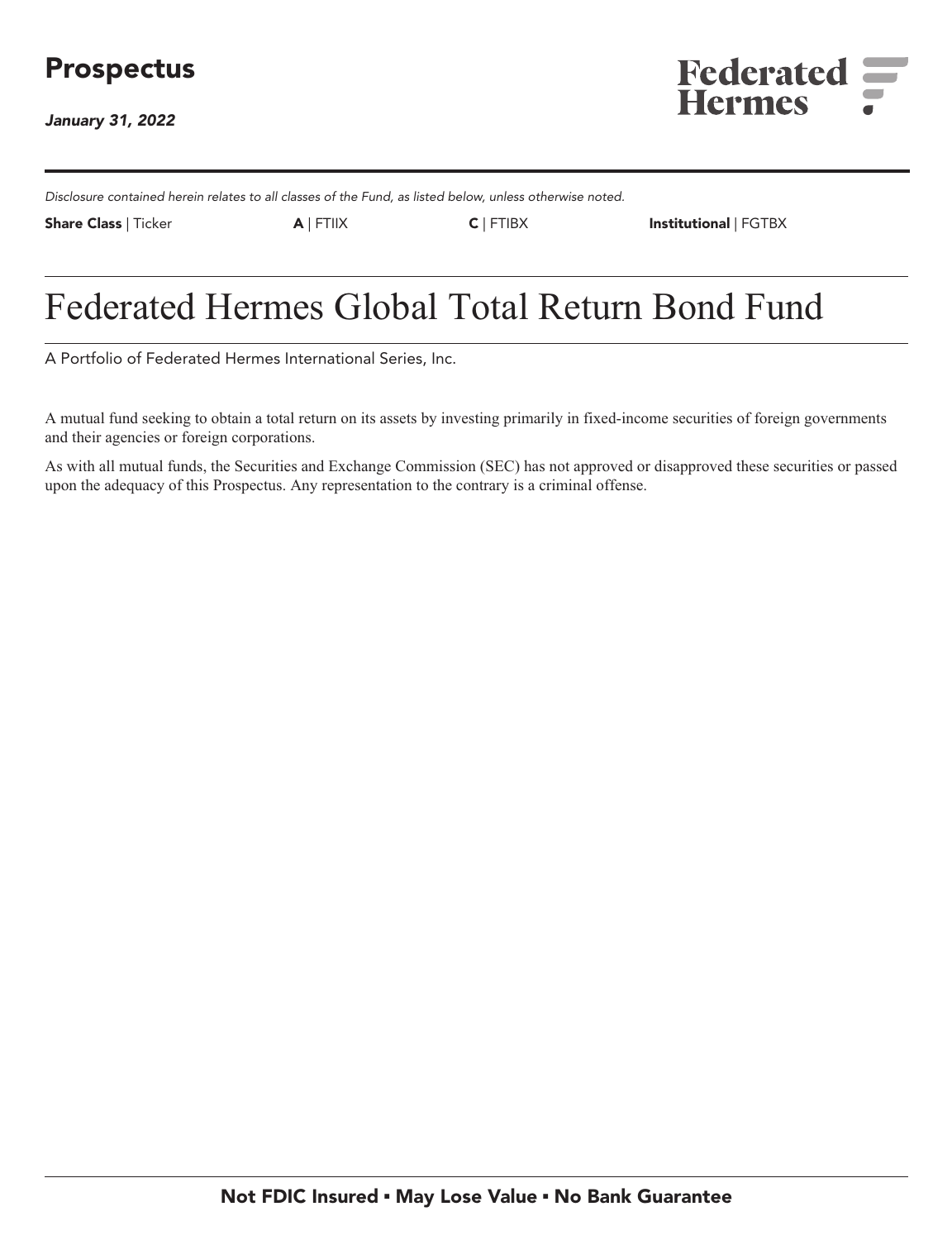# **CONTENTS**

|                                                                                                    | - 6 |
|----------------------------------------------------------------------------------------------------|-----|
|                                                                                                    | - 8 |
|                                                                                                    | -15 |
|                                                                                                    | 22  |
|                                                                                                    | -27 |
|                                                                                                    | -28 |
|                                                                                                    | 30  |
|                                                                                                    | -32 |
|                                                                                                    | 35  |
|                                                                                                    | -36 |
|                                                                                                    | 38  |
|                                                                                                    | 39  |
|                                                                                                    | 43  |
| Appendix B: Sales Charge Waivers and Exchange Features for Shareholders Purchasing Through Certain |     |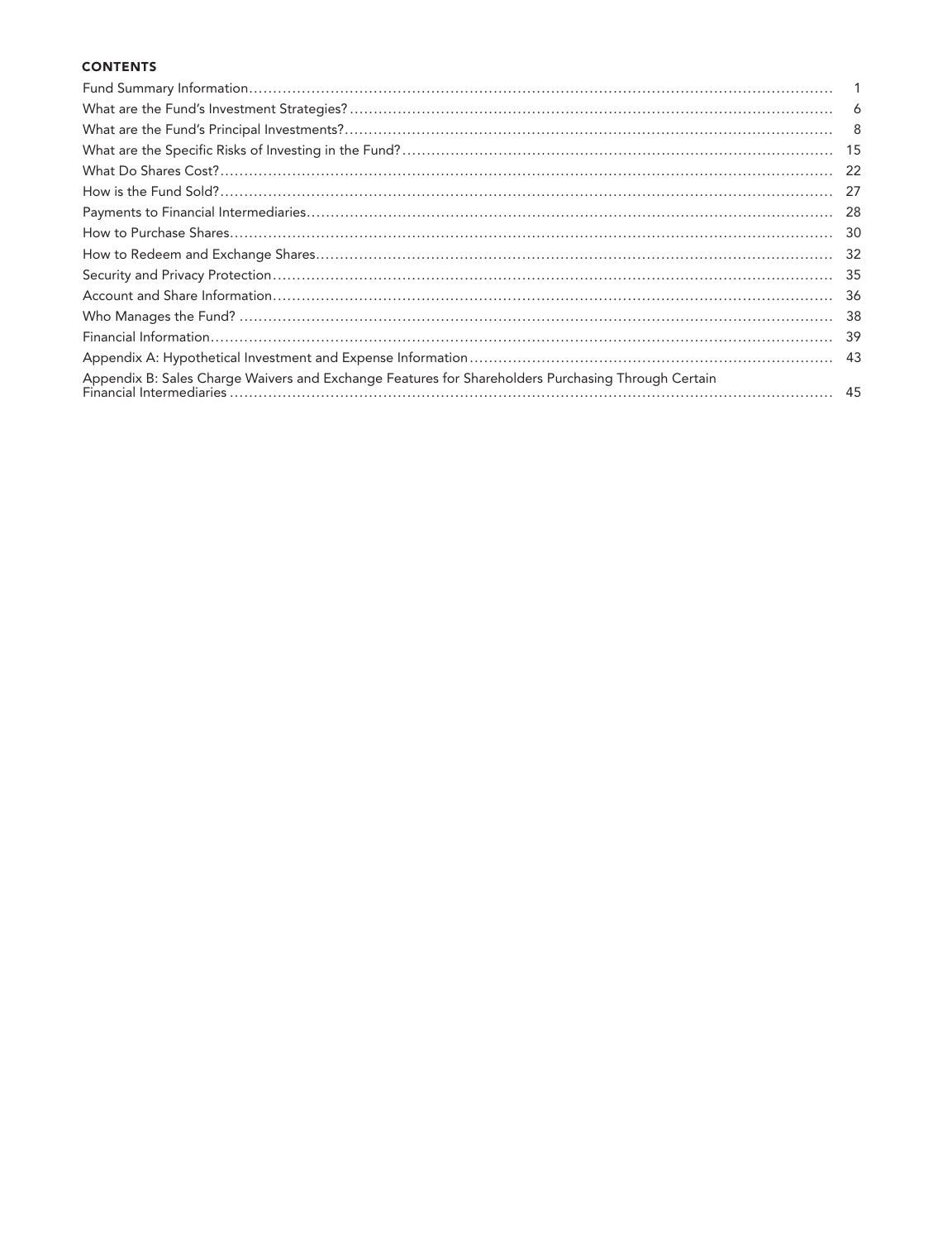# **Fund Summary Information**

# **Federated Hermes Global Total Return Bond Fund (the "Fund")**

# **RISK/RETURN SUMMARY: INVESTMENT OBJECTIVE**

**The Fund's investment objective is to obtain a total return on its assets.**

# **RISK/RETURN SUMMARY: FEES AND EXPENSES**

**This table describes the fees and expenses that you may pay if you buy, hold and sell Class A Shares (A), Class C Shares (C) and Institutional Shares (IS) of the Fund. You may pay other fees, such as brokerage commissions and other fees to financial intermediaries, which are not reflected in the tables and examples below. You may qualify for certain sales charge discounts if you and your family invest, or agree to invest in the future, at least \$100,000 in certain classes (e.g., A class) of Federated Hermes funds. More information about these and other discounts is available from your financial professional, in the "What Do Shares Cost?" section of the Prospectus on page 22 and in "Appendix B" to this Prospectus.**

# **Shareholder Fees (fees paid directly from your investment)**

|                                                                                                                                           | AC IS          |  |
|-------------------------------------------------------------------------------------------------------------------------------------------|----------------|--|
|                                                                                                                                           |                |  |
| Maximum Deferred Sales Charge (Load) (as a percentage of original purchase price or redemption proceeds, as applicable)  0.00% 1.00% None |                |  |
| Maximum Sales Charge (Load) Imposed on Reinvested Dividends (and other Distributions) (as a percentage of offering price)  None None None |                |  |
|                                                                                                                                           | None None None |  |
|                                                                                                                                           | None None None |  |

# **Annual Fund Operating Expenses (expenses that you pay each year as a percentage of the value of your investment)**

|             | A C IS |       |
|-------------|--------|-------|
| 0.70% 0.70% |        | 0.70% |
|             |        | None  |
|             |        | 1.05% |
|             |        |       |
|             |        |       |
|             |        |       |
|             |        |       |

**1 The Adviser and certain of its affiliates on their own initiative have agreed to waive certain amounts of their respective fees and/or reimburse expenses. Total annual fund operating expenses (excluding Acquired Fund Fees and Expenses, interest expense, extraordinary expenses and proxy-related expenses paid by the Fund, if any) paid by the Fund's A, C and IS classes (after the voluntary waivers and/or reimbursements) will not exceed 1.02%, 1.77% and 0.77% (the "Fee Limit"), respectively, up to but not including the later of (the "Termination Date"): (a) February 1, 2023; or (b) the date of the Fund's next effective Prospectus. While the Adviser and its affiliates currently do not anticipate terminating or increasing these arrangements prior to the Termination Date, these arrangements may only be terminated or the Fee Limit increased prior to the Termination Date with the agreement of the Fund's Board of Directors.**

# **Example**

**This Example is intended to help you compare the cost of investing in the Fund with the cost of investing in other mutual funds.**

**The Example assumes that you invest \$10,000 for the time periods indicated and then redeem all of your Shares at the end of those periods. Expenses assuming no redemption are also shown. The Example also assumes that your investment has a 5% return each year and that operating expenses (excluding any sale loads on reinvested dividends, fee waivers and/or expense reimbursements) are as shown in the table above and remain the same. The expenses used to calculate the Fund's examples do not include fee waivers or expense reimbursements. Although your actual costs and returns may be higher or lower, based on these assumptions your costs would be:**

| <b>Share Class</b>              |  |                       | 1 Year 3 Years 5 Years 10 Years |
|---------------------------------|--|-----------------------|---------------------------------|
| A:                              |  |                       |                                 |
| Expenses assuming redemption    |  | \$669 \$1,125 \$1,606 | \$2,928                         |
| Expenses assuming no redemption |  |                       | \$669 \$1,125 \$1,606 \$2,928   |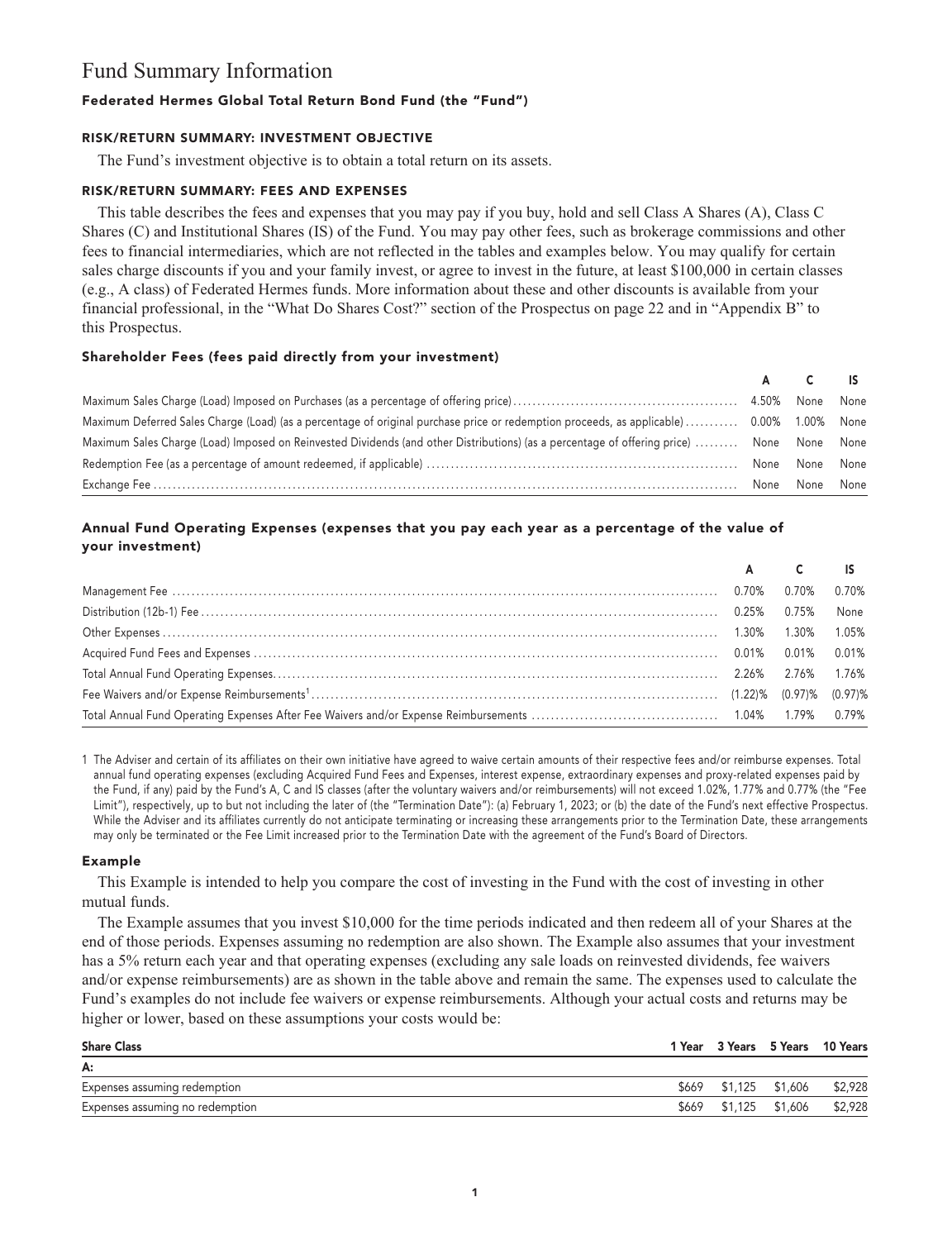| <b>Share Class</b>              |       |       |               | 1 Year 3 Years 5 Years 10 Years |
|---------------------------------|-------|-------|---------------|---------------------------------|
| $\mathsf{C}$ :                  |       |       |               |                                 |
| Expenses assuming redemption    | \$379 |       | \$856 \$1,459 | \$2,970                         |
| Expenses assuming no redemption | \$279 |       | \$856 \$1,459 | \$2,970                         |
| IS:                             |       |       |               |                                 |
| Expenses assuming redemption    | \$179 | \$554 | \$954         | \$2,073                         |
| Expenses assuming no redemption | \$179 | \$554 | \$954         | \$2,073                         |
|                                 |       |       |               |                                 |

# **Portfolio Turnover**

**The Fund pays transaction costs, such as commissions, when it buys and sells securities (or "turns over" its portfolio). A higher portfolio turnover rate may indicate higher transaction costs and may result in higher taxes when Fund Shares are held in a taxable account. These costs, which are not reflected in Annual Fund Operating Expenses or in the Example, affect the Fund's performance. During the most recent fiscal year, the Fund's portfolio turnover rate was 36% of the average value of its portfolio.**

#### **RISK/RETURN SUMMARY: INVESTMENTS, RISKS AND PERFORMANCE**

#### **What are the Fund's Main Investment Strategies?**

**The Fund pursues its investment objective by investing primarily in investment-grade, fixed-income securities, including U.S. and non-U.S. government, agency, inflation protected, mortgage-related, loan participation, asset-backed and corporate debt securities. The fixed-income securities in which the Fund invests may be denominated and issued in U.S. dollars or any other currency. The Fund may invest in foreign currencies and may engage in other foreign currency transactions for investment or hedging purposes. The Fund may invest substantially in securities of issuers domiciled outside the United States, including issuers domiciled in developing countries. The Fund will generally allocate a substantial amount of its total assets (at least 40% – unless market conditions are not deemed favorable by Federated Investment Management Company (the "Adviser"), in which case the Fund would invest at least 30%) to non-U.S. investments. The Fund may allocate up to 100% of its total assets to non-U.S. dollar investments. The Fund will allocate its assets among various regions and countries, including the United States, but in no fewer than three different countries and may invest in both developed and developing markets.**

**The Fund may invest up to 25% of its total assets in noninvestment-grade, fixed-income securities (otherwise known as "junk bonds"). In addition, the Fund may invest up to 25% of its total assets in emerging-markets fixed-income securities. The Fund may use derivative contracts (such as, for example, futures contracts, option contracts and swap contracts) and/or hybrid instruments to implement its investment strategy and to hedge against potential losses. The Fund may also use both spot and forward currency trades and other derivatives to increase or decrease its exposure to foreign interest rate and/or currency markets. There can be no assurance that the Fund's use of derivative contracts or hybrid instruments will work as intended. Derivative investments made by the Fund are included within the Fund's 80% policy (as described below) and are calculated at market value. The Adviser does not target an average maturity for the Fund's portfolio and may invest in bonds of any maturity.**

**When selecting investments for the Fund, the Fund can invest in securities directly or in other investment companies, including, for example, funds advised by the Adviser or its affiliates ("Underlying Funds"). At times, the Fund's investment in Underlying Funds may be a substantial portion of the Fund's portfolio. The Fund is a non-diversified portfolio of Federated Hermes International Series, Inc.**

**The Fund will invest its assets so that at least 80% of its net assets (plus any borrowings for investment purposes) are invested in fixed-income investments. The Fund will notify shareholders at least 60 days in advance of any change in its investment policy that would enable the Fund to invest, under normal circumstances, less than 80% of its net assets (plus any borrowings for investment purposes) in fixed-income investments.**

#### **Portfolio Turnover**

**The Fund actively trades its portfolio securities in an attempt to achieve its investment objective. Active trading will cause the Fund to have an increased portfolio turnover rate and increase the Fund's trading costs, which may have an adverse impact on the Fund's performance. An active trading strategy will likely result in the Fund generating more shortterm capital gains or losses. Short-term gains are generally taxed at a higher rate than long-term gains. Any short-term losses are used first to offset short-term gains.**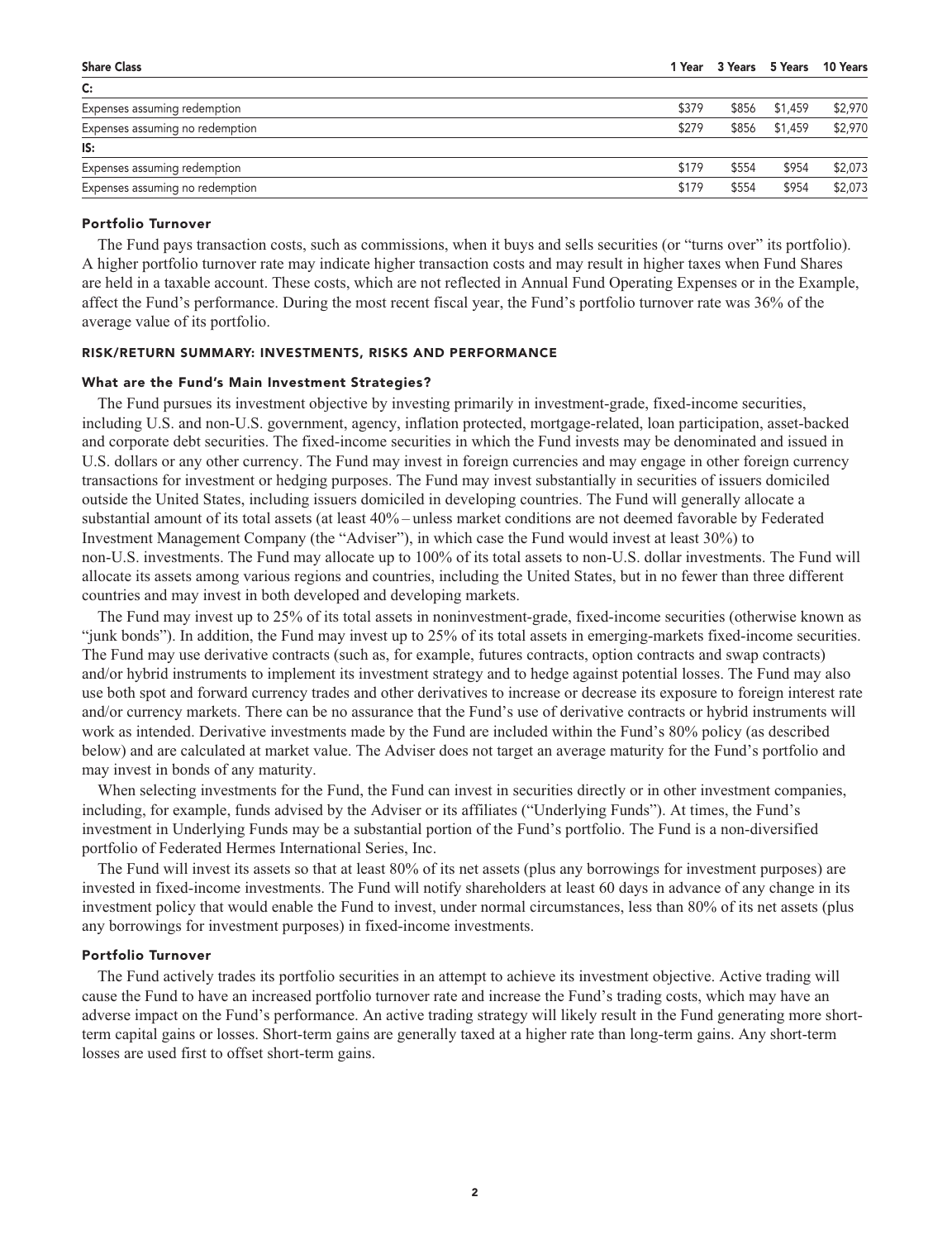# **What are the Main Risks of Investing in the Fund?**

**All mutual funds take investment risks. Therefore, it is possible to lose money by investing in the Fund. The primary factors that may reduce the Fund's returns include:**

- **■ Underlying Fund Risk. The risk that the Fund's performance is closely related to the risks associated with the securities and other investments held by underlying funds and that the ability of a Fund to achieve its investment objective will depend upon the ability of underlying funds to achieve their respective investment objectives. The Fund bears Underlying Fund fees and expenses indirectly.**
- **■ Currency Risk. Exchange rates for currencies fluctuate daily. As a result, the value of the Fund's foreign investments and the value of its Shares may be affected favorably or unfavorably by changes in currency exchange rates relative to the U.S. dollar.**
- **■ European Union and Eurozone Related Risk. A number of countries in the European Union (EU), including certain countries within the EU that have adopted the euro (Eurozone), have experienced, and may continue to experience, severe economic and financial difficulties. Additional countries within the EU may also fall subject to such difficulties. These events could negatively affect the value and liquidity of the Fund's investments in euro-denominated securities and derivatives contracts, securities of issuers located in the EU or with significant exposure to EU issuers or countries.**
- **■ Interest Rate Risk. Prices of fixed-income securities generally fall when interest rates rise. The longer the duration of a fixed-income security, the more susceptible it is to interest rate risk. Recent and potential future changes in monetary policy made by central banks and/or their governments are likely to affect the level of interest rates.**
- **■ Issuer Credit Risk. It is possible that interest or principal on securities will not be paid when due. Noninvestmentgrade securities generally have a higher default risk than investment-grade securities. Such non-payment or default may reduce the value of the Fund's portfolio holdings, its share price and its performance.**
- **Counterparty Credit Risk.** Credit risk includes the possibility that a party to a transaction involving the Fund will fail **to meet its obligations. This could cause the Fund to lose money or to lose the benefit of the transaction or prevent the Fund from selling or buying other securities to implement its investment strategy.**
- **Risk of Foreign Investing.** Because the Fund may invest in securities issued by foreign companies and national **governments, the Fund's Share price may be more affected by foreign economic and political conditions, taxation policies and accounting and auditing standards than could otherwise be the case.**
- **■ Liquidity Risk. Trading opportunities are more limited for fixed-income securities that have not received any credit ratings, have received any credit ratings below investment grade or are not widely held.**
- **■ Leverage Risk. Leverage risk is created when an investment, which includes, for example, an investment in a derivative contract, exposes the Fund to a level of risk that exceeds the amount invested. Changes in the value of such an investment magnify the Fund's risk of loss and potential for gain.**
- **■ Risk of Investing in Emerging Market Countries. Securities issued or traded in emerging markets generally entail greater risks than securities issued or traded in developed markets. Emerging market countries may have relatively unstable governments and may present the risk of nationalization of businesses, expropriation, confiscatory taxation or, in certain instances, reversion to closed market, centrally planned economics.**
- **■ Risk Associated with Noninvestment-Grade Securities. Securities rated below investment grade may be subject to greater interest rate, credit and liquidity risks than investment-grade securities. These securities are considered speculative with respect to the issuer's ability to pay interest and repay principal.**
- **Risk Related to the Economy.** The value of the Fund's portfolio may decline in tandem with a drop in the overall **value of the markets in which the Fund invests and/or other markets. Economic, political and financial conditions, industry or economic trends and developments or public health risks, such as epidemics or pandemics, may, from time to time, and for varying periods of time, cause the Fund to experience volatility, illiquidity, shareholder redemptions, or other potentially adverse effects. Among other investments, lower-grade bonds and loans may be particularly sensitive to changes in the economy.**
- **■ Risk of Investing in Derivative Contracts and Hybrid Instruments. Derivative contracts and hybrid instruments involve risks different from, or possibly greater than, risks associated with investing directly in securities and other traditional investments. Specific risk issues related to the use of such contracts and instruments include valuation and tax issues, increased potential for losses and/or costs to the Fund and a potential reduction in gains to the Fund. Each of these issues is described in greater detail in this Prospectus. Derivative contracts and hybrid instruments may also involve other risks described in this Prospectus, such as interest rate, credit, currency, liquidity and leverage risks.**
- **■ Custodial Services and Related Investment Costs. Custodial services and other costs relating to investment in international securities markets generally are more expensive than in the United States. Such markets have settlement and clearance procedures that differ from those in the United States. In certain markets there have been times when settlements have been unable to keep pace with the volume of securities transactions, making it difficult to conduct such**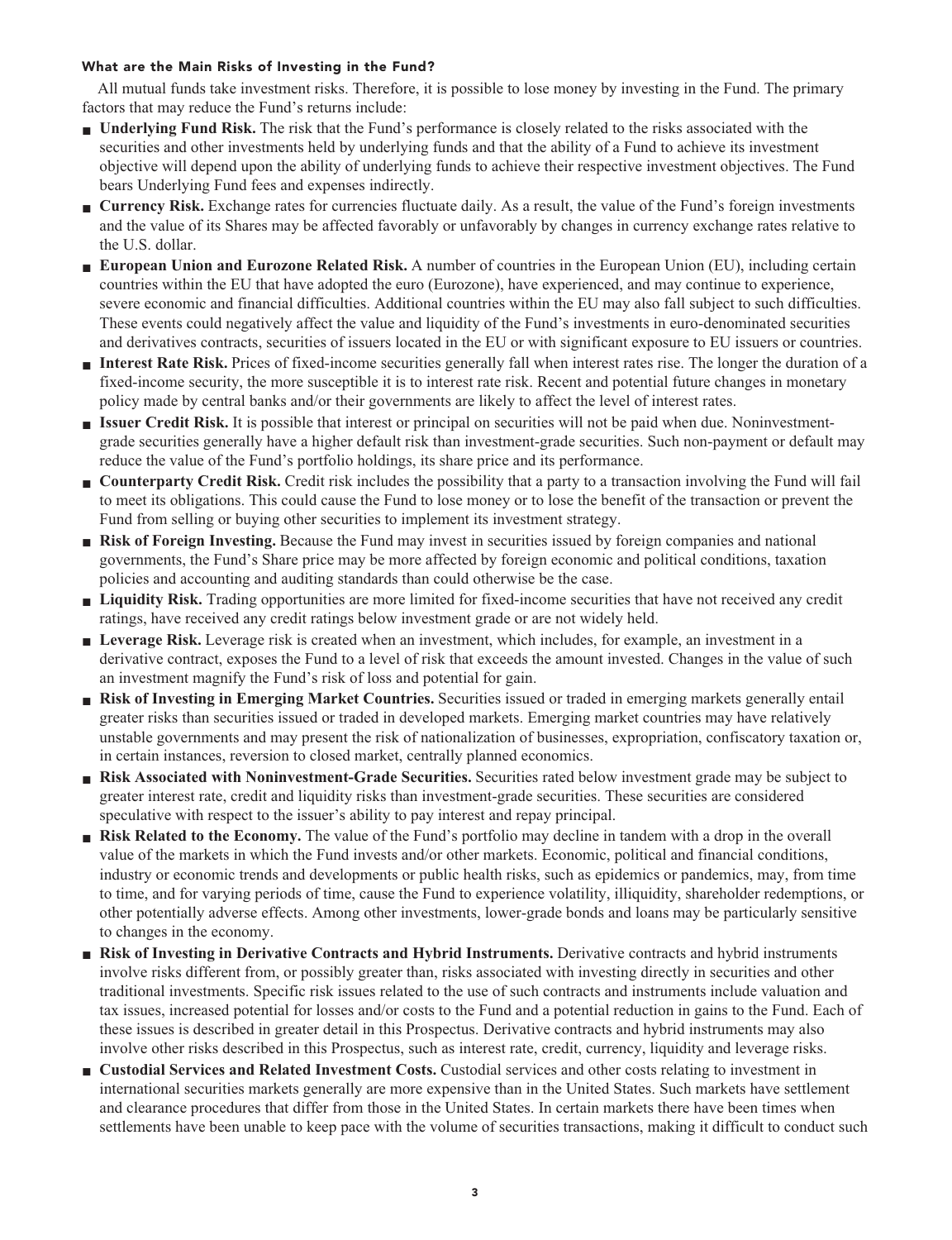**transactions. The inability of the Fund to make intended securities purchases due to settlement problems could cause the Fund to miss attractive investment opportunities. Inability to dispose of a portfolio security caused by settlement problems could result in losses to the Fund due to a subsequent decline in value of the portfolio security. In addition, security settlement and clearance procedures in some emerging countries may not fully protect the Fund against loss of its assets.**

- **■ Mortgage-Backed Securities (MBS) Risk. MBS have unique risks. A rise in interest rates may cause the value of MBS held by the Fund to decline. The mortgage loans underlying MBS generally are subject to a greater rate of principal prepayments in a declining interest rate environment and to a lesser rate of principal prepayments in an increasing interest rate environment.**
- **■ Prepayment and Extension Risk. When homeowners prepay their mortgages in response to lower interest rates, the Fund will be required to reinvest the proceeds at the lower interest rates available. Also, when interest rates fall, the price of mortgage-backed securities may not rise to as great an extent as that of other fixed-income securities. When interest rates rise, homeowners are less likely to prepay their mortgages. A decreased rate of prepayments lengthens the expected maturity of a mortgage-backed security, and the price of mortgage-backed securities may decrease more than the price of other fixed-income securities when interest rates rise.**
- **■ Asset-Backed Securities (ABS) Risk. The value of asset-backed securities (ABS) may be affected by certain factors such as interest rate risk, credit risk, prepayment risk and the availability of information concerning the pool of underlying assets and its structure. Under certain market conditions, ABS may be less liquid and may be difficult to value. Movements in interest rates (both increases and decreases) may quickly and significantly reduce the value of certain types of ABS. ABS can also be subject to the risk of default on the underlying assets.**
- **■ Risk of Inflation-Protected Securities. The value of inflation-protected securities is subject to the effects of changes in market interest rates caused by factors other than inflation ("real interest rates"). If interest rates rise due to reasons other than inflation, the Fund's investment in these securities may not be protected to the extent that the increase is not reflected in the security's inflation measure.**
- **■ Risk of Investing in Loans. In addition to the risks generally associated with debt instruments such as credit, market, interest rate, liquidity and derivatives risks, bank loans are also subject to the risk that the value of the collateral securing a loan may decline, be insufficient to meet the obligations of the borrower or be difficult to liquidate. The Fund's access to the collateral may be limited by bankruptcy, other insolvency laws or by the type of loan the Fund has purchased. For example, if the Fund purchases a participation instead of an assignment, it would not have direct access to collateral of the borrower. As a result, a floating rate loan may not be fully collateralized and can decline significantly in value. Additionally, collateral on loan instruments may not be readily liquidated, and there is no assurance that the liquidation of such assets will satisfy a borrower's obligations under the investment. Loans generally are subject to legal or contractual restrictions on resale.**

**Loans and other forms of indebtedness may be structured such that they are not securities under securities laws. As such, it is unclear whether loans and other forms of direct indebtedness offer securities law protections, such as those against fraud and misrepresentation. In the absence of definitive regulatory guidance, while there can be no assurance that fraud or misrepresentation will not occur with respect to the loans and other investments in which the Fund invests, the Fund relies on the Adviser's research in an attempt to seek to avoid situations where fraud or misrepresentation could adversely affect the Fund.**

- **■ Loan Liquidity Risk. Loans generally are subject to legal or contractual restrictions on resale. The liquidity of loans, including the volume and frequency of secondary market trading in such loans, varies significantly over time and among individual loans. For example, if the credit quality of a loan unexpectedly declines significantly, secondary market trading in that loan can also decline for a period of time. During periods of infrequent trading, valuing a loan can be more difficult and buying and selling a loan at an acceptable price can be more difficult and delayed. Difficulty in selling a loan can result in a loss. Loan instruments may not be readily marketable and may be subject to restrictions on resale. In some cases, negotiations involved in disposing of loans may require weeks to complete. Thus, transactions in loan instruments may take longer than seven days to settle. This could pose a liquidity risk to the Fund and, if the Fund's exposure to such investments is substantial, could impair the Fund's ability to meet shareholder redemptions in a timely manner.**
- **■ Risk of Non-Diversified Fund. The Fund is non-diversified. Compared to diversified mutual funds, it may invest a higher percentage of its assets among fewer issuers of portfolio securities. In certain situations, being non-diversified may reduce the Fund's credit risk by enabling it to avoid investing in certain countries, regions or sectors that exhibit above average credit risk. However, being non-diversified may also increase the Fund's risk by magnifying the impact (positively or negatively) that only one issuer has on the Fund's share price and performance.**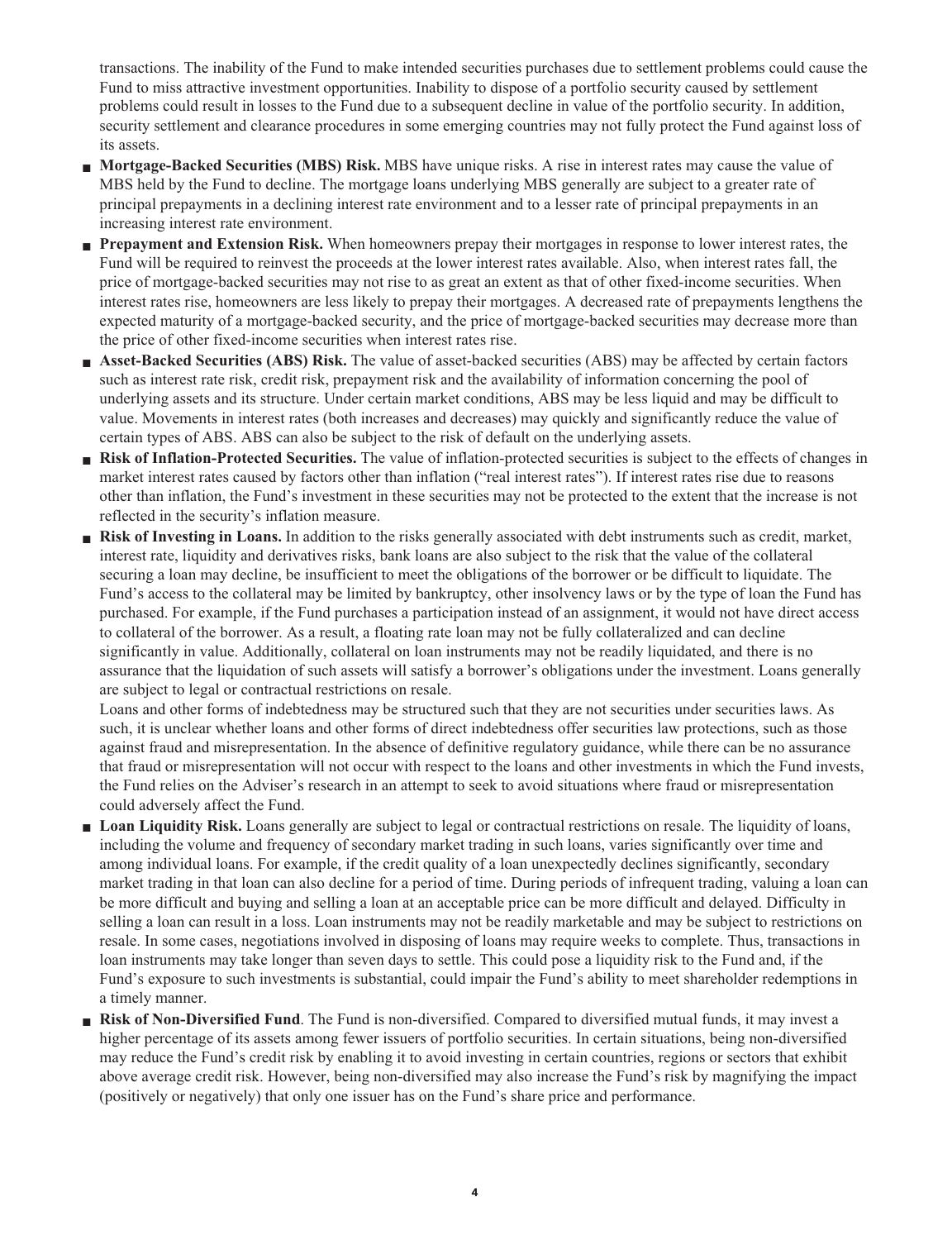**■ Technology Risk. The Adviser uses various technologies in managing the Fund, consistent with its investment objective(s) and strategy described in this prospectus. For example, proprietary and third-party data and systems are utilized to support decision making for the Fund. Data imprecision, software or other technology malfunctions, programming inaccuracies and similar circumstances may impair the performance of these systems, which may negatively affect Fund performance.**

**The Shares offered by this Prospectus are not deposits or obligations of any bank, are not endorsed or guaranteed by any bank and are not insured or guaranteed by the U.S. government, the Federal Deposit Insurance Corporation, the Federal Reserve Board or any other government agency.**

#### **PERFORMANCE: BAR CHART AND TABLE**

#### **Risk/Return Bar Chart**

**The bar chart and performance table below reflect historical performance data for the Fund and are intended to help you analyze the Fund's investment risks in light of its historical returns. The bar chart shows the variability of the Fund's A class total returns on a calendar year-by-year basis. The Average Annual Total Return Table shows returns for each class** *averaged* **over the stated periods, and includes comparative performance information.** *The Fund's performance will fluctuate, and past performance (before and after taxes) is not necessarily an indication of future results.* **Updated performance information for the Fund is available under the "Products" section at [FederatedInvestors.com](https://www.federatedinvestors.com/home.do) or by calling 1-800-341-7400.**



**The total returns shown in the bar chart do not reflect the payment of any sales charges or recurring shareholder account fees. If these charges or fees had been included, the returns shown would have been lower.**

**Within the periods shown in the bar chart, the Fund's A class highest quarterly return was 8.18% (quarter ended March 31, 2016). Its lowest quarterly return was (10.96)% (quarter ended December 31, 2016).**

#### **Average Annual Total Return Table**

**In addition to Return Before Taxes, Return After Taxes is shown for the Fund's A class to illustrate the effect of federal taxes on Fund returns. After-tax returns are shown only for A class and after-tax returns for C and IS classes will differ from those shown below for A class.** *Actual after-tax returns depend on each investor's personal tax situation, and are likely to differ from those shown.* **After-tax returns are calculated using a standard set of assumptions. The stated returns assume the highest historical federal income and capital gains tax rates. These after-tax returns do not reflect the effect of any applicable state and local taxes. After-tax returns are not relevant to investors holding Shares through a 401(k) plan, Individual Retirement Account or other tax-advantaged investment plans.**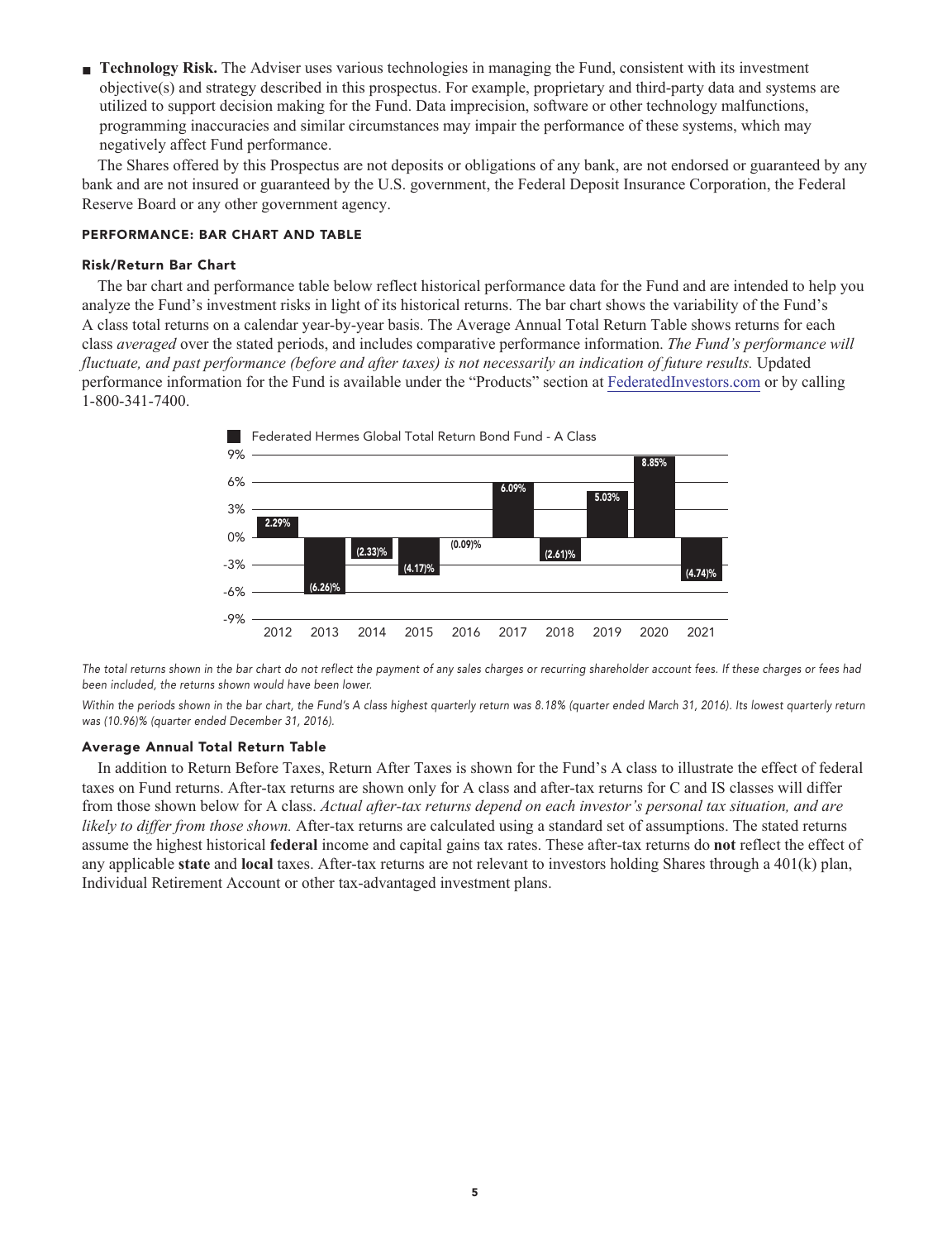| 10 Years<br>5 Years | Start of<br>Performance |
|---------------------|-------------------------|
|                     |                         |
| 1.45%<br>$(0.37)$ % | N/A                     |
| 0.84%<br>$(0.94)$ % | N/A                     |
| $(0.52)$ %<br>0.86% | N/A                     |
|                     |                         |
| 1.62%<br>$(0.52)$ % | N/A                     |
|                     |                         |
|                     | 12/16/2016              |
| N/A<br>2.64%        | 2.82%                   |
| 1.77%<br>3.36%      | N/A                     |
|                     |                         |

**1 The Bloomberg Global Aggregate Index provides a broad-based measure of the global investment-grade, fixed-income markets. Effective August 24, 2021, the name of the index changed from "Bloomberg Barclays Global Aggregate Index" to "Bloomberg Global Aggregate Index."**

#### **FUND MANAGEMENT**

**The Fund's Investment Adviser is Federated Investment Management Company.**

**John L. Sidawi has been the Fund's portfolio manager since January of 2014.**

**Ihab L. Salib, Senior Portfolio Manager, has been the Fund's portfolio manager since July of 2002.**

#### **PURCHASE AND SALE OF FUND SHARES**

**You may purchase, redeem or exchange Shares of the Fund on any day the New York Stock Exchange is open. Shares may be purchased through a financial intermediary firm that has entered into a Fund selling and/or servicing agreement with the Distributor or an affiliate ("Financial Intermediary") or directly from the Fund, by wire or by check. Please note that certain purchase restrictions may apply. Redeem or exchange Shares through a financial intermediary or directly from the Fund by telephone at 1-800-341-7400 or by mail.**

# **A & C Classes**

**The minimum investment amount for the Fund's A and C classes is generally \$1,500 for initial investments and \$100 for subsequent investments. The minimum initial and subsequent investment amounts for Individual Retirement Accounts are generally \$250 and \$100, respectively. There is no minimum initial or subsequent investment amount for employer-sponsored retirement plans. Certain types of accounts are eligible for lower minimum investments. The minimum investment for Systematic Investment Programs is \$50.**

#### **IS Class**

**The minimum initial investment amount for the Fund's IS class is generally \$1,000,000 and there is no minimum subsequent investment amount. Certain types of accounts are eligible for lower minimum investments. The minimum investment for Systematic Investment Programs is \$50.**

# **TAX INFORMATION**

**The Fund's distributions are taxable as ordinary income or capital gains except when your investment is through a 401(k) plan, an Individual Retirement Account or other tax-advantaged investment plan.**

# **PAYMENTS TO BROKER-DEALERS AND OTHER FINANCIAL INTERMEDIARIES**

**If you purchase the Fund through a broker-dealer or other financial intermediary (such as a bank), the Fund and/or its related companies may pay the intermediary for the sale of Fund Shares and related services. These payments may create a conflict of interest by influencing the broker-dealer or other intermediary and your salesperson to recommend the Fund over another investment. Ask your salesperson or visit your financial intermediary's website for more information.**

# **What are the Fund's Investment Strategies?**

**The Fund's investment objective is to obtain a total return on its assets. While there is no assurance that the Fund will achieve its investment objective, it endeavors to do so by following the strategies and policies described in this Prospectus.**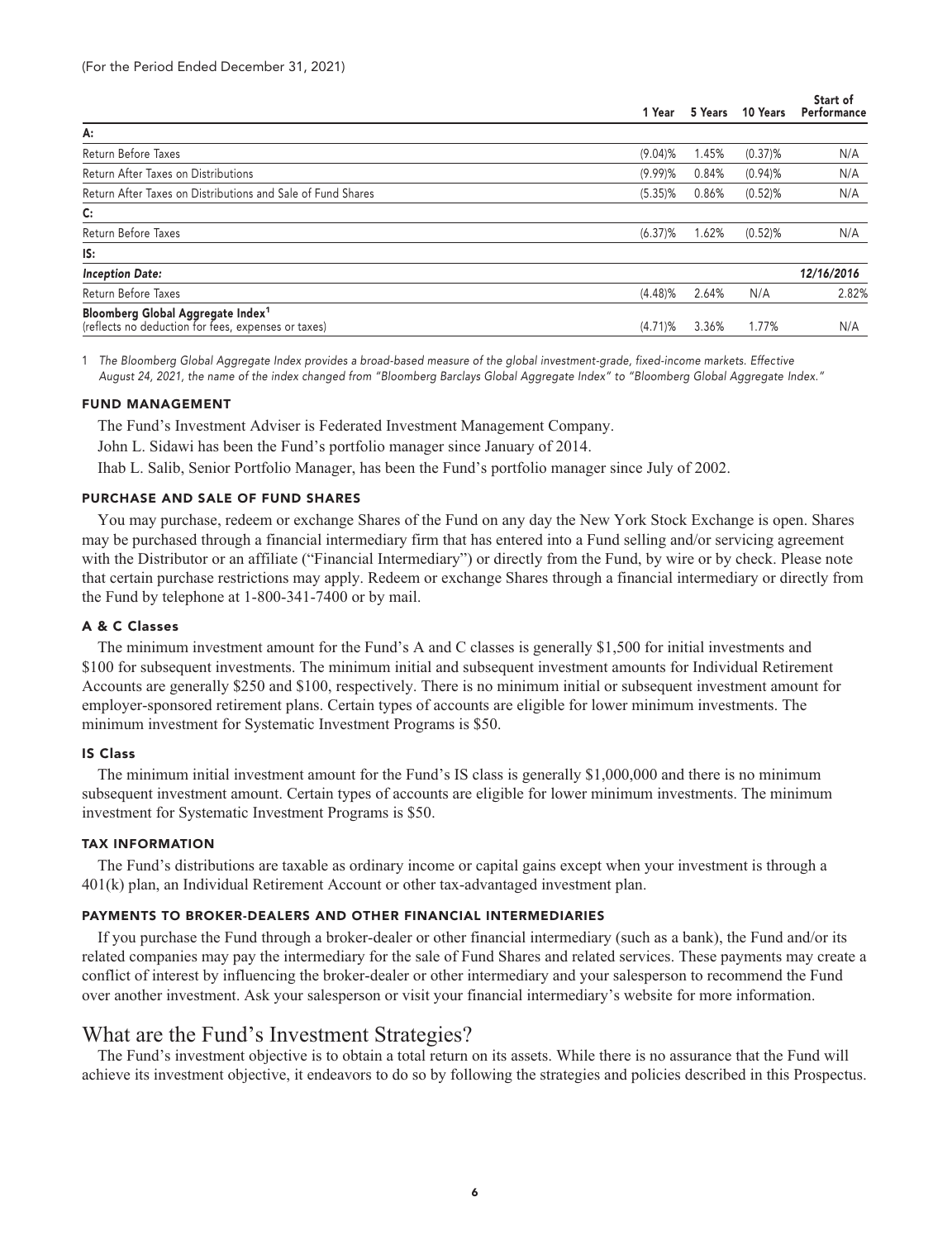**The Fund pursues its investment objective by investing primarily in investment-grade, fixed-income securities, including U.S. and non-U.S. government, agency, inflation protected, mortgage-related, loan participation, asset-backed and corporate debt securities. The fixed-income securities in which the Fund invests may be denominated and issued in U.S. dollars or in another currency. The Fund may also invest in foreign currencies and may engage in other foreign currency transactions for investment or hedging purposes. The Fund may invest substantially in securities of issuers domiciled outside the United States, including issuers domiciled in developing countries. The Fund will generally allocate a substantial amount of its total assets (at least 40% – unless market conditions are not deemed favorable by Federated Investment Management Company (the "Adviser"), in which case the Fund would invest at least 30%) to non-U.S. investments. The Fund may allocate up to 100% of its total assets to non-U.S. dollar investments. The Fund will allocate its assets among various regions and countries, including the United States, but in no fewer than three different countries and may invest in both developed and developing markets.**

**The Fund may invest up to 25% of its total assets in noninvestment-grade fixed-income securities (otherwise known as "junk bonds"). In addition, the Fund may invest up to 25% of its total assets in emerging-markets fixed-income securities. The Fund will endeavor to maintain a dollar-weighted average portfolio credit rating of at least investment grade.**

**The Adviser expects that the Fund's portfolio will consist primarily of government securities of developed market countries and debt securities of corporations in developed market countries. Developed markets include, for example, certain of the countries that are members of the Organization for Economic Cooperation and Development (OECD). The OECD is an organization of member countries, which share the principles of the market economy and pluralist democracy. As previously noted, the Fund may also invest in emerging-markets fixed-income securities.**

**The Adviser actively manages the Fund's portfolio seeking to outperform the Bloomberg Global Aggregate Index (the "Bloomberg Index"). The Adviser's investment process is primarily centered around country, currency and security selection in which portfolio securities are purchased and appropriately placed along the yield curves of their respective markets. The Fund may invest in securities of issuers that are not represented in the Bloomberg Index (including noninvestment-grade and emerging-markets, fixed-income securities), which could further effect (positively or negatively) the Fund's performance relative to the Bloomberg Index. Currency gains and losses occur regardless of whether issuer credit quality changes. The Adviser may lengthen or shorten duration from time to time based on its interest rate outlook, but the Fund has no set duration parameters. Duration measures the price sensitivity of a fixed-income security to changes in interest rates. The Adviser does not target an average maturity for the Fund's portfolio and may invest in bonds of any maturity.**

**In selecting investments, the Adviser implements a top-down investment philosophy combined with a regimented bottom-up risk management policy. Top-down analysis entails a thorough assessment of the global macroeconomic environment and determines the most relevant investment themes that drive foreign markets. These themes can either be secular or cyclical in nature and are designed to formulate the guiding principles by which country, currency, sector, and security allocations are selected. In selecting investments, the Adviser gives emphasis to the underlying quality of issuers domiciled in foreign markets. The Adviser performs intensive credit analysis of both sovereign and corporate debt issues. Secondarily, the Adviser considers the extent to which market interest rates may impact the potential investment return of foreign debt securities.**

**Bottom-up risk control measures are deployed to manage the Fund's overall macroeconomic investment objectives. The Fund has no duration target or parameters with respect to its average portfolio duration. Rather, the Adviser may lengthen or shorten average portfolio duration in response to changing market conditions. These duration adjustments can be made either by buying or selling portfolio investments or through the use of derivative contracts. For investments in corporate issuers, the Adviser analyzes the business, competitive position and financial condition of the issuer to assess whether the instrument's risk is commensurate with its potential return. The Adviser analyzes credit by performing fundamental analysis of: (1) countries to find relatively favorable economic and political conditions; and (2) available securities in selected countries. In selecting countries, the Adviser analyzes the financial condition of an emerging market country including its credit ratings, government finances and outstanding public debt, as well as the political environment of that country among other factors. The Adviser also considers how developments in other countries in the region or world might affect these factors. Using its analysis, the Adviser attempts to identify countries with favorable characteristics, such as strengthening economy, favorable inflation rate, sound budget policy or strong public commitment to repay government debt. Currency selection involves a combination of qualitative, quantitative, and technical considerations to determine a currency's natural valuation and its risk/reward characteristics.**

**In selecting noninvestment-grade and/or emerging-market, fixed-income securities, the Adviser gives primary emphasis to the credit quality of the issuer, performing intensive credit analysis of both sovereign and corporate debt issues, as well as the political and economic environment of any relevant emerging markets. The Fund may buy or sell foreign currencies in lieu of or in addition to non-U.S. dollar-denominated fixed-income securities in order to increase or decrease its exposure to foreign interest rate and/or currency markets.**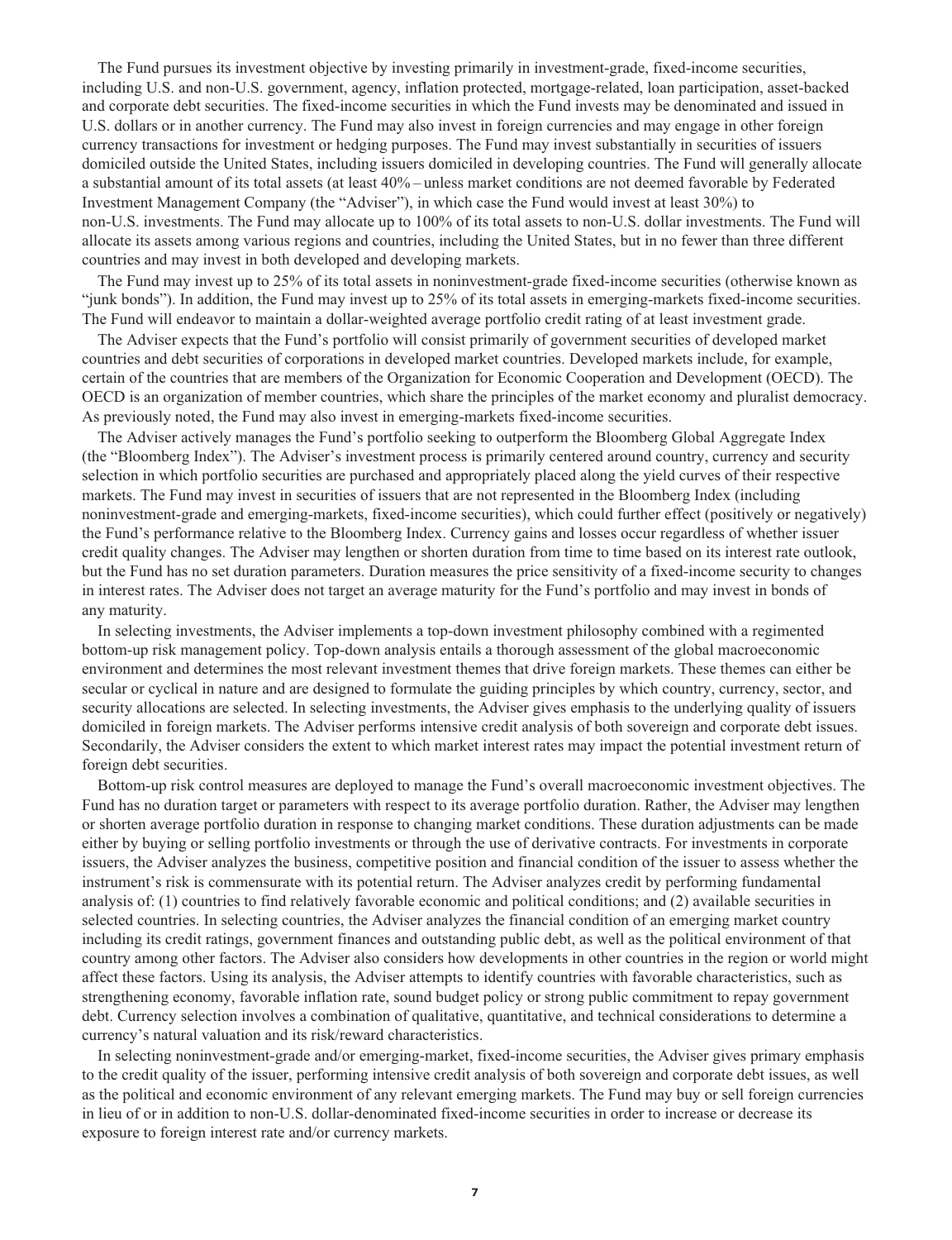**The Fund may use derivative contracts and/or hybrid instruments to implement elements of its investment strategy and hedge against potential losses. For example, the Fund may use derivative contracts or hybrid instruments to increase or decrease the portfolio's exposure to the investment(s) underlying the derivative or hybrid in an attempt to benefit from changes in the value of the underlying investment(s). Additionally, by way of example, the Fund may use derivative contracts in an attempt to:**

- **increase** or decrease the effective duration of the Fund portfolio;
- **seek to benefit from anticipated changes in the volatility of designated assets or instruments such as indices, currencies and interest rates. (Volatility is a measure of the frequency and level of changes in the value of an asset or instrument without regard to the direction of such changes.);**
- **■ obtain premiums from the sale of derivative contracts;**
- **■ realize gains from trading a derivative contract; or**
- **hedge against potential losses.**

**There can be no assurance that the Fund's use of derivative contracts or hybrid instruments will work as intended. Derivative investments made by the Fund are included within the Fund's 80% policy (as described below) and are calculated at market value.**

**When selecting investments for the Fund, the Fund can invest in securities directly or in other investment companies, including, for example, funds advised by the Adviser or its affiliates ("Underlying Funds"). These Underlying Funds may include funds which are not available for general investment by the public. The investment companies in which the Fund invests are managed independently of the Fund and may incur additional expenses. At times, the Fund's investment in Underlying Funds may be a substantial portion of the Fund's portfolio. The Fund is a non-diversified portfolio of Federated Hermes International Series, Inc.**

**The Fund will invest its assets so that at least 80% of its net assets (plus any borrowings for investment purposes) are invested in fixed-income investments. The Fund will notify shareholders at least 60 days in advance of any change in its investment policy that would enable the Fund to invest, under normal circumstances, less than 80% of its net assets (plus any borrowings for investment purposes) in fixed-income investments.**

# **PORTFOLIO TURNOVER**

**The Fund actively trades its portfolio securities in an attempt to achieve its investment objective. Active trading will cause the Fund to have an increased portfolio turnover rate and increase the Fund's trading costs, which may have an adverse impact on the Fund's performance. An active trading strategy will likely result in the Fund generating more shortterm capital gains or losses. Short-term gains are generally taxed at a higher rate than long-term gains. Any short-term losses are used first to offset short-term gains.**

# **TEMPORARY INVESTMENTS**

**The Fund may temporarily depart from its principal investment strategies by investing its assets in shorter-term debt securities and similar obligations or holding cash. It may do this in response to unusual circumstances, such as: adverse market, economic, or other conditions (for example, to help avoid potential losses, or during periods when there is a shortage of appropriate securities); to maintain liquidity to meet shareholder redemptions; or to accommodate cash inflows. It is possible that such investments could affect the Fund's investment returns and/or the ability to achieve the Fund's investment objectives.**

# **What are the Fund's Principal Investments?**

**The following provides general information on the Fund's principal investments. The Fund's Statement of Additional Information (SAI) provides information about the Fund's non-principal investments and may provide additional information about the Fund's principal investments.**

# **Foreign Government Securities (A Type of Foreign Fixed-Income Security)**

**Foreign government securities generally consist of fixed-income securities supported by national, state or provincial governments or similar political subdivisions. Foreign government securities also include debt obligations of supranational entities, such as international organizations designed or supported by governmental entities to promote economic reconstruction or development, international banking institutions and related government agencies. Examples of these include, but are not limited to, the International Bank for Reconstruction and Development (the "World Bank"), the Asian Development Bank, the European Investment Bank and the Inter-American Development Bank.**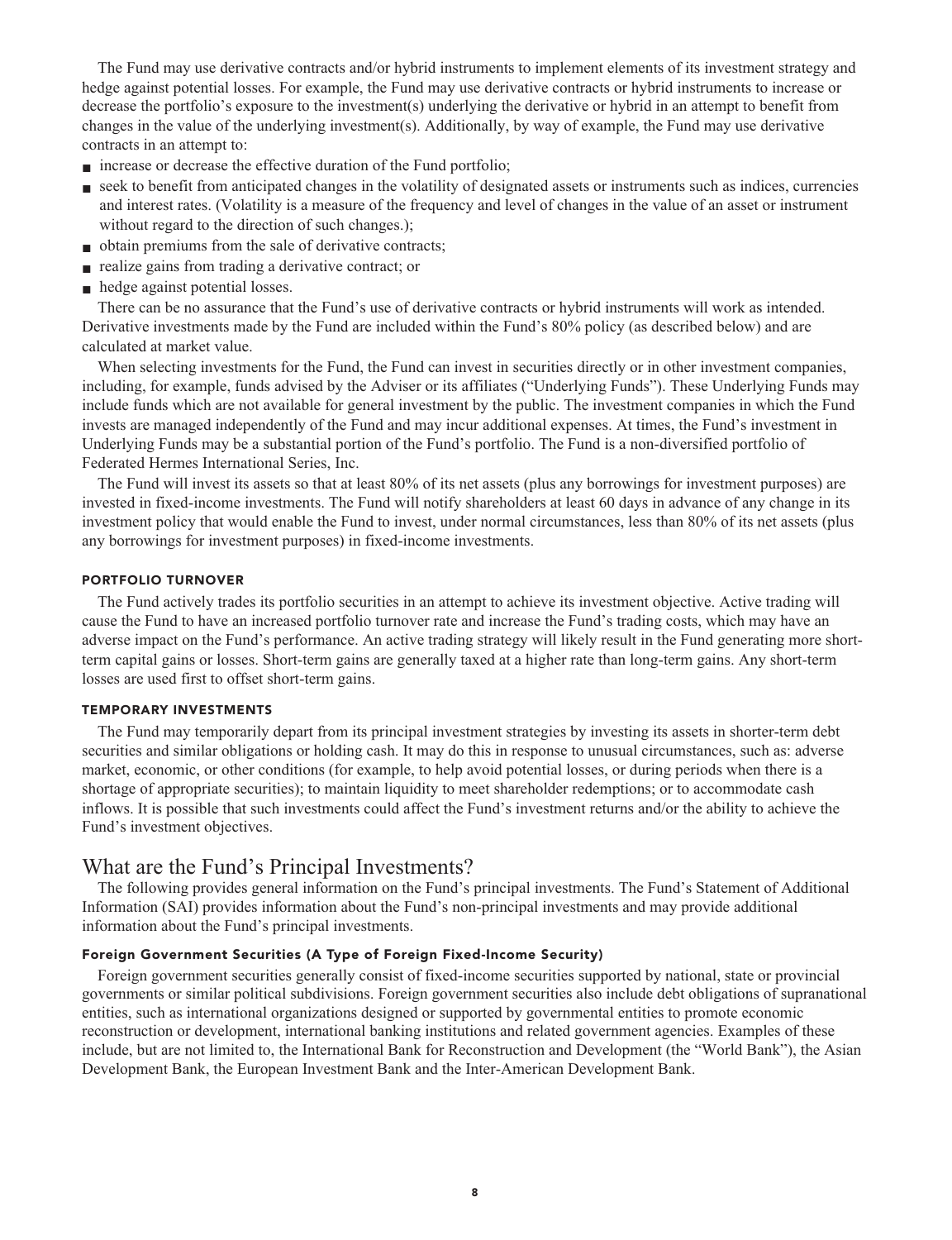**Foreign government securities also include fixed-income securities of quasi-governmental agencies that are either issued by entities owned by a national, state or equivalent government or are obligations of a political unit that are not backed by the national government's full faith and credit. Further, foreign government securities include mortgage-related securities issued or guaranteed by national, state or provincial governmental instrumentalities, including quasi-governmental agencies.**

# **Foreign Corporate Debt Securities**

**Corporate debt securities are fixed-income securities issued by businesses. Notes, bonds, debentures, and commercial paper are the most prevalent types of corporate debt securities. The Fund may also purchase interests in bank loans to companies. The credit risks of corporate debt securities vary widely among issuers.**

**In addition, the credit risk of an issuer's debt security may vary based on its priority for repayment. For example, higher ranking ("senior") debt securities have a higher priority than lower ranking ("subordinated") securities. This means that the issuer might not make payments on subordinated securities while continuing to make payments on senior securities. In addition, in the event of bankruptcy, holders of senior securities may receive amounts otherwise payable to the holders of subordinated securities.**

**In determining the country in which a foreign corporate bond is considered to be issued, the Fund bases its allocation decision primarily on the country in which the issuing company has registered that particular security. However, the Fund's Adviser may allocate the position to a country based on other factors such as the location of the issuer's office, the jurisdiction of the issuer's incorporation, the location of the principal trading market for the issuer's securities or the country from which a majority of the issuer's revenue is derived.**

### **Foreign Exchange Contracts**

**In order to convert U.S. dollars into the currency needed to buy a foreign security, or to convert foreign currency received from the sale of a foreign security into U.S. dollars, the Fund may enter into spot currency trades. In a spot trade, the Fund agrees to exchange one currency for another at the current exchange rate. The Fund may also enter into derivative contracts in which a foreign currency is an underlying asset. The exchange rate for currency derivative contracts may be higher or lower than the spot exchange rate. Use of these derivative contracts may increase or decrease the Fund's exposure to currency risks.**

### **FIXED-INCOME SECURITIES**

**Fixed-income securities pay interest, dividends or distributions at a specified rate. The rate may be a fixed percentage of the principal or may be adjusted periodically. In addition, the issuer of a fixed-income security must repay the principal amount of the security, normally within a specified time. Fixed-income securities provide more regular income than equity securities. However, the returns on fixed-income securities are limited and normally do not increase with the issuer's earnings. This limits the potential appreciation of fixed-income securities as compared to equity securities.**

**A security's yield measures the annual income earned on a security as a percentage of its price. A security's yield will increase or decrease depending upon whether it costs less (a "discount") or more (a "premium") than the principal amount. If the issuer may redeem the security before its scheduled maturity, the price and yield on a discount or premium security may change based upon the probability of an early redemption. Securities with higher risks generally have higher yields.**

**Foreign securities are often denominated in foreign currencies. Along with the risks normally associated with domestic securities of the same type, foreign securities are subject to currency risks and risks of foreign investing. The following describes the type of foreign fixed-income securities in which the Fund invests.**

#### **Treasury Securities (A Type of Fixed-Income Security)**

**Treasury securities are direct obligations of the federal government of the United States. Treasury securities are generally regarded as having minimal credit risks.**

# **Government Securities (A Type of Fixed-Income Security)**

**Government securities are issued or guaranteed by a federal agency or instrumentality acting under federal authority. Some government securities, including those issued by Government National Mortgage Association ("Ginnie Mae"), are supported by the full faith and credit of the United States and are guaranteed only as to the timely payment of interest and principal.**

**Other government securities receive support through federal subsidies, loans or other benefits, but are not backed by the full faith and credit of the United States. For example, the U.S. Treasury is authorized to purchase specified amounts of securities issued by (or otherwise make funds available to) the Federal Home Loan Bank System, Federal Home Loan Mortgage Corporation ("Freddie Mac") and Federal National Mortgage Association ("Fannie Mae") in support of such obligations.**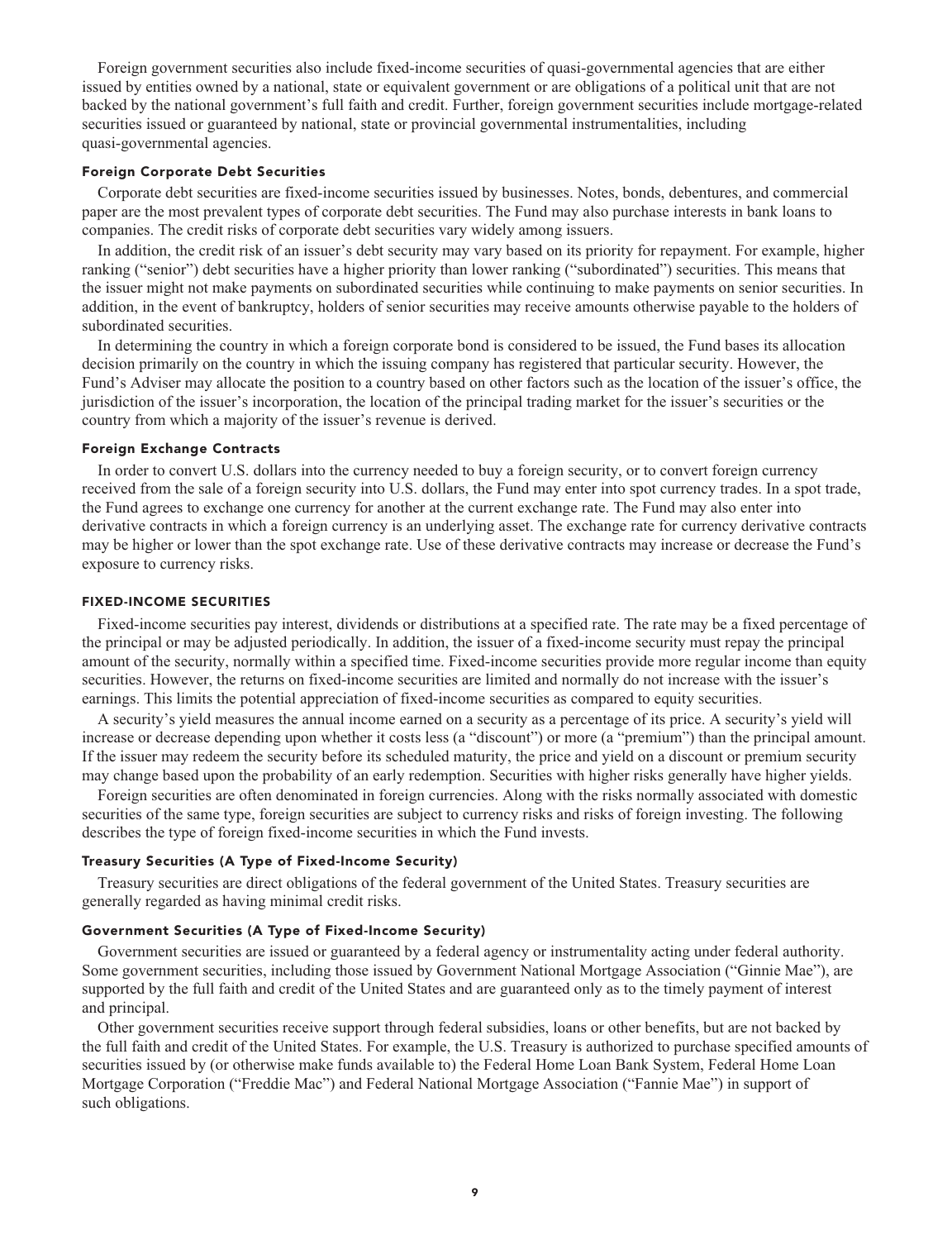**Some government agency securities have no explicit financial support and are supported only by the credit of the applicable agency, instrumentality or corporation. The U.S. government has provided financial support to Freddie Mac and Fannie Mae, but there is no assurance that it will support these or other agencies in the future.**

**The Fund treats mortgage-backed securities guaranteed by a federal agency or instrumentality as government securities. Although such a guarantee protects against credit risk, it does not eliminate it entirely or reduce other risks.**

#### **Corporate Debt Securities (A Type of Fixed-Income Security)**

**Corporate debt securities are fixed-income securities issued by businesses. Notes, bonds, debentures and commercial paper are the most prevalent types of corporate debt securities. The Fund may also purchase interests in bank loans to companies. The credit risks of corporate debt securities vary widely among issuers.**

**In addition, the credit risk of an issuer's debt security may vary based on its priority for repayment. For example, higher ranking ("senior") debt securities have a higher priority than lower ranking ("subordinated") securities. This means that the issuer might not make payments on subordinated securities while continuing to make payments on senior securities. In addition, in the event of bankruptcy, holders of senior securities may receive amounts otherwise payable to the holders of subordinated securities. Some subordinated securities, such as trust-preferred and capital-securities notes, also permit the issuer to defer payments under certain circumstances. For example, insurance companies issue securities known as surplus notes that permit the insurance company to defer any payment that would reduce its capital below regulatory requirements.**

# **Loan Instruments (A Fixed-Income Security)**

**The Fund may invest in loans and loan-related instruments, which are generally interests in amounts owed by a corporate, governmental, or other borrower to lenders or groups of lenders known as lending syndicates (loans and loan participations). Such instruments include, but are not limited to, interests in trade finance loan transactions, pre-export/ import finance transactions, factoring, syndicated loan transactions and forfaiting transactions.**

**Trade finance refers generally to loans made to producers, sellers, importers and/or exporters in relation to commodities, goods, or services. Such loans typically have short-to-medium term maturities and will generally be self-liquidating (i.e., as the goods or commodities are sold, proceeds from payments for such goods or commodities are used to pay the principal on the loan prior to being distributed to the borrower). These trade finance structures are subject to significant individual variation but typical structures may include but not be limited to the following:**

**Buyer's credit. An extension of credit typically made by a bank to a buyer of goods (i.e., importer) to finance the purchase of goods under a commercial contract of sale.**

**Contract frustration and trade credit indemnity. An insurance policy issued by an insurer in favor of an insured (typically a supplier or a bank) that provides conditional coverage to the insured against loss incurred as a result of non-payment/non-delivery by an obligor involved in a trade transaction.**

**Cross border leases. Cross border leases, often structured with insignificant residual value.**

**Export credit agency financing. A loan where an export credit agency acts as lender, co-lender or guarantor.**

**Import finance. An extension of credit made to an importer that finances his imports.**

**Inventory finance. An extension of credit made to a borrowing entity (be it an importer or exporter) secured against the physical inventory held and owned by that borrower. The inventory may be held in a warehouse.**

**Letter of Credit (L/C). A written undertaking, or obligation, of a bank made at the request of its customer (usually an importer) to honor or pay an exporter against presentation of trade documents that comply with terms specified in the letter of credit.**

**Multilateral agency financing. A loan where a multilateral agency acts as either a lender or a co-lender. Such a loan may benefit from preferred creditor status in the event of shortages of foreign exchange that may be experienced by sovereign governments.**

**Pre-export finance. An extension of credit to an exporter before export of the goods has taken place. This can be secured against the subject goods or sales proceeds, or unsecured.**

**Prepayment agreement. An extension of credit to an exporter where the source of pay-back is through the future export of goods. The difference between Pre-export finance and a Prepayment agreement is that the latter arrangement may involve the buyer of the goods as a contractual party and is in effect a payment for goods in advance of delivery.**

**Promissory notes, bills of exchange and other forms of negotiable instrument. A written promise to pay issued by (or drawn on) an obligor in favor of a beneficiary.**

**Receivables. Receivables or flows of receivables created in consideration for the transfer of goods and services.**

**Supplier Credit. An extension of credit made by a supplier (or exporter) to an importer to finance a purchase of goods. Banks or other lenders may purchase or participate in the credit instrument if the instrument permits transfer.**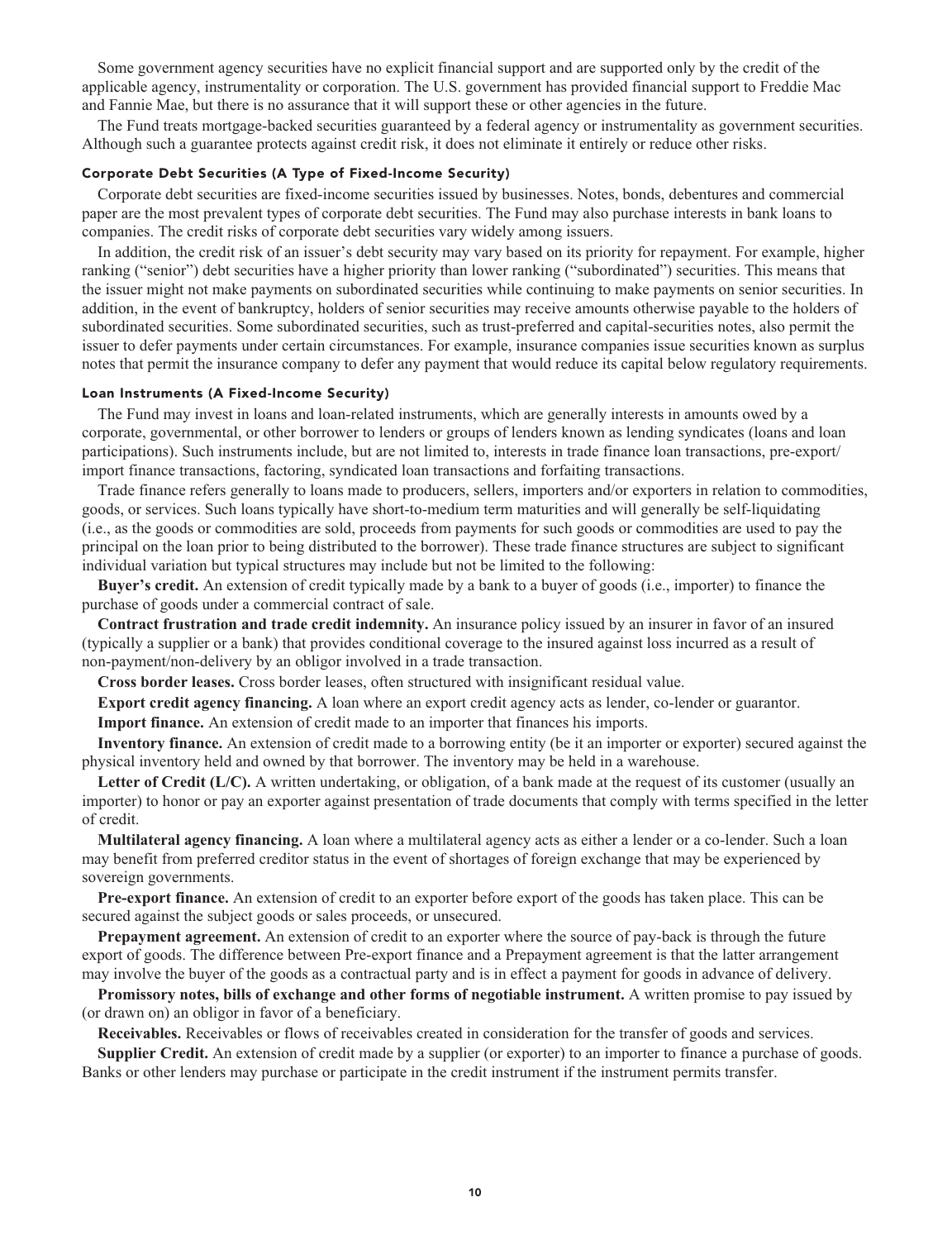**Trade finance related loans and other loan assignments and participations. The Fund expects primarily to purchase trade finance loans and other loans by assignment, transfer or novation from a participant in the original syndicate of lenders or from subsequent holders of such interests. The Fund may also purchase participations on a primary basis from a mandated lead arranger during the formation of the original syndicate making such loans. See the headings "Loan Assignments" and "Loan Participations" below for a complete description of such loan assignments and loan participations.**

**Investments in certain loans have additional risks that result from the use of agents and other interposed financial institutions. Such loans are structured and administered by a financial institution (e.g., a commercial bank) that acts as the agent of the lending syndicate. The agent bank, which may or may not also be a lender, typically administers and enforces the loan on behalf of the lenders in the lending syndicate. In addition, an institution, typically but not always the agent bank, holds the collateral, if any, on behalf of the lenders. A financial institution's employment as an agent bank might be terminated for a number of reasons, for example, in the event that it fails to observe a requisite standard of care or becomes insolvent. A successor agent bank would generally be appointed to replace the terminated agent bank, and assets held by the agent bank under the loan agreement likely would remain available to holders of such indebtedness. However, if assets held by the agent bank for the benefit of the Fund were determined to be subject to the claims of the agent bank's general creditors, the Fund might incur certain costs and delays in realizing payment on a loan or loan participation and could suffer a loss of principal and/or interest. In situations involving other interposed financial institutions (e.g., an insurance company or government agency) similar risks may arise.**

Loan instruments may be secured or unsecured. If secured, then the lenders have been granted rights to specific **property, which is commonly referred to as collateral. The purpose of securing loans is to allow the lenders to exercise rights over the collateral if a loan is not repaid as required by the terms of the loan agreement. Collateral may include security interests in receivables, goods, commodities, or real property. With regard to trade finance loan transactions the collateral itself may be the source of proceeds to repay the loan (i.e., the borrower's ability to repay the loan will be dependent on the borrower's ability to sell, and the purchaser's ability to buy, the goods or commodities that are collateral for the loan).**

**Interests in loan instruments may also be tranched or tiered with respect to collateral rights. Unsecured loans expose the lenders to increased credit risk.**

**The loan instruments in which the Fund may invest may involve borrowers, agent banks, co-lenders and collateral located both in the United States and outside of the United States (in both developed and emerging markets).**

**The Fund treats loan instruments as a type of fixed-income security. Investments in loan instruments may expose the Fund to interest rate risk, risks of investing in foreign securities, credit risk, liquidity risk, risks of noninvestment-grade securities, risks of emerging markets and leverage risk. (For purposes of the descriptions in this SAI of these various risks, references to "issuer," include borrowers under loan instruments.) Many loan instruments incorporate risk mitigation, credit enhancement (e.g., standby letters of credit) and insurance products into their structures, in order to manage these risks. There is no guarantee that these risk management techniques will work as intended and may expose the Fund to credit enhancement risk.**

**Loans and loan-related instruments are generally considered to be illiquid due to the length of time required to transfer an interest in a loan or a related instrument. Additionally, in the case of some loans, such as those related to trade finance, there is a limited secondary market. The liquidity of a particular loan will be determined by the Adviser under guidelines adopted by the Fund's board.**

#### **Loan Assignments (A type of Loan Instrument)**

**The Fund may purchase a loan assignment from the agent bank or other member of the lending syndicate. Investments in loans through an assignment may involve additional risks to the Funds. For example, if a loan is foreclosed, a Fund could become part owner of any collateral, and would bear the costs and liabilities associated with owning and disposing of the collateral. In addition, it is conceivable that under emerging legal theories of lender liability, a Fund could be held liable as co-lender. It is unclear whether loans and other forms of direct indebtedness offer securities law protections against fraud and misrepresentation. In the absence of definitive regulatory guidance, the Funds rely on the Adviser's research in an attempt to avoid situations where fraud or misrepresentation could adversely affect the Funds.**

# **Loan Participations (A type of Loan Instrument)**

**The Fund may purchase a funded participation interest in a loan, by which the Fund has the right to receive payments of principal, interest and fees from an intermediary (typically a bank, financial institution or lending syndicate) that has a direct contractual relationship with a borrower. In loan participations, the Fund does not have a direct contractual relationship with the borrower.**

**The Fund may also purchase a type of a participation interest, known as risk participation interest. In this case, the Fund will receive a fee in exchange for the promise to make a payment to a lender if a borrower fails to make a payment of principal, interest or fees, as required by the loan agreement.**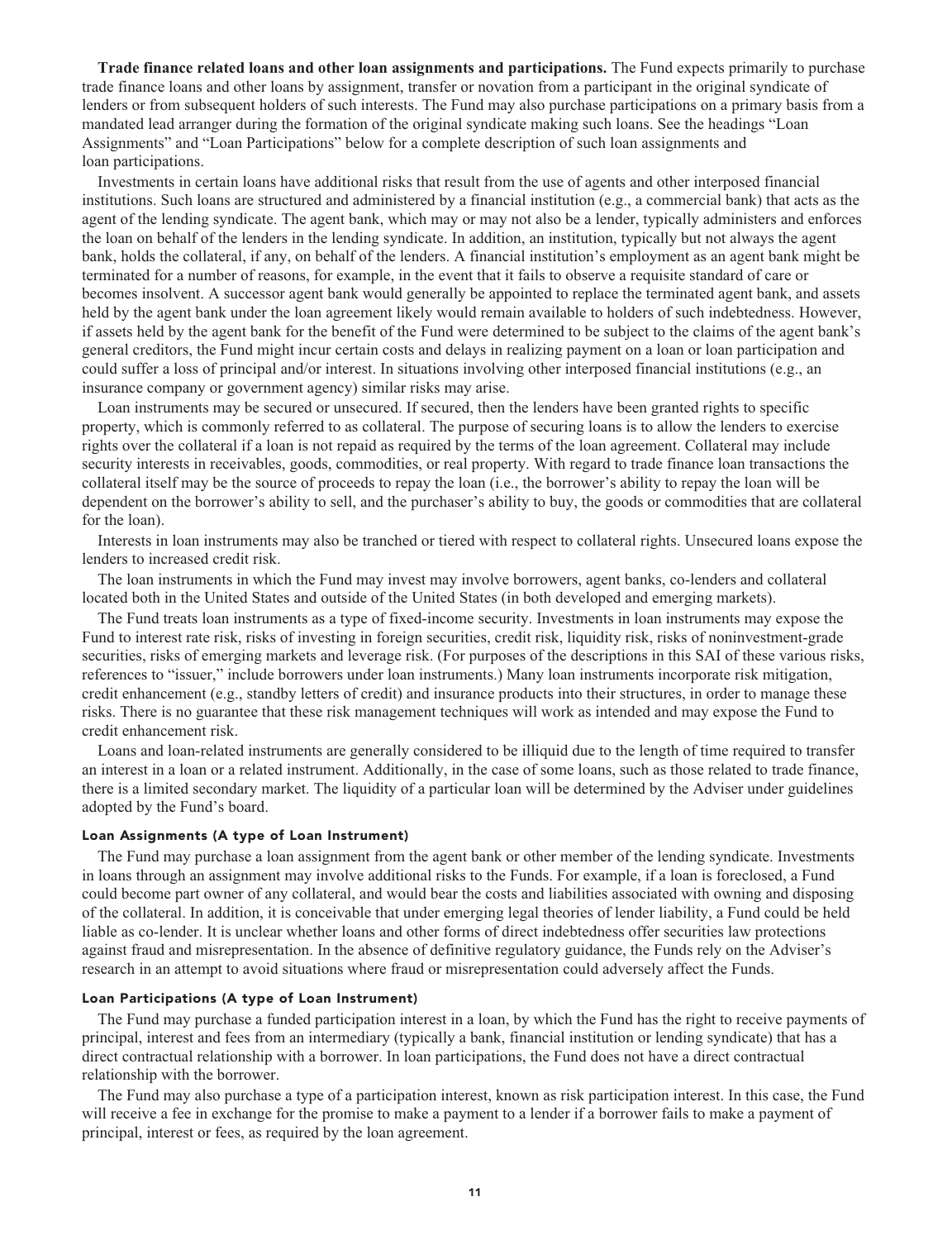**When purchasing loan participations, the Fund will be exposed to credit risk of the borrower and, in some cases, the intermediary offering the participation. A participation agreement also may limit the rights of the Fund to vote on changes that may be made to the underlying loan agreement, such as waiving a breach of a covenant. The participation interests in which a Fund intends to invest may not be rated by any nationally recognized rating service or, if rated, may be below investment grade and expose the Fund to the risks of noninvestment-grade securities.**

# **Mortgage-Backed Securities (A Type of Fixed-Income Security)**

**A mortgage-backed security (MBS) is a type of pass-through security, which is a pooled debt obligation repackaged as interests that pass principal and interest through an intermediary to investors. In the case of MBS, the ownership interests are issued by a trust and represent participation interests in pools of adjustable and fixed-rate mortgage loans. MBS are most commonly issued or guaranteed by the U.S. government (or one of its agencies or instrumentalities). Unlike conventional debt obligations, MBS provide monthly payments derived from the monthly interest and principal payments (including any prepayments) made by the individual borrowers on the pooled mortgage loans. Most MBS make these payments monthly; however, certain MBS are backed by mortgage loans which do not generate monthly payments but rather generate payments less frequently.**

**The MBS acquired by the Fund could be secured by fixed-rate mortgages, adjustable rate mortgages or hybrid adjustable rate mortgages. Adjustable rate mortgages are mortgages whose interest rates are periodically reset when market rates change. A hybrid adjustable rate mortgage ("hybrid ARM") is a type of mortgage in which the interest rate is fixed for a specified period and then resets periodically, or floats, for the remaining mortgage term. Hybrid ARMs are usually referred to by their fixed and floating periods. For example, a "5/1 ARM" refers to a mortgage with a five-year, fixed-interest rate period, followed by 25 annual interest rate adjustment periods.**

**Investments in MBS expose the Fund to interest rate, prepayment and credit risks.**

# **Asset-Backed Securities (A Type of Fixed-Income Security)**

**Asset-backed securities are payable from pools of obligations other than mortgages. Most asset-backed securities involve consumer or commercial debts with maturities of less than 10 years. However, almost any type of fixed-income assets (including other fixed-income securities) may be used to create an asset-backed security. Asset-backed securities may take the form of commercial paper, notes or pass-through certificates. Asset-backed securities have prepayment risks. Like CMOs, asset-backed securities may be structured like Floaters, Inverse Floaters, IOs and POs.**

# **DERIVATIVE CONTRACTS**

**Derivative contracts are financial instruments that require payments based upon changes in the values of designated securities, commodities, currencies, indices, or other assets or instruments including other derivative contracts, (each a "Reference Instrument" and collectively, "Reference Instruments"). Each party to a derivative contract may sometimes be referred to as a counterparty. Some derivative contracts require payments relating to an actual, future trade involving the Reference Instrument. These types of derivatives are frequently referred to as "physically settled" derivatives. Other derivative contracts require payments relating to the income or returns from, or changes in the market value of, a Reference Instrument. These types of derivatives are known as "cash-settled" derivatives, since they require cash payments in lieu of delivery of the Reference Instrument.**

**Many derivative contracts are traded on securities or commodities exchanges. In this case, the exchange sets all the terms of the contract except for the price. Investors make payments due under their contracts through the exchange. Most exchanges require investors to maintain margin accounts through their brokers to cover their potential obligations to the exchange. Parties to the contract make (or collect) daily payments to the margin accounts to reflect losses (or gains) in the value of their contracts. This protects investors against potential defaults by the other party to the contract. Trading contracts on an exchange also allows investors to close out their contracts by entering into offsetting contracts.**

**The Fund may also trade derivative contracts over-the-counter (OTC) in transactions negotiated directly between the Fund and a financial institution. OTC contracts do not necessarily have standard terms, so they may be less liquid and more difficult to close out than exchange-traded contracts. In addition, OTC contracts with more specialized terms may be more difficult to value than exchange-traded contracts, especially in times of financial stress.**

**The market for swaps and other OTC derivatives was largely unregulated prior to the enactment of federal legislation known as the Dodd-Frank Wall Street Reform and Consumer Protection Act (the "Dodd-Frank Act"). Regulations enacted by the Commodity Futures Trading Commission (the "CFTC") under the Dodd-Frank Act require the Fund to clear certain swap contracts through a clearing house or central counterparty (a "CCP").**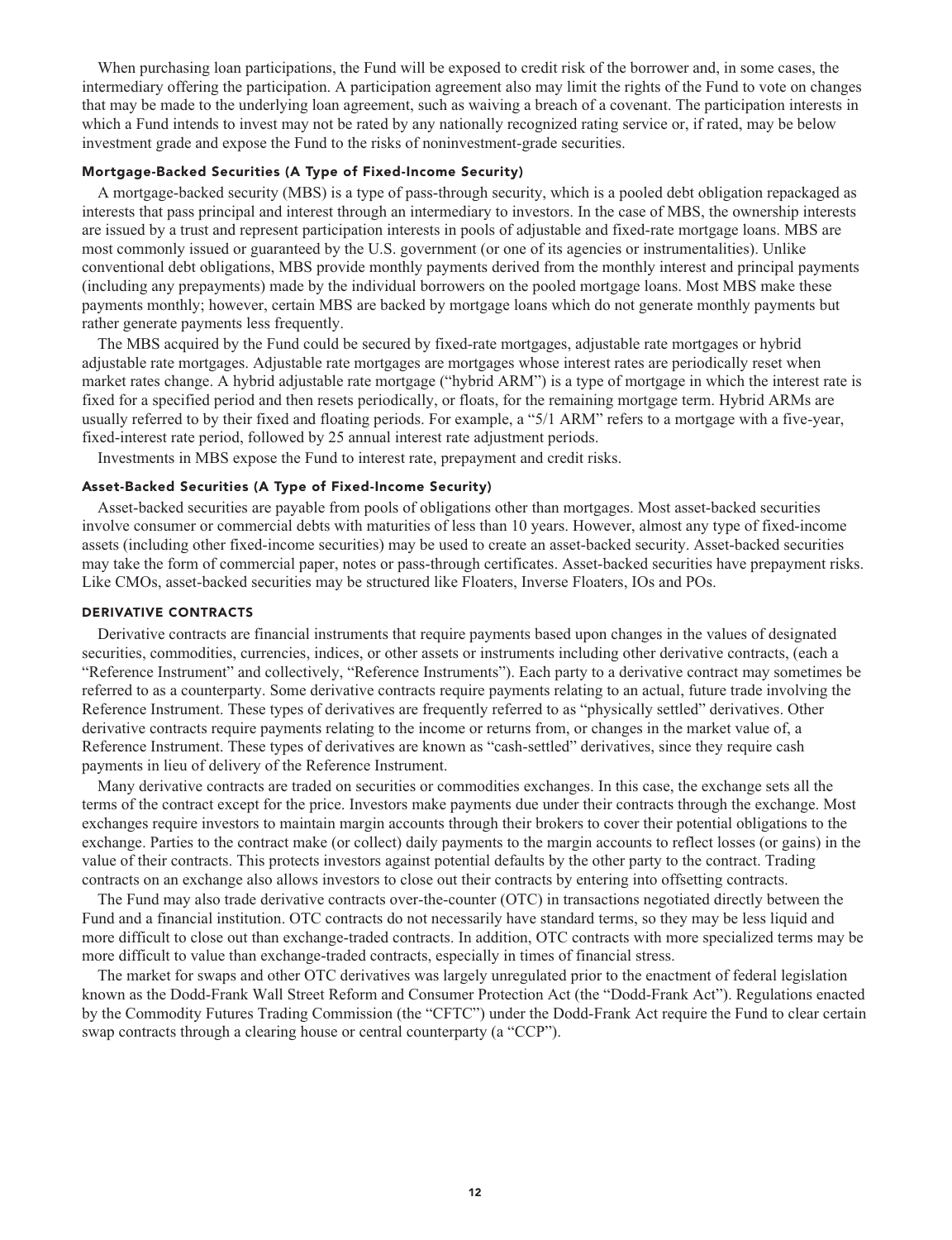**To clear a swap through the CCP, the Fund will submit the contract to, and post margin with, a futures commission merchant (FCM) that is a clearing house member. The Fund may enter into the swap with a financial institution other than the FCM and arrange for the contract to be transferred to the FCM for clearing, or enter into the contract with the FCM itself. If the Fund must centrally clear a transaction, the CFTC's regulations also generally require that the swap be executed on a registered exchange or through a market facility that is known as a swap execution facility or SEF. Central clearing is presently required only for certain swaps; the CFTC is expected to impose a mandatory central clearing requirement for additional derivative instruments over time.**

**The CCP, SEF and FCM are all subject to regulatory oversight by the CFTC. In addition, most derivative market participants are now regulated as swap dealers or major swap participants and are subject to certain minimum capital and margin requirements and business conduct standards. Similar regulatory requirements are expected to apply to derivative contracts that are subject to the jurisdiction of the SEC, although the SEC has not yet finalized its regulations. In addition, uncleared OTC swaps will be subject to regulatory collateral requirements that could adversely affect the Fund's ability to enter into swaps in the OTC market. These developments could cause the Fund to terminate new or existing swap agreements or to realize amounts to be received under such instruments at an inopportune time.**

**Until the mandated rulemaking and regulations are implemented completely, it will not be possible to determine the complete impact of the Dodd-Frank Act and related regulations on the Fund.**

**Depending on how the Fund uses derivative contracts and the relationships between the market value of a derivative contract and the Reference Instrument, derivative contracts may increase or decrease the Fund's exposure to the risks of the Reference Instrument, and may also expose the Fund to liquidity and leverage risks. OTC contracts also expose the Fund to credit risks in the event that a counterparty defaults on the contract, although this risk may be mitigated by submitting the contract for clearing through a CCP.**

**Payment obligations arising in connection with derivative contracts are frequently required to be secured with margin (which is commonly called "collateral").**

**The Fund may invest in a derivative contract if it is permitted to own, invest in, or otherwise have economic exposure to the Reference Instrument. The Fund is not required to own a Reference Instrument in order to buy or sell a derivative contract relating to that Reference Instrument. The Fund may trade in the following specific types and/or combinations of derivative contracts:**

# **Futures Contracts (A Type of Derivative)**

**Futures contracts provide for the future sale by one party and purchase by another party of a specified amount of a Reference Instrument at a specified price, date and time. Entering into a contract to buy a Reference Instrument is commonly referred to as buying a contract or holding a long position in the asset. Entering into a contract to sell a Reference Instrument is commonly referred to as selling a contract or holding a short position in the Reference Instrument. Futures contracts are considered to be commodity contracts. The Adviser has claimed an exclusion from the definition of the term "commodity pool operator" under the Commodity Exchange Act with respect to the Fund and, therefore, is not subject to registration or regulation with respect to the Fund. Futures contracts traded OTC are frequently referred to as forward contracts. The Fund can buy or sell financial futures (such as interest rate futures, index futures and security futures), as well as currency futures and currency forward contracts.**

# **Currency Futures and Currency Forward Contracts (Types of Futures Contracts)**

**A currency futures contract is an exchange-traded contract to buy or sell a particular currency at a specific price at some time in the future (commonly three months or more). A currency forward contract is not an exchange-traded contract and represents an obligation to purchase or sell a specific currency at a future date, at a price set at the time of the contract and for a period agreed upon by the parties which may be either a window of time or a fixed number of days from the date of the contract. Currency futures and forward contracts are highly volatile, with a relatively small price movement potentially resulting in substantial gains or losses to the Fund. Additionally, the Fund may lose money on currency futures and forward contracts if changes in currency rates do not occur as anticipated or if the Fund's counterparty to the contract were to default.**

#### **Option Contracts (A Type of Derivative)**

**Option contracts (also called "options") are rights to buy or sell a Reference Instrument for a specified price (the "exercise price") during, or at the end of, a specified period. The seller (or "writer") of the option receives a payment, or premium, from the buyer, which the writer keeps regardless of whether the buyer uses (or exercises) the option. A call option gives the holder (buyer) the right to buy the Reference Instrument from the seller (writer) of the option. A put option gives the holder the right to sell the Reference Instrument to the writer of the option. Options may be bought or sold on a wide variety of Reference Instruments. Options that are written on futures contracts will be subject to margin requirements similar to those applied to futures contracts.**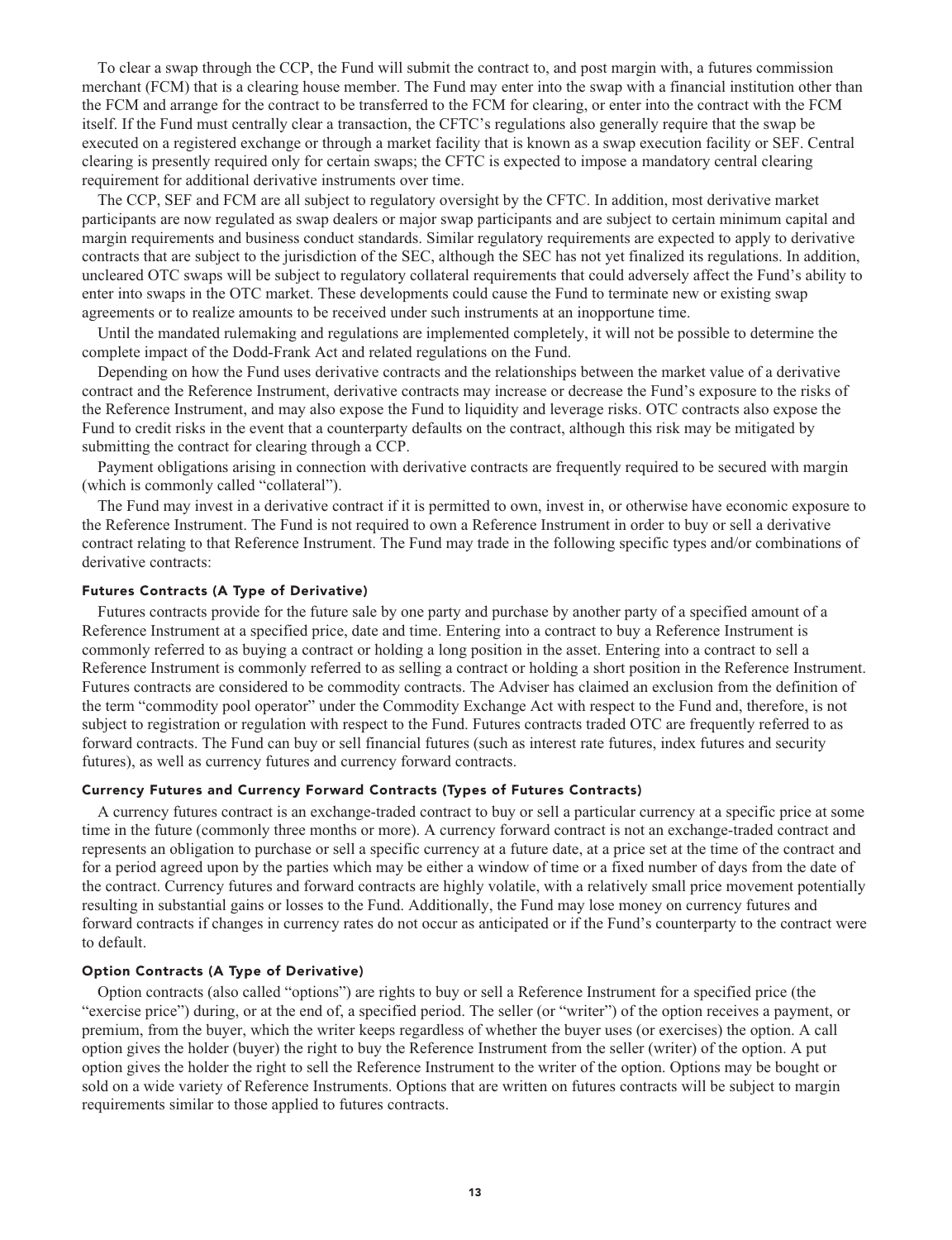# **Swap Contracts (A Type of Derivative)**

**A swap contract (also known as a "swap") is a type of derivative contract in which two parties agree to pay each other (swap) the returns derived from Reference Instruments. Swaps do not always involve the delivery of the Reference Instruments by either party, and the parties might not own the Reference Instruments underlying the swap. The payments are usually made on a net basis so that, on any given day, the Fund would receive (or pay) only the amount by which its payment under the contract is less than (or exceeds) the amount of the other party's payment. Swap agreements are sophisticated instruments that can take many different forms and are known by a variety of names. Common types of swaps in which the Fund may invest include interest rate swaps, caps and floors, total return swaps, credit default swaps, currency swaps and volatility swaps.**

# **OTHER INVESTMENTS, TRANSACTIONS, TECHNIQUES**

#### **Hedging**

**Hedging transactions are intended to reduce specific risks. For example, to protect the Fund against circumstances that would normally cause the Fund's portfolio securities to decline in value, the Fund may buy or sell a derivative contract that would normally increase in value under the same circumstances. The Fund may also attempt to hedge by using combinations of different derivative contracts, or derivative contracts and securities. The Fund's ability to hedge may be limited by the costs of the derivative contracts. The Fund may attempt to lower the cost of hedging by entering into transactions that provide only limited protection, including transactions that: (1) hedge only a portion of its portfolio; (2) use derivative contracts that cover a narrow range of circumstances; or (3) involve the sale of derivative contracts with different terms. Consequently, hedging transactions will not eliminate risk even if they work as intended. In addition, hedging strategies are not always successful, and could result in increased expenses and losses to the Fund.**

# **Hybrid Instruments**

**Hybrid instruments combine elements of two different kinds of securities or financial instruments (such as a derivative contract). Frequently, the value of a hybrid instrument is determined by reference to changes in the value of a Reference Instrument (that is a designated security, commodity, currency, index or other asset or instrument including a derivative contract). The Fund may use hybrid instruments only in connection with permissible investment activities. Hybrid instruments can take on many forms including, but not limited to, the following forms. First, a common form of a hybrid instrument combines elements of a derivative contract with those of another security (typically a fixed-income security). In this case all or a portion of the interest or principal payable on a hybrid security is determined by reference to changes in the price of a Reference Instrument. Second, hybrid instruments may include convertible securities with conversion terms related to a Reference Instrument.**

**Depending on the type and terms of the hybrid instrument, its risks may reflect a combination of the risks of investing in the Reference Instrument with the risks of investing in other securities, currencies and derivative contracts. Thus, an investment in a hybrid instrument may entail significant risks in addition to those associated with traditional investments or the Reference Instrument. Hybrid instruments are also potentially more volatile than traditional securities or the Reference Instrument. Moreover, depending on the structure of the particular hybrid, it may expose the Fund to leverage risks or carry liquidity risks.**

#### **Asset Segregation**

**In order to cover its obligations in connection with derivative contracts or special transactions, the Fund will either own the underlying assets, enter into offsetting transactions or set aside cash or readily marketable securities in each case, as provided by the SEC or SEC staff guidance. This requirement may cause the Fund to miss favorable trading opportunities, due to a lack of sufficient cash or readily marketable securities. This requirement may also cause the Fund to realize losses on offsetting or terminated derivative contracts or special transactions.**

#### **Investment Ratings for Investment-Grade Securities**

**The Adviser will determine whether a security is investment grade based upon the credit ratings given by one or more NRSROs. For example, Standard & Poor's, an NRSRO, assigns ratings to investment-grade securities (AAA, AA, A and BBB including modifiers, sub-categories and gradations) based on their assessment of the likelihood of the issuer's inability to pay interest or principal (default) when due on each security. Lower credit ratings correspond to higher credit risk. If a security has not received a rating, the Fund must rely entirely upon the Adviser's credit assessment that the security is comparable to investment grade. The presence of a ratings modifier, sub-category, or gradation (for example, a (+) or (-)) is intended to show relative standing within the major rating categories and does not affect the security credit rating for purposes of the Fund's investment parameters.**

**If a security is downgraded below the minimum quality grade discussed above, the Adviser will reevaluate the security, but will not be required to sell it.**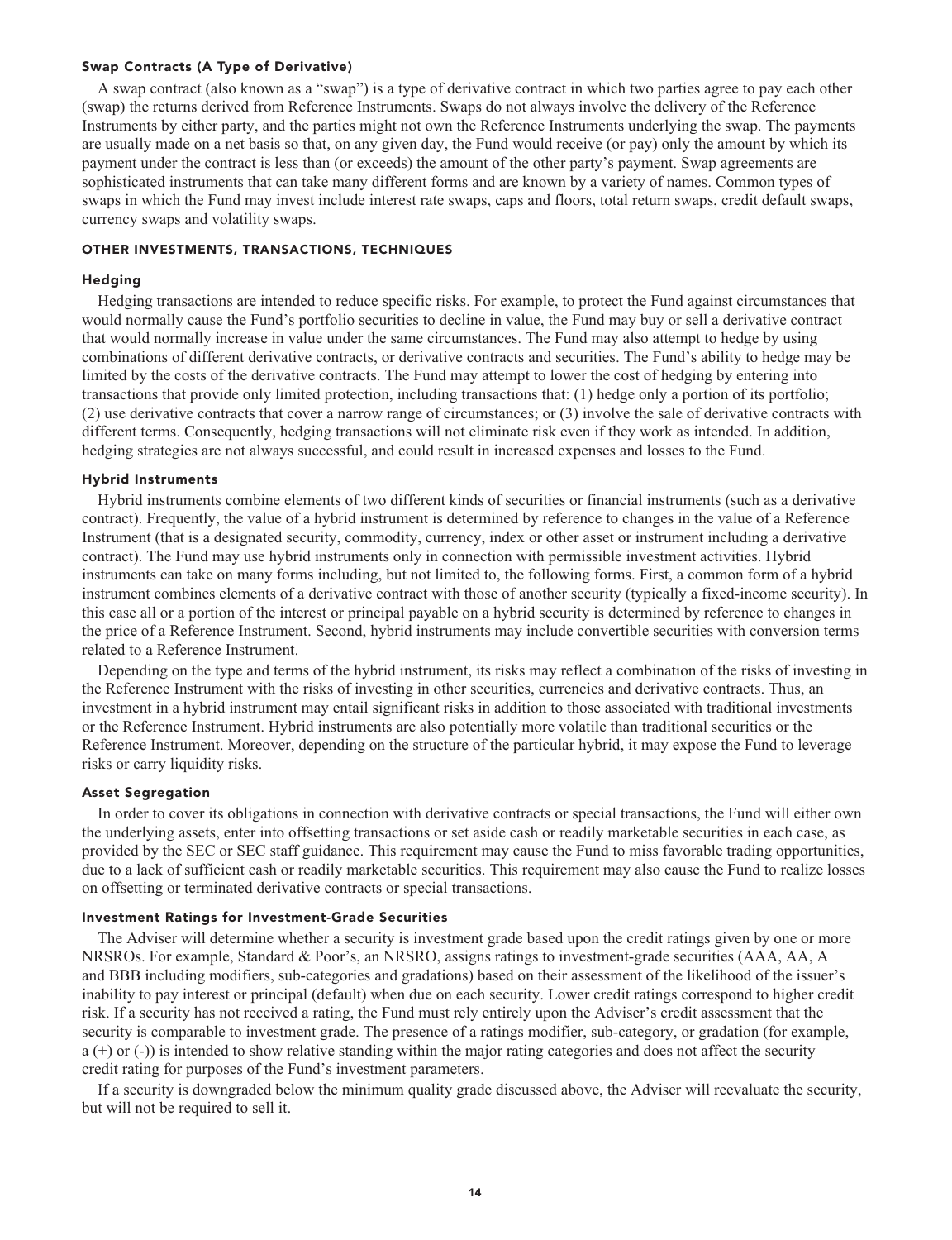### **Investment Ratings for Noninvestment-Grade Securities**

**Noninvestment-grade securities are rated below BBB- by an NRSRO. These bonds have greater economic, credit and liquidity risks than investment-grade securities.**

#### **INVESTING IN SECURITIES OF OTHER INVESTMENT COMPANIES**

**The Fund may invest its assets in securities of other investment companies, including the securities of affiliated money market funds, as an efficient means of implementing its investment strategies, managing its uninvested cash and/or other investment reasons consistent with the Fund's investment objective and investment strategies. The Fund may invest in mortgage-backed, high-yield, and emerging-markets debt securities primarily by investing in another investment company (which is not available for general investment by the public) that owns those securities and that is advised by an affiliate of the Adviser. The Fund may also invest in loan instruments, including trade finance loan instruments, primarily by investing in other investment companies (which are not available for general investment by the public) that owns those instruments and that are advised by an affiliate of the Adviser. The Fund's investment in the trade finance instruments through these other investment vehicles may expose the Fund to risks of loss after redemption. The Fund may also invest in such securities directly. These other investment companies are managed independently of the Fund and may incur additional fees and/or expenses, which would therefore be borne indirectly by the Fund in connection with any such investment. These investments also can create conflicts of interests for the Adviser to the Fund and the investment adviser to the acquired fund. For example, a conflict of interest can arise due to the possibility that the Adviser to the Fund could make a decision to redeem the Fund's investment in the acquired fund. In the case of an investment in an affiliated fund, a conflict of interest can arise if, because of the Fund's investment in the acquired fund, the acquired fund is able to garner more assets, thereby growing the acquired fund and increasing the management fees received by the investment adviser to the acquired fund, which would either be the Adviser or an affiliate of the Adviser. However, the Adviser believes that the benefits and efficiencies of making investments in other investment companies should outweigh the additional fees and/or expenses and resulting conflicts of interest. In light of the Fund's investments in other investment companies, other registered investment companies may be limited in their ability to invest in the Fund.**

# **Inflation-Protected Securities (A Type of Fixed-Income Security)**

**Inflation-protected securities are fixed-income securities whose principal value or interest rate is periodically adjusted according to the rate of inflation. If the index measuring inflation falls ("deflation"), the principal value or interest rate of the securities will be adjusted downward and consequently the interest payable on these securities will be reduced. U.S. Treasury Inflation-Protected Securities, also known as TIPS, are adjusted as to principal; repayment of the original principal upon maturity of the security is guaranteed if the security is purchased when originally issued. With respect to other types of inflation-protected securities that are adjusted to the principal amount, the adjusted principal value of the security repaid at maturity may be less than the original principal. Most other types of inflation-protected securities, however, are adjusted with respect to the interest rate, which has a minimum coupon of 0%, and the principal value does not change.**

#### **Additional Information Regarding the Security Selection Process**

**As part of analysis inherent in its security selection process, among other factors, the Adviser also evaluates whether environmental, social and governance factors could have a positive or negative impact on the risk profiles of many issuers or guarantors in the universe of securities in which the Fund may invest. The Adviser may also consider information derived from active engagements conducted by its in-house stewardship team with certain issuers or guarantors. This qualitative analysis does not automatically result in including or excluding specific securities but may be used by Federated Hermes as an additional input to improve portfolio risk/return characteristics.**

# **What are the Specific Risks of Investing in the Fund?**

**The following provides general information on the risks associated with the Fund's principal investments. Any additional risks associated with the Fund's non-principal investments are described in the Fund's SAI. The Fund's SAI also may provide additional information about the risks associated with the Fund's principal investments.**

#### **UNDERLYING FUND RISK**

**The risk that the Fund's performance is closely related to the risks associated with the securities and other investments held by underlying funds and that the ability of a Fund to achieve its investment objective will depend upon the ability of underlying funds to achieve their respective investment objectives. The Fund bears Underlying Fund fees and expenses indirectly.**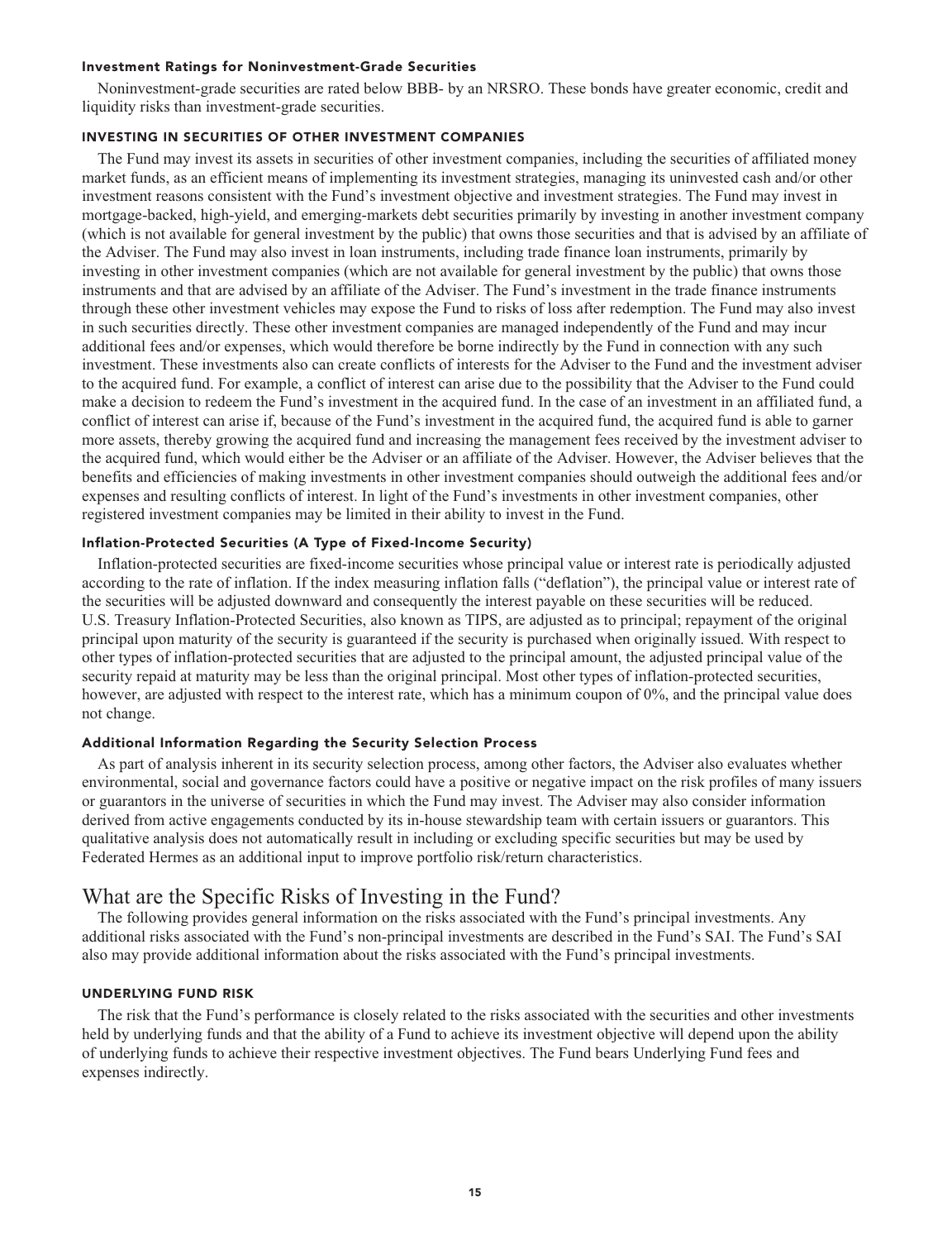#### **CURRENCY RISK**

**Exchange rates for currencies fluctuate daily. The combination of currency risk and market risks tends to make securities traded in foreign markets more volatile than securities traded exclusively in the United States. The Adviser attempts to manage currency risk by limiting the amount the Fund invests in securities denominated in a particular currency. However, diversification will not protect the Fund against a general increase in the value of the U.S. dollar relative to other currencies.**

**Investing in currencies or securities denominated in a foreign currency entails risk of being exposed to a currency that may not fully reflect the strengths and weaknesses of the economy of the country or region utilizing the currency. Currency risk includes both the risk that currencies in which the Fund's investments are traded, or currencies in which the Fund has taken an active investment position, will decline in value relative to the U.S. dollar and, in the case of hedging positions, that the U.S. dollar will decline in value relative to the currency being hedged. In addition, it is possible that a currency (such as, for example, the euro) could be abandoned in the future by countries that have already adopted its use, and the effects of such an abandonment on the applicable country and the rest of the countries utilizing the currency are uncertain but could negatively affect the Fund's investments denominated in the currency. If a currency used by a country or countries is replaced by another currency, the Fund's Adviser would evaluate whether to continue to hold any investments denominated in such currency, or whether to purchase investments denominated in the currency that replaces such currency, at the time. Such investments may continue to be held, or purchased, to the extent consistent with the Fund's investment objective(s) and permitted under applicable law.**

**Many countries rely heavily upon export-dependent businesses and any strength in the exchange rate between a currency and the U.S. dollar or other currencies can have either a positive or a negative effect upon corporate profits and the performance of investments in the country or region utilizing the currency. Adverse economic events within such country or region may increase the volatility of exchange rates against other currencies, subjecting the Fund's investments denominated in such country's or region's currency to additional risks. In addition, certain countries, particularly emerging market countries, may impose foreign currency exchange controls or other restrictions on the transferability, repatriation or convertibility of currency.**

# **EUROPEAN UNION AND EUROZONE RELATED RISK**

**A number of countries in the European Union (EU), including certain countries within the EU that have adopted the euro (Eurozone), have experienced, and may continue to experience, severe economic and financial difficulties. Additional countries within the EU may also fall subject to such difficulties. These events could negatively affect the value and liquidity of the Fund's investments in euro-denominated securities and derivatives contracts, securities of issuers located in the EU or with significant exposure to EU issuers or countries. If the euro is dissolved entirely, the legal and contractual consequences for holders of euro-denominated obligations and derivative contracts would be determined by laws in effect at such time. Such investments may continue to be held, or purchased, to the extent consistent with the Fund's investment objective(s) and permitted under applicable law. These potential developments, or market perceptions concerning these and related issues, could adversely affect the value of the Shares.**

**Certain countries in the EU have had to accept assistance from supra-governmental agencies such as the International Monetary Fund, the European Stability Mechanism (the "ESM") or other supra-governmental agencies. The European Central Bank has also been intervening to purchase Eurozone debt in an attempt to stabilize markets and reduce borrowing costs. There can be no assurance that these agencies will continue to intervene or provide further assistance and markets may react adversely to any expected reduction in the financial support provided by these agencies. Responses to the financial problems by European governments, central banks and others including austerity measures and reforms, may not work, may result in social unrest and may limit future growth and economic recovery or have other unintended consequences.**

**In addition, one or more countries may withdraw from the EU, and one or more countries within the Eurozone may abandon the euro. The impact of these actions, especially if they occur in a disorderly fashion, could be significant and far-reaching. On January 31, 2020, the United Kingdom (UK) left the EU, commonly referred to as "Brexit," and there commenced a transition period during which the EU and UK negotiated and agreed on the nature of their future relationship, with such agreements becoming effective on December 31, 2020. There is significant market uncertainty regarding Brexit's ramifications, and the range and potential implications of possible political, regulatory, economic and market outcomes are difficult to predict. This long-term uncertainty may affect other countries in the EU and elsewhere and may cause volatility within the EU, triggering prolonged economic downturns in certain countries within the EU. In addition, Brexit may create additional and substantial economic stresses for the UK, including a contraction of the UK economy and price volatility in UK stocks, decreased trade, capital outflows, devaluation of the British pound, wider corporate bond spreads due to uncertainty and declines in business and consumer spending as well as foreign direct**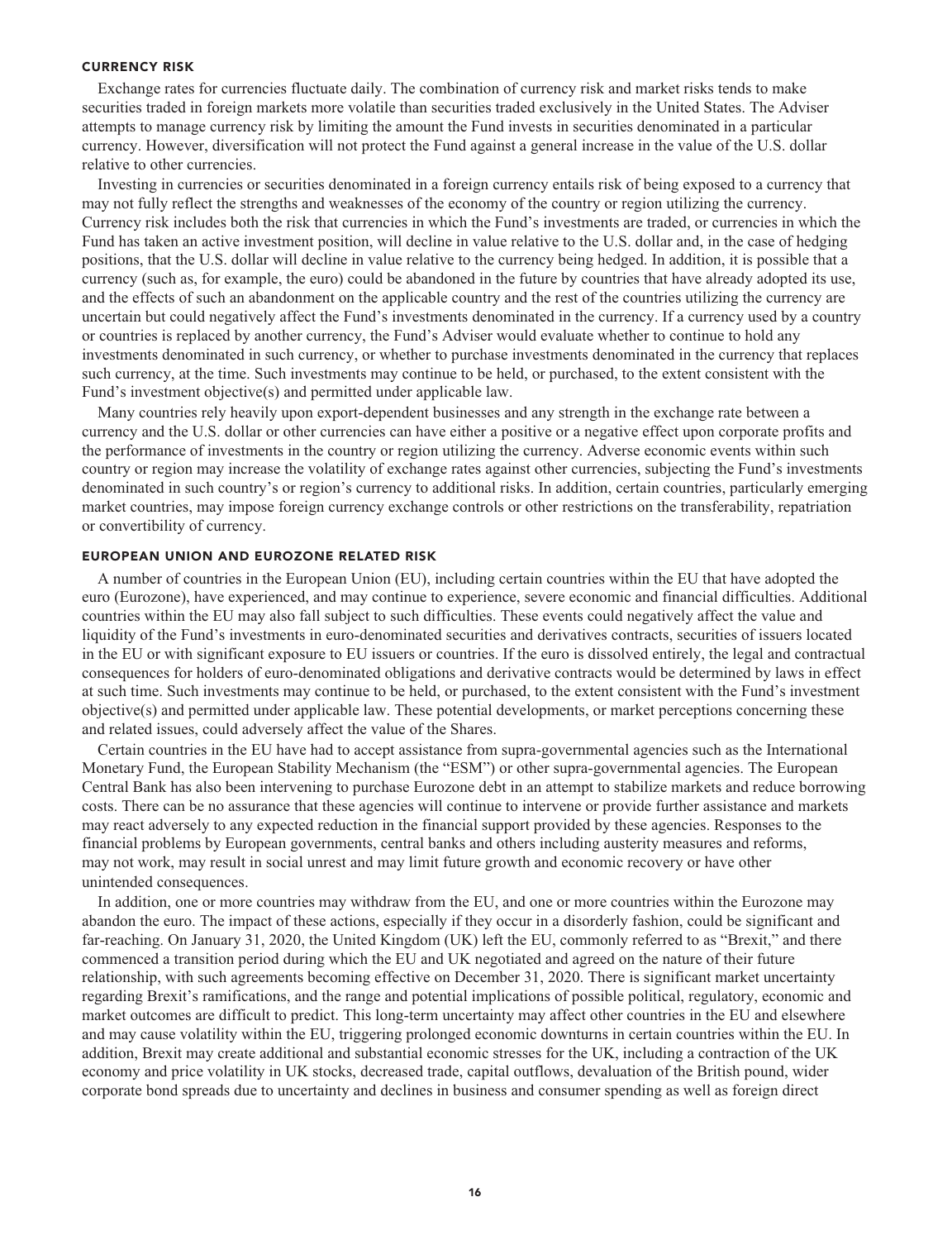**investment. Brexit may also adversely affect UK-based financial firms, including certain subadvisers to the Federated Hermes Funds, that have counterparties in the EU or participate in market infrastructure (trading venues, clearing houses, settlement facilities) based in the EU. These events and the resulting market volatility may have an adverse effect on the performance of the Fund.**

# **INTEREST RATE RISK**

**Prices of fixed-income securities rise and fall in response to changes in interest rates. Generally, when interest rates rise, prices of fixed-income securities fall. However, market factors, such as the demand for particular fixed-income securities, may cause the price of certain fixed-income securities to fall while the prices of other securities rise or remain unchanged.**

**The longer the duration of a fixed-income security, the more susceptible it is to interest rate risk. The duration of a fixed-income security may be equal to or shorter than the stated maturity of a fixed-income security. Recent and potential future changes in monetary policy made by central banks and/or their governments are likely to affect the level of interest rates. Duration measures the price sensitivity of a fixed-income security given a change in interest rates. For example, if a fixed-income security has an effective duration of three years, a 1% increase in general interest rates would be expected to cause the security's value to decline about 3% while a 1% decrease in general interest rates would be expected to cause the security's value to increase about 3%.**

# **ISSUER CREDIT RISK**

**It is possible that interest or principal on securities will not be paid when due. Noninvestment-grade securities generally have a higher default risk than investment-grade securities. Such non-payment or default may reduce the value of the Fund's portfolio holdings, its share price and its performance.**

**Many fixed-income securities receive credit ratings from nationally recognized statistical rating organizations (NRSROs) such as Fitch Rating Service, Moody's Investor Services, Inc. and Standard & Poor's that assign ratings to securities by assessing the likelihood of an issuer and/or guarantor default. Higher credit ratings correspond to lower perceived credit risk and lower credit ratings correspond to higher perceived credit risk. Credit ratings may be upgraded or downgraded from time to time as an NRSRO's assessment of the financial condition of a party obligated to make payments with respect to such securities and credit risk changes. The impact of any credit rating downgrade can be uncertain. Credit rating downgrades may lead to increased interest rates and volatility in financial markets, which in turn could negatively affect the value of the Fund's portfolio holdings, its share price and its investment performance. Credit ratings are not a guarantee of quality. Credit ratings may lag behind the current financial conditions of the issuer and/or guarantor and do not provide assurance against default or other loss of money. Credit ratings do not protect against a decline in the value of a security. If a security has not received a rating, the Fund must rely entirely upon the Adviser's credit assessment.**

**Fixed-income securities generally compensate for greater credit risk by paying interest at a higher rate. The difference between the yield of a security and the yield of a U.S. Treasury security or other appropriate benchmark with a comparable maturity (the "spread") measures the additional interest paid for risk. Spreads may increase generally in response to adverse economic or market conditions. A security's spread may also increase if the security's rating is lowered, or the security is perceived to have an increased credit risk. An increase in the spread will cause the price of the security to decline if interest rates remain unchanged.**

#### **COUNTERPARTY CREDIT RISK**

**Credit risk includes the possibility that a party to a transaction involving the Fund will fail to meet its obligations. This could cause the Fund to lose money or to lose the benefit of the transaction or prevent the Fund from selling or buying other securities to implement its investment strategy.**

#### **RISK OF FOREIGN INVESTING**

**Foreign securities pose additional risks because foreign economic or political conditions may be less favorable than those of the United States. Foreign financial markets may also have fewer investor protections. Securities in foreign markets may also be subject to taxation policies that reduce returns for U.S. investors.**

**Foreign countries may have restrictions on foreign ownership of securities or may impose exchange controls, capital flow restrictions or repatriation restrictions which could adversely affect the liquidity of the Fund's investments.**

**Foreign companies may not provide information (including financial statements) as frequently or to as great an extent as companies in the United States. Foreign companies may also receive less coverage than U.S. companies by market analysts and the financial press. In addition, foreign countries may lack uniform accounting, auditing and financial reporting standards, or regulatory requirements comparable to those applicable to U.S. companies. These factors may prevent the Fund and its Adviser from obtaining information concerning foreign companies that is as frequent, extensive and reliable as the information available concerning companies in the United States.**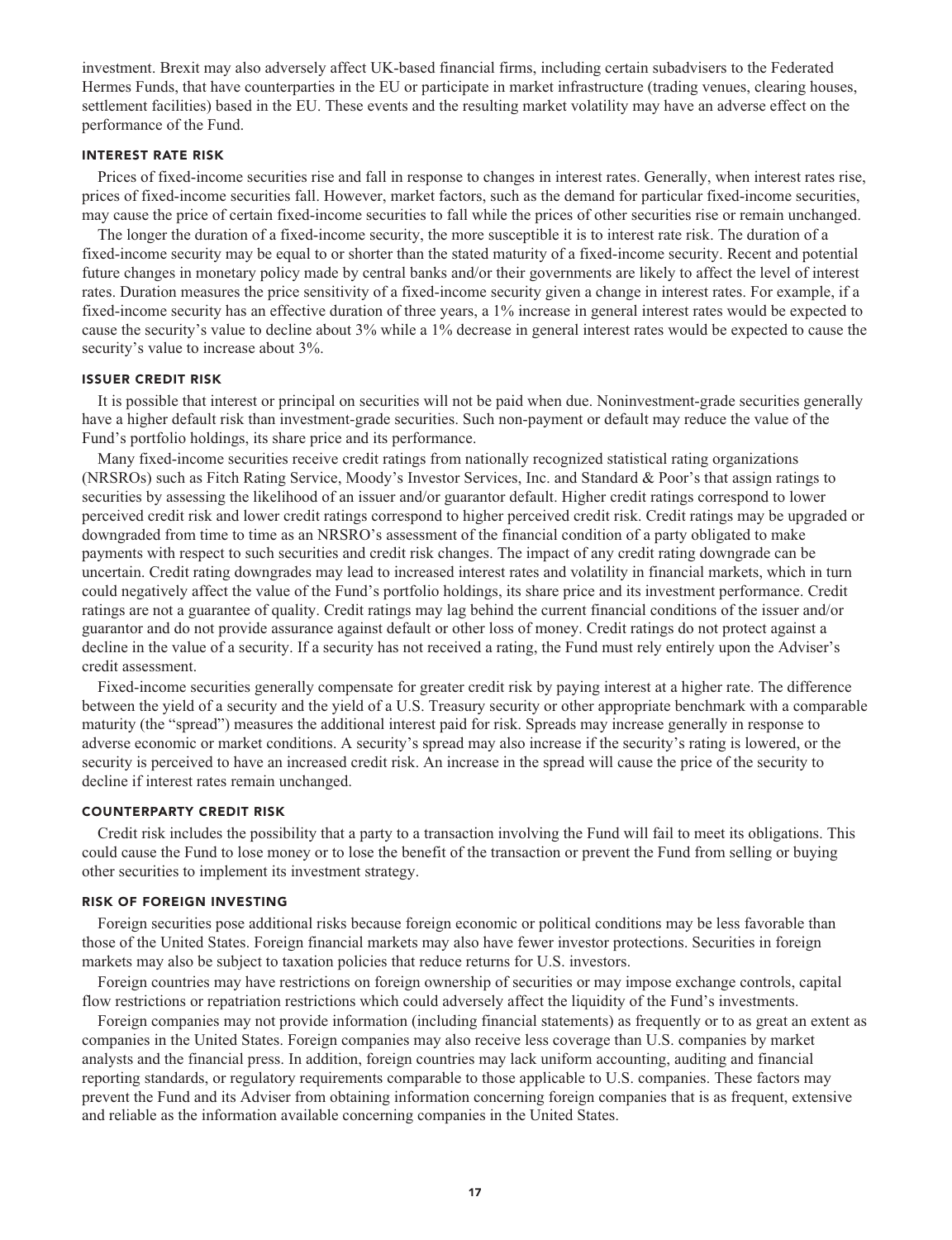**Some countries are less well developed, overly reliant on particular industries, and more vulnerable to the cyclical nature of international trade. Some countries have histories of hyperinflation and currency devaluations versus the dollar (which may adversely affect returns to U.S. investors) and may be overly dependent on foreign capital.**

**Since many loan instruments involve parties (for example, lenders, borrowers and agent banks) located in multiple jurisdictions outside of the United States, there is a risk that a security interest in any related collateral may be unenforceable and obligations under the related loan agreements may not be binding.**

#### **LIQUIDITY RISK**

**Trading opportunities are more limited for fixed-income securities that have not received any credit ratings, have received any credit ratings below investment grade or are not widely held.**

**These features may make it more difficult to sell or buy a security at a favorable price or time. Consequently, the Fund may have to accept a lower price to sell a security, sell other securities to raise cash or give up an investment opportunity, any of which could have a negative effect on the Fund's performance. Infrequent trading of securities may also lead to an increase in their price volatility.**

**Liquidity risk also refers to the possibility that the Fund may not be able to sell a security or close out a derivative contract when it wants to. If this happens, the Fund will be required to continue to hold the security or keep the position open, and the Fund could incur losses.**

**OTC derivative contracts generally carry greater liquidity risk than exchange-traded contracts. This risk may be increased in times of financial stress, if the trading market for OTC derivative contracts becomes restricted.**

**Loan instruments may not be readily marketable and may be subject to restrictions on resale. In some cases, negotiations involved in disposing of loans may require weeks to complete. Additionally, collateral on loan instruments may consist of assets that may not be readily liquidated, and there is no assurance that the liquidation of such assets will satisfy a borrower's obligations under the instrument.**

# **LEVERAGE RISK**

**Leverage risk is created when an investment, which includes, for example, an investment in a derivative contract, exposes the Fund to a level of risk that exceeds the amount invested. Changes in the value of such an investment magnify the Fund's risk of loss and potential for gain. Investments can have these same results if their returns are based on a multiple of a specified index, security or other benchmark.**

#### **RISK OF INVESTING IN EMERGING MARKET COUNTRIES**

**Securities issued or traded in emerging markets generally entail greater risks than securities issued or traded in developed markets. For example, the prices of such securities may be significantly more volatile than prices of securities in developed countries. Emerging market economies may also experience more severe downturns (with corresponding currency devaluations) than developed economies.**

**Emerging market countries may have relatively unstable governments and may present the risks of nationalization of businesses, expropriation, confiscatory taxation or, in certain instances, reversion to closed market, centrally planned economies.**

# **RISK ASSOCIATED WITH NONINVESTMENT-GRADE SECURITIES**

**Securities rated below investment grade, also known as junk bonds, generally entail greater economic, credit and liquidity risks than investment-grade securities. For example, their prices are more volatile, economic downturns and financial setbacks may affect their prices more negatively, and their trading market may be more limited. These securities are considered speculative with respect to the issuer's ability to pay interest and repay principal.**

#### **RISK RELATED TO THE ECONOMY**

**The value of the Fund's portfolio may decline in tandem with a drop in the overall value of the markets in which the Fund invests and/or other markets based on negative developments in the U.S. and global economies. Economic, political and financial conditions, or industry or economic trends and developments, may, from time to time, and for varying periods of time, cause volatility, illiquidity or other potentially adverse effects in the financial markets, including the fixed-income market. The commencement, continuation or ending of government policies and economic stimulus programs, changes in monetary policy, increases or decreases in interest rates, or other factors or events that affect the financial markets, including the fixed-income markets, may contribute to the development of or increase in volatility, illiquidity, shareholder redemptions and other adverse effects which could negatively impact the Fund's performance. For example, the value of certain portfolio securities may rise or fall in response to changes in interest rates, which could result from a change in government policies, and has the potential to cause investors to move out of certain portfolio securities, including fixed-income securities, on a large scale. This may increase redemptions from funds that hold large amounts of**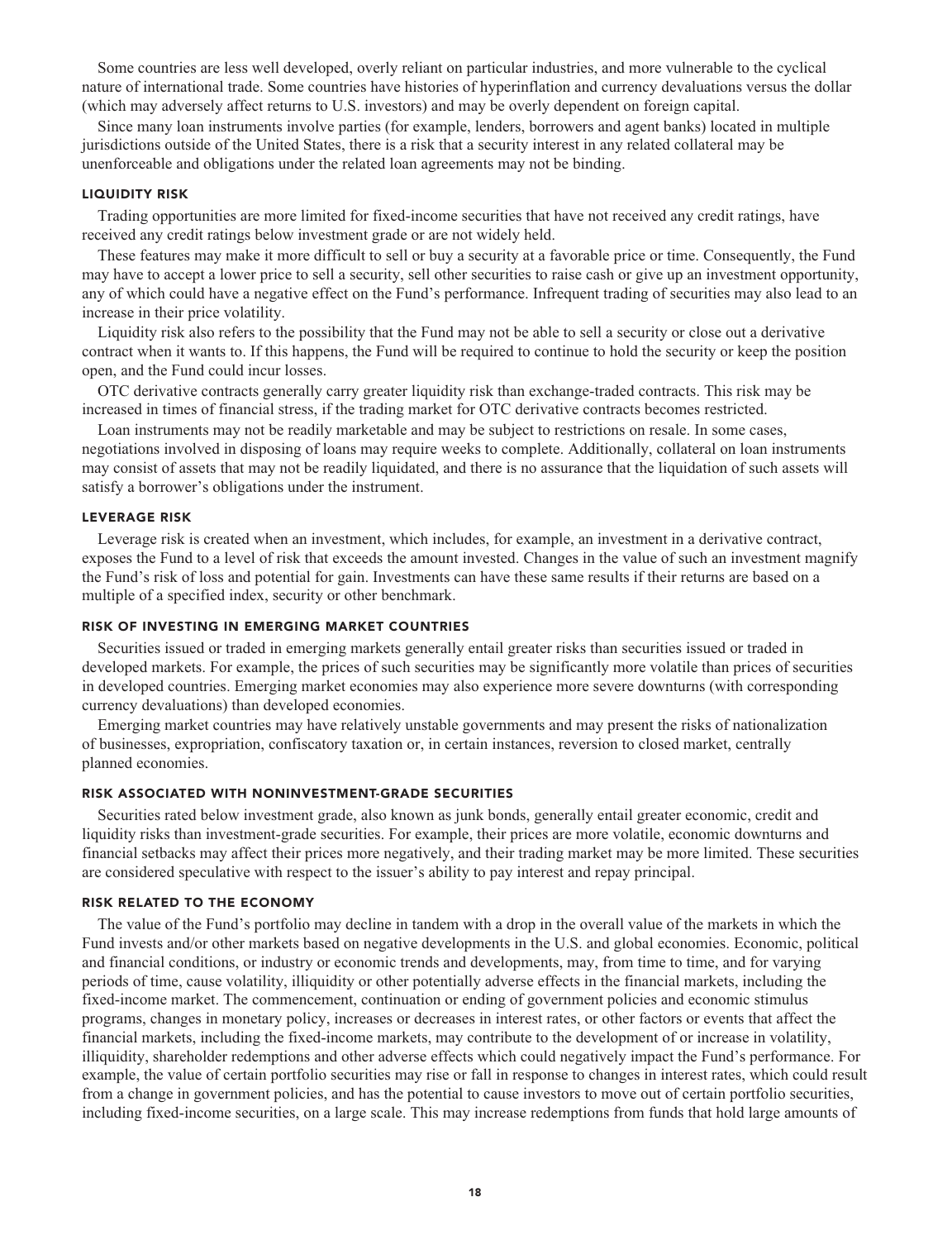**certain securities and may result in decreased liquidity and increased volatility in the financial markets. Market factors, such as the demand for particular portfolio securities, may cause the price of certain portfolio securities to fall while the prices of other securities rise or remain unchanged. Among other investments, lower-grade bonds and loans may be particularly sensitive to changes in the economy.**

# **Epidemic and Pandemic Risk**

**An outbreak of respiratory disease caused by a novel coronavirus was first detected in China in late 2019 and subsequently spread globally ("COVID-19"). This coronavirus has resulted in closing borders, enhanced health screenings, disruptions to healthcare service preparation and delivery, quarantines, cancellations, and disruptions to supply chains, workflow operations and consumer activity, as well as general concern and uncertainty. The impact of this coronavirus may be short-term or may last for an extended period of time and has resulted in a substantial economic downturn. Health crises caused by outbreaks, such as the coronavirus outbreak, may exacerbate other pre-existing political, social and economic risks. The impact of this outbreak, and other epidemics and pandemics that may arise in the future, could continue to negatively affect the worldwide economy, as well as the economies of individual countries, individual companies, including certain Fund service providers and issuers of the Fund's investments, and the markets in general in significant and unforeseen ways. Any such impact could adversely affect the Fund's performance.**

**The United States has responded to the COVID-19 pandemic and resulting economic distress with fiscal and monetary stimulus packages. In late March 2020, the government passed the Coronavirus Aid, Relief, and Economic Security Act (the "CARES Act"), a stimulus package providing for over \$2.2 trillion in resources to small businesses, state and local governments, and individuals that have been adversely impacted by the COVID-19 pandemic. In addition, in mid-March 2020 the U.S. Federal Reserve ("Fed") cut interest rates to historically low levels and announced a new round of quantitative easing, including purchases of corporate and municipal government bonds. The Fed also enacted various programs to support liquidity operations and funding in the financial markets, including expanding its reverse repurchase agreement operations, adding \$1.5 trillion of liquidity to the banking system; establishing swap lines with other major central banks to provide dollar funding; establishing a program to support money market funds; easing various bank capital buffers; providing funding backstops for businesses to provide bridging loans for up to four years; and providing funding to help credit flow in asset-backed securities markets. The Fed also plans to extend credit to small- and medium-sized businesses.**

# **RISK OF INVESTING IN DERIVATIVE CONTRACTS AND HYBRID INSTRUMENTS**

**The Fund's exposure to derivative contracts and hybrid instruments (either directly or through its investment in another investment company) involves risks different from, or possibly greater than, the risks associated with investing directly in securities and other traditional investments. First, changes in the value of the derivative contracts and hybrid instruments in which the Fund invests may not be correlated with changes in the value of the underlying Reference Instruments or, if they are correlated, may move in the opposite direction than originally anticipated. Second, while some strategies involving derivatives may reduce the risk of loss, they may also reduce potential gains or, in some cases, result in losses by offsetting favorable price movements in portfolio holdings. Third, there is a risk that derivative contracts and hybrid instruments may be erroneously priced or improperly valued and, as a result, the Fund may need to make increased cash payments to the counterparty. Fourth, exposure to derivative contracts and hybrid instruments may have tax consequences to the Fund and its shareholders. For example, derivative contracts and hybrid instruments may cause the Fund to realize increased ordinary income or short-term capital gains (which are treated as ordinary income for Federal income tax purposes) and, as a result, may increase taxable distributions to shareholders. In addition, under certain circumstances certain derivative contracts and hybrid instruments may cause the Fund to: (a) incur an excise tax on a portion of the income related to those contracts and instruments; and/or (b) reclassify, as a return of capital, some or all of the distributions previously made to shareholders during the fiscal year as dividend income. Fifth, a common provision in OTC derivative contracts permits the counterparty to terminate any such contract between it and the Fund, if the value of the Fund's total net assets declines below a specified level over a given time period. Factors that may contribute to such a decline (which usually must be substantial) include significant shareholder redemptions and/or a marked decrease in the market value of the Fund's investments. Any such termination of the Fund's OTC derivative contracts may adversely affect the Fund (for example, by increasing losses and/or costs, and/or preventing the Fund from fully implementing its investment strategies). Sixth, the Fund may use a derivative contract to benefit from a decline in the value of a Reference Instrument. If the value of the Reference Instrument declines during the term of the contract, the Fund makes a profit on the difference (less any payments the Fund is required to pay under the terms of the contract). Any such strategy involves risk. There is no assurance that the Reference Instrument will decline in value during the term of the contract and make a profit for the Fund. The Reference Instrument may instead appreciate in value creating a loss for the Fund. Seventh, a default or failure by a CCP or an FCM (also sometimes called a "futures broker"), or the failure of a contract to be transferred from an Executing Dealer to the FCM for clearing, may expose the Fund to losses, increase its costs, or prevent**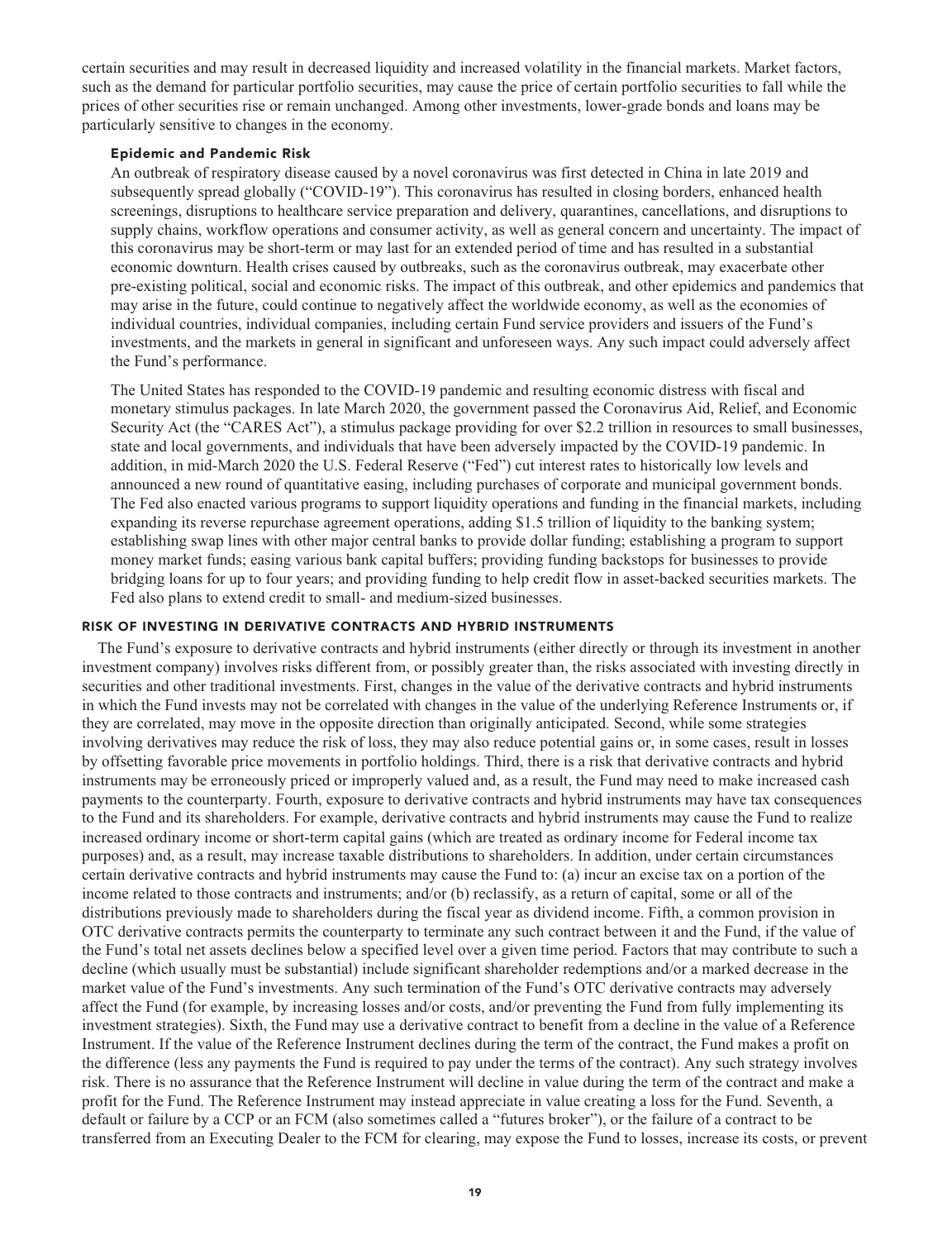**the Fund from entering or exiting derivative positions, accessing margin, or fully implementing its investment strategies. The central clearing of a derivative and trading of a contract over a SEF could reduce the liquidity in, or increase costs of entering into or holding, any contracts. Finally, derivative contracts and hybrid instruments may also involve other risks described in this Prospectus, such as interest rate, credit, currency, liquidity and leverage risks.**

# **CUSTODIAL SERVICES AND RELATED INVESTMENT COSTS**

**Custodial services and other costs relating to investment in international securities markets generally are more expensive than in the United States. Such markets have settlement and clearance procedures that differ from those in the United States. In certain markets, there have been times when settlements have been unable to keep pace with the volume of securities transactions, making it difficult to conduct such transactions. The inability of the Fund to make intended securities purchases due to settlement problems could cause the Fund to miss attractive investment opportunities. Inability to dispose of a portfolio security caused by settlement problems could result in losses to the Fund due to a subsequent decline in value of the portfolio security. In addition, security settlement and clearance procedures in some emerging market countries may not fully protect the Fund against loss of its assets.**

# **MORTGAGE-BACKED SECURITIES (MBS) RISK**

**MBS have unique risks. A rise in interest rates may cause the value of MBS held by the Fund to decline. The mortgage loans underlying MBS generally are subject to a greater rate of principal prepayments in a declining interest rate environment and to a lesser rate of principal prepayments in an increasing interest rate environment. If the underlying mortgages are paid off sooner than expected, the Fund may have to reinvest this money in mortgage-backed or other securities that have lower yields. Hybrid ARMs also involve special risks. Like ARMs, hybrid ARMs have periodic and lifetime limitations on the increases that can be made to the interest rates that mortgagors pay. Therefore, if during a floating rate period, interest rates rise above the interest rate limits of the hybrid ARM, the Fund will not benefit from further increases in interest rates. See "Prepayment and Extension Risk" and "Interest Rate Risk." CMOs with complex or highly variable prepayment terms generally entail greater market, prepayment and liquidity risks than other MBS. For example, their prices are more volatile and their trading market may be more limited.**

**MBS are subject to the risk that payments made on a security will not be made when due. Payments on MBS are primarily derived from the interest and principal payments of the underlying mortgages. Some MBS also have guarantees or other structural features that provide additional support for interest and principal payments on the MBS if payments on the underlying mortgages are not made. MBS are subject to the risk that the underlying mortgage borrowers fail to make timely payments of interest and principal and that any guarantee or other structural feature, if present, is insufficient to enable the timely payment of interest and principal on the MBS. Some MBS may also require the repayment of more senior MBS secured by the same underlying mortgages. MBS are most commonly issued or guaranteed by GSEs, but also may be issued or guaranteed by private entities, which generally entail greater risk. Certain MBS issued by GSEs are not backed by the full faith and credit of the U.S. government, but are, however, supported through federal subsidies, loans or other benefits. The Fund also may invest in certain MBS issued by GSEs that have no explicit financial support, but that are regarded as having implied support because the federal government sponsors their activities. See "Credit Risk."**

#### **PREPAYMENT AND EXTENSION RISK**

**Unlike traditional fixed-income securities, which pay a fixed rate of interest until maturity (when the entire principal amount is due), payments on mortgage-backed securities include both interest and a partial payment of principal. Partial payment of principal may be comprised of scheduled principal payments as well as unscheduled payments from the voluntary prepayment, refinancing or foreclosure of the underlying loans. These unscheduled prepayments of principal create risks that can adversely affect a fund holding mortgage-backed securities.**

**For example, when interest rates decline, the values of mortgage-backed securities generally rise. However, when interest rates decline, unscheduled prepayments can be expected to accelerate, and the Fund would be required to reinvest the proceeds of the prepayments at the lower interest rates then available. Unscheduled prepayments would also limit the potential for capital appreciation on mortgage-backed securities.**

**Conversely, when interest rates rise, the values of mortgage-backed securities generally fall. Since rising interest rates typically result in decreased prepayments, this could lengthen the average lives of mortgage-backed securities, and cause their value to decline more than traditional fixed-income securities.**

**Generally, mortgage-backed securities compensate for the increased risk associated with prepayments by paying a higher yield. The additional interest paid for risk is measured by the difference between the yield of a mortgage-backed security and the yield of a U.S. Treasury security or other appropriate benchmark with a comparable maturity (the "spread"). An increase in the spread will cause the price of the mortgage-backed security to decline. Spreads generally increase in response to adverse economic or market conditions. Spreads may also increase if the security is perceived to have an increased prepayment risk or is perceived to have less market demand.**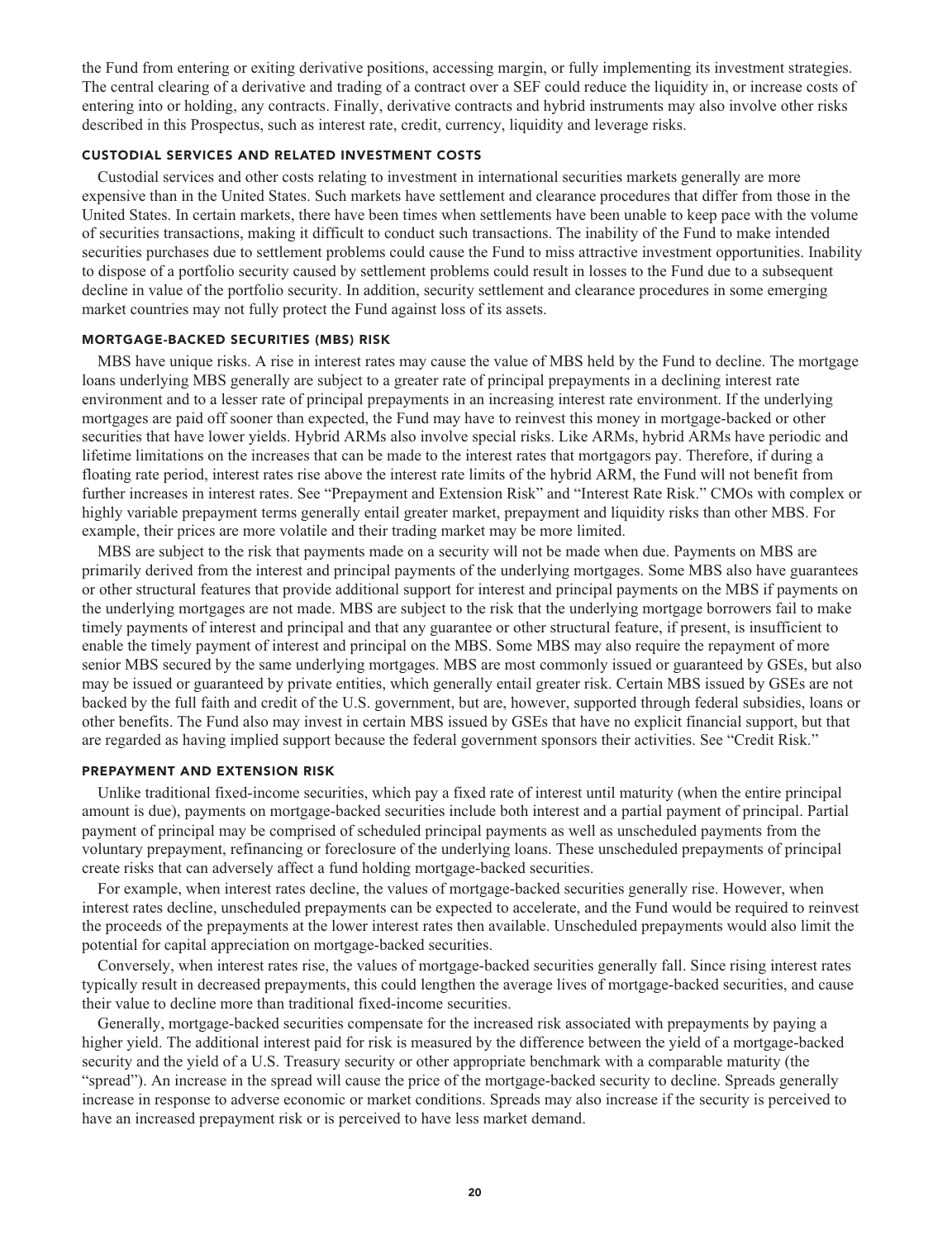# **ASSET-BACKED SECURITIES (ABS) RISK**

**The value of asset-backed securities (ABS) may be affected by certain factors such as interest rate risk, the availability of information concerning the pool of underlying assets and its structure, the creditworthiness of the servicing agent for the pool or the originator of the underlying assets and the ability of the servicing agent to service the underlying collateral. Under certain market conditions, ABS may be less liquid and may be difficult to value. Movements in interest rates (both increases and decreases) may quickly and significantly reduce the value of certain types of ABS. Unscheduled prepayments of ABS may result in a loss of income if the proceeds are invested in lower-yielding securities. Conversely, in a rising interest rate environment, a declining prepayment rate will extend the average life of many ABS, which increases the risk of depreciation due to future increases in market interest rates. ABS can also be subject to the risk of default on the underlying assets.**

#### **RISK OF INFLATION-PROTECTED BONDS**

**The value of inflation-protected bonds is subject to the effects of changes in market interest rates caused by factors other than inflation ("real interest rates"). If interest rates rise due to reasons other than inflation, the Fund's investment in these securities may not be protected to the extent that the increase is not reflected in the bond's inflation measure. Generally, when real interest rates rise, the value of inflation-protected bonds will fall and the Fund's value may decline as a result of this exposure to these bonds. The greatest risk occurs when interest rates rise and inflation declines.**

#### **RISK OF INVESTING IN LOANS**

**In addition to the risks generally associated with debt instruments, such as credit, market, interest rate, liquidity and derivatives risks, bank loans are also subject to the risk that the value of the collateral securing a loan may decline, be insufficient to meet the obligations of the borrower or be difficult to liquidate. The Fund's access to the collateral may be limited by bankruptcy, other insolvency laws or by the type of loan the Fund has purchased. For example, if the Fund purchases a participation instead of an assignment, it would not have direct access to collateral of the borrower. As a result, a floating rate loan may not be fully collateralized and can decline significantly in value. Additionally, collateral on loan instruments may consist of assets that may not be readily liquidated, and there is no assurance that the liquidation of such assets will satisfy a borrower's obligations under the instrument. Loans generally are subject to legal or contractual restrictions on resale.**

**Loans and other forms of indebtedness may be structured such that they are not securities under securities laws. As such, it is unclear whether loans and other forms of direct indebtedness offer securities law protections, such as those against fraud and misrepresentation. In the absence of definitive regulatory guidance, while there can be no assurance that fraud or misrepresentation will not occur with respect to the loans and other investments in which the Fund invests, the Fund relies on the Adviser's research in an attempt to seek to avoid situations where fraud or misrepresentation could adversely affect the Fund.**

# **LOAN LIQUIDITY RISK**

**Loans generally are subject to legal or contractual restrictions on resale. The liquidity of loans, including the volume and frequency of secondary market trading in such loans, varies significantly over time and among individual loans. For example, if the credit quality of a loan unexpectedly declines significantly, secondary market trading in that loan can also decline for a period of time. During periods of infrequent trading, valuing a loan can be more difficult and buying and selling a loan at an acceptable price can be more difficult and delayed. Difficulty in selling a loan can result in a loss.**

**Loan instruments may not be readily marketable and may be subject to restrictions on resale. In some cases, negotiations involved in disposing of loans may require weeks to complete. Thus, transactions in loan instruments may take longer than seven days to settle. This could pose a liquidity risk to the Fund and, if the Fund's exposure to such investments is substantial, could impair the Fund's ability to meet shareholder redemptions in a timely manner.**

**A majority of the Fund's assets are likely to be invested in assets that are considerably less liquid than debt instruments traded on national exchanges. Market quotations for such assets may be volatile and/or subject to large spreads between bid and ask prices.**

#### **RISK OF NON-DIVERSIFIED FUND**

**The Fund is non-diversified. Compared to diversified mutual funds, it may invest a higher percentage of its assets among fewer issuers of portfolio securities. In certain situations, being non-diversified may reduce the Fund's credit risk by enabling it to avoid investing in certain countries, regions or sectors that exhibit above average credit risk. However, being non-diversified may also increase the Fund's risk by magnifying the impact (positively or negatively) that only one issuer has on the Fund's share price and performance.**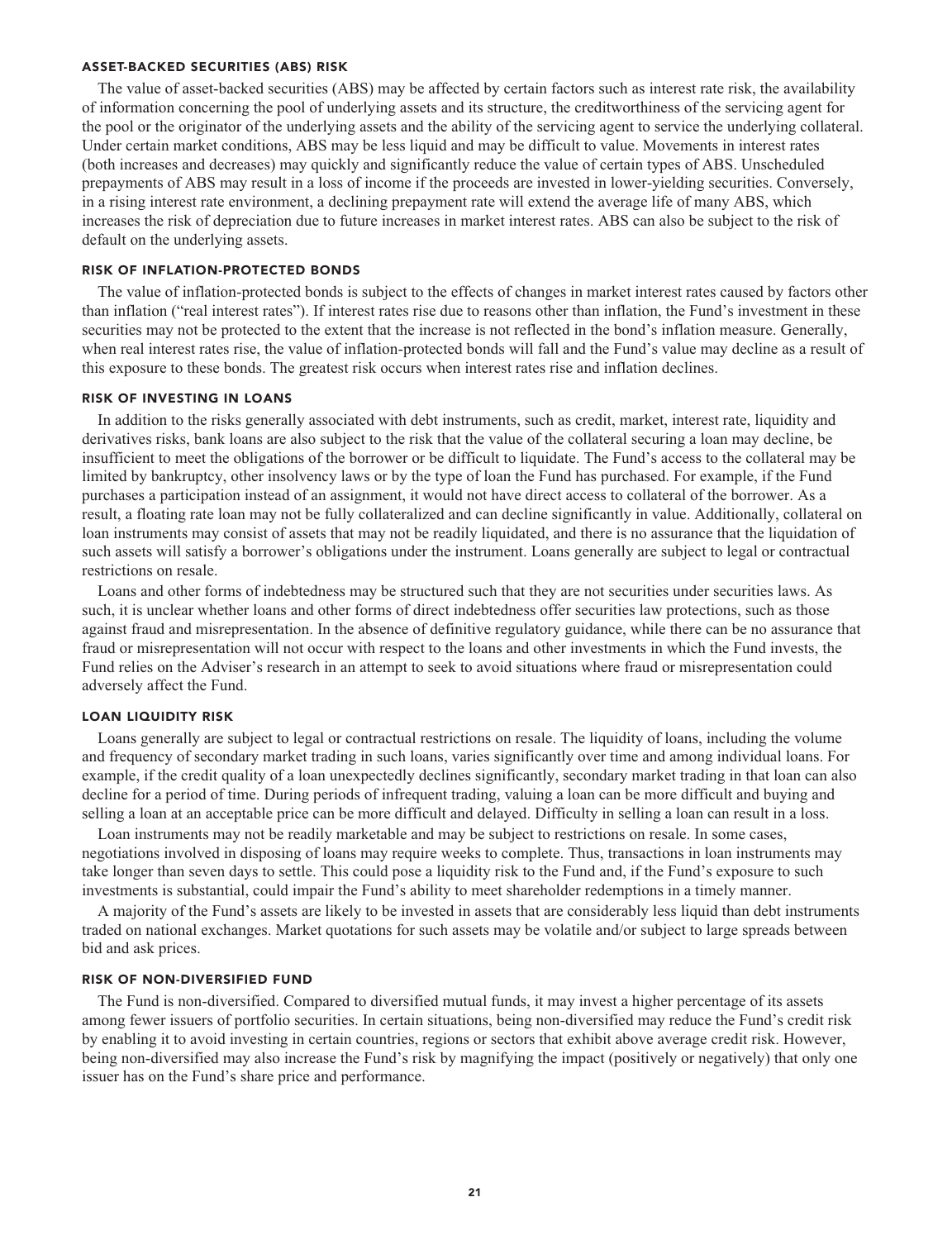#### **TECHNOLOGY RISK**

**The Adviser uses various technologies in managing the Fund, consistent with its investment objective(s) and strategy described in this Prospectus. For example, proprietary and third-party data and systems are utilized to support decision-making for the Fund. Data imprecision, software or other technology malfunctions, programming inaccuracies and similar circumstances may impair the performance of these systems, which may negatively affect Fund performance.**

# **What Do Shares Cost?**

# **CALCULATION OF NET ASSET VALUE**

**When the Fund receives your transaction request in proper form (as described in this Prospectus under the sections entitled "How to Purchase Shares" and "How to Redeem and Exchange Shares"), it is processed at the next calculated net asset value of a Share (NAV) plus any applicable front-end sales charge ("public offering price"). A Share's NAV is determined as of the end of regular trading on the New York Stock Exchange (NYSE) (normally 4:00 p.m. Eastern time), each day the NYSE is open. The Fund calculates the NAV of each class by valuing the assets allocated to the Share's class, subtracting the liabilities allocated to each class and dividing the balance by the number of Shares of the class outstanding. The NAV for each class of Shares may differ due to the level of expenses allocated to each class as well as a result of the variance between the amount of accrued investment income and capital gains or losses allocated to each class and the amount actually distributed to shareholders of each class. The Fund's current NAV and/or public offering price may be found at [FederatedInvestors.com,](https://www.federatedinvestors.com/home.do) via online news sources and in certain newspapers.**

**You can purchase, redeem or exchange Shares any day the NYSE is open.**

When the Fund holds securities that trade principally in foreign markets on days the NYSE is closed, the value of the **Fund's assets may change on days you cannot purchase or redeem Shares. This may also occur when the U.S. markets for fixed-income securities are open on a day the NYSE is closed.**

**In calculating its NAV, the Fund generally values investments as follows:**

- **Fixed-income securities are fair valued using price evaluations provided by a pricing service approved by the Board of Trustees ("Board").**
- **■ Derivative contracts listed on exchanges are valued at their reported settlement or closing price, except that options are valued at the mean of closing bid and asked quotations.**
- **■ Over-the-counter (OTC) derivative contracts are fair valued using price evaluations provided by a pricing service approved by the Board.**

**If any price, quotation, price evaluation or other pricing source is not readily available when the NAV is calculated, if the Fund cannot obtain price evaluations from a pricing service or from more than one dealer for an investment within a reasonable period of time as set forth in the Fund's valuation policies and procedures, or if information furnished by a pricing service, in the opinion of the Valuation Committee, is deemed not representative of the fair value of such security, the Fund uses the fair value of the investment determined in accordance with the procedures generally described below. There can be no assurance that the Fund could obtain the fair value assigned to an investment if it sold the investment at approximately the time at which the Fund determines its NAV per share.**

**Shares of other mutual funds are valued based upon their reported NAVs. The prospectuses for these mutual funds explain the circumstances under which they will use fair value pricing and the effects of using fair value pricing.**

### **FAIR VALUATION AND SIGNIFICANT EVENTS PROCEDURES**

**The Board has ultimate responsibility for determining the fair value of investments for which market quotations are not readily available. The Board has appointed a Valuation Committee comprised of officers of the Fund, the Adviser and certain of the Adviser's affiliated companies to assist in determining fair value and in overseeing the calculation of the NAV. The Board has also authorized the use of pricing services recommended by the Valuation Committee to provide fair value evaluations of the current value of certain investments for purposes of calculating the NAV. In the event that market quotations and price evaluations are not available for an investment, the Valuation Committee determines the fair value of the investment in accordance with procedures adopted by the Board. The Board periodically reviews and approves the fair valuations made by the Valuation Committee and any changes made to the procedures. The Fund's SAI discusses the methods used by pricing services and the Valuation Committee to assist the Board in valuing investments.**

**Using fair value to price investments may result in a value that is different from an investment's most recent closing price and from the prices used by other mutual funds to calculate their NAVs. The application of the fair value procedures to an investment represent a good faith determination of such investment's fair value. There can be no assurance that the Fund could obtain the fair value assigned to an investment if it sold the investment at approximately the time at which the Fund determines its NAV per share, and the actual value could be materially different.**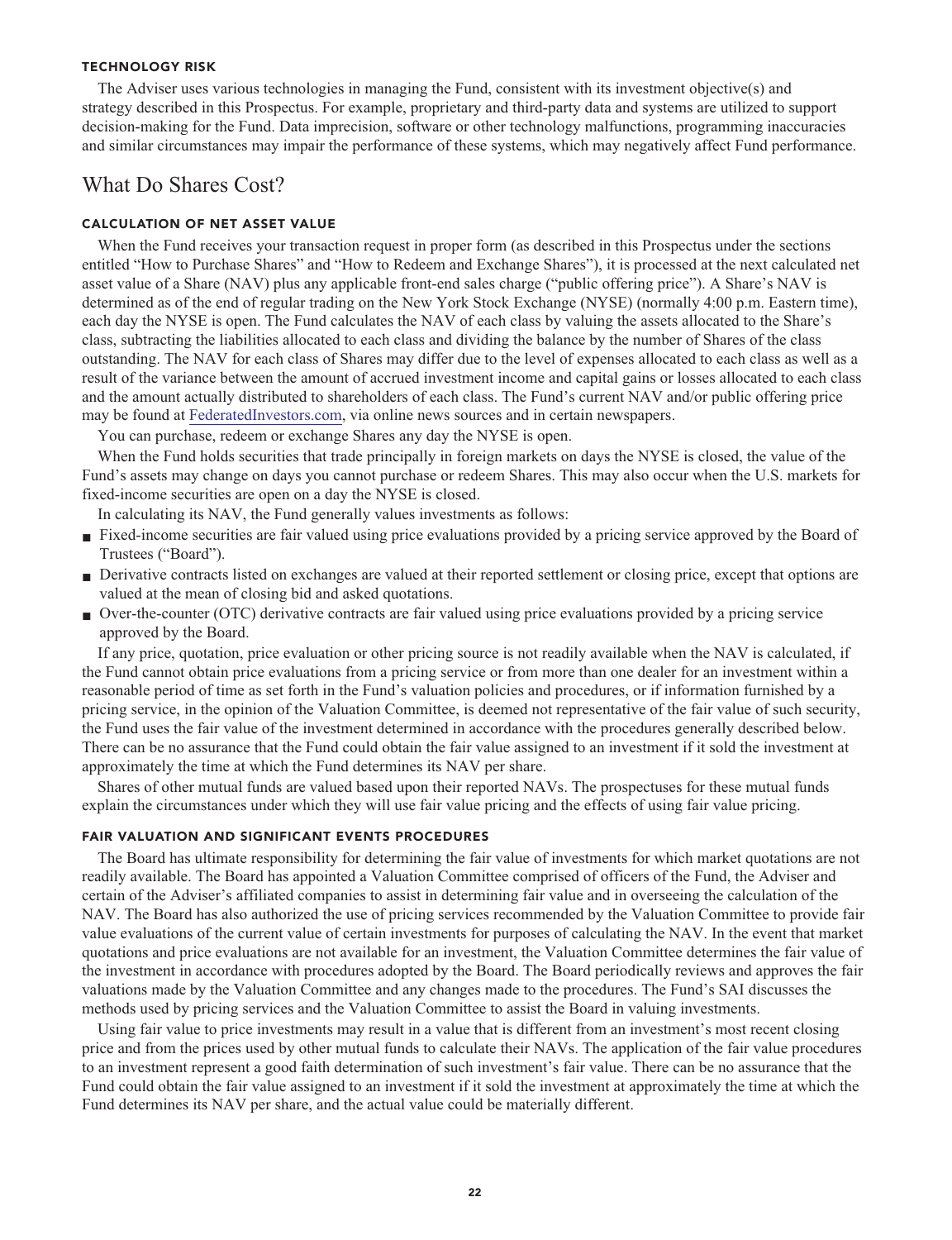**The Board also has adopted procedures requiring an investment to be priced at its fair value whenever the Adviser determines that a significant event affecting the value of the investment has occurred between the time as of which the price of the investment would otherwise be determined and the time as of which the NAV is computed. An event is considered significant if there is both an affirmative expectation that the investment's value will change in response to the event and a reasonable basis for quantifying the resulting change in value.**

**Examples of significant events that may occur after the close of the principal market on which a security is traded, or after the time of a price evaluation provided by a pricing service or a dealer, include:**

- **■ With respect to securities traded principally in foreign markets, significant trends in U.S. equity markets or in the trading of foreign securities index futures contracts;**
- **Political or other developments affecting the economy or markets in which an issuer conducts its operations or its securities are traded; and**
- **■ Announcements concerning matters such as acquisitions, recapitalizations or litigation developments or a natural disaster affecting the issuer's operations or regulatory changes or market developments affecting the issuer's industry.**

**The Board has adopted procedures whereby the Valuation Committee uses a pricing service to provide factors to update the fair value of equity securities traded principally in foreign markets from the time of the close of their respective foreign stock exchanges to the pricing time of the Fund. For other significant events, the Fund may seek to obtain more current quotations or price evaluations from alternative pricing sources. If a reliable alternative pricing source is not available, the Valuation Committee will determine the fair value of the investment using another method approved by the Board. The Board has ultimate responsibility for any fair valuations made in response to a significant event.**

**The fair valuation of securities following a significant event can serve to reduce arbitrage opportunities for short-term traders to profit at the expense of long-term investors in the Fund. For example, such arbitrage opportunities may exist when the market on which portfolio securities are traded closes before the Fund calculates its NAV, which is typically the case with Asian and European markets. However, there is no assurance that these significant event procedures will prevent dilution of the NAV by short-term traders. See "Account and Share Information – Frequent Trading Policies" for other procedures the Fund employs to deter such short-term trading.**

#### **SALES CHARGE INFORMATION**

**The following table summarizes the minimum investment amount and the maximum sales charge, if any, that you will pay on an investment in the Fund. Keep in mind that financial intermediaries may charge you fees for their services in connection with your Share transactions.**

| <b>Shares Offered</b> | <b>Minimum</b>                                           | <b>Maximum Sales Charges</b>                  |                                                            |
|-----------------------|----------------------------------------------------------|-----------------------------------------------|------------------------------------------------------------|
|                       | Initial/Subsequent<br>Investment<br>Amounts <sup>1</sup> | <b>Front-End</b><br>Sales Charge <sup>2</sup> | Contingent<br><b>Deferred</b><br>Sales Charge <sup>3</sup> |
| Α                     | \$1,500/\$100                                            | 4.50%                                         | 0.00%                                                      |
| ⌒<br>◡                | \$1,500/\$100                                            | None                                          | .00%                                                       |

**1 The minimum initial and subsequent investment amounts for Individual Retirement Accounts (IRAs) are generally \$250 and \$100, respectively. There is no minimum initial or subsequent investment amount required for employer-sponsored retirement plans; however, such accounts remain subject to the Fund's policy on "Accounts with Low Balances" as discussed later in this Prospectus. Please see "By Systematic Investment Program" for applicable minimum investment. Financial intermediaries may impose higher or lower minimum investment requirements on their customers than those imposed by the Fund.**

 **To maximize your return and minimize the sales charges and marketing fees, purchases of C class are generally limited to \$1,000,000. Purchases equal to or in excess of this limit may be made in A class. If your Shares are held on the books of the Fund in the name of a financial intermediary, you may be subject to rules of your financial intermediary that differ from those of the Fund. See "Purchase Restrictions on C Class" below.**

 **After C Shares have been held for eight years from the date of purchase, they will automatically convert to A Shares on the next monthly conversion processing date, provided that certain conditions are satisfied. See "How is the Fund Sold?" This conversion is a non-taxable event.**

**2 Front-End Sales Charge is expressed as a percentage of public offering price. See "Sales Charge When You Purchase."**

**3 See "Sales Charge When You Redeem."**

**As shown in the table above, each class of Shares has a different sales charge structure. In addition, the ongoing annual operating expenses ("expense ratios"), as well as the compensation payable to financial intermediaries, also vary among the classes. Before you decide which class to purchase, you should review the different charges and expenses of each class carefully, in light of your personal circumstances, and consult with your financial intermediary.**

**Among the important factors to consider are the amount you plan to invest and the length of time you expect to hold your investment (for example, whether the investment is in connection with a long-term retirement program). You should also consider, for example, that it may be possible to reduce, or eliminate, the front-end sales charges imposed on purchases of A class. Among other ways, A class has a series of "breakpoints," which means that the front-end sales**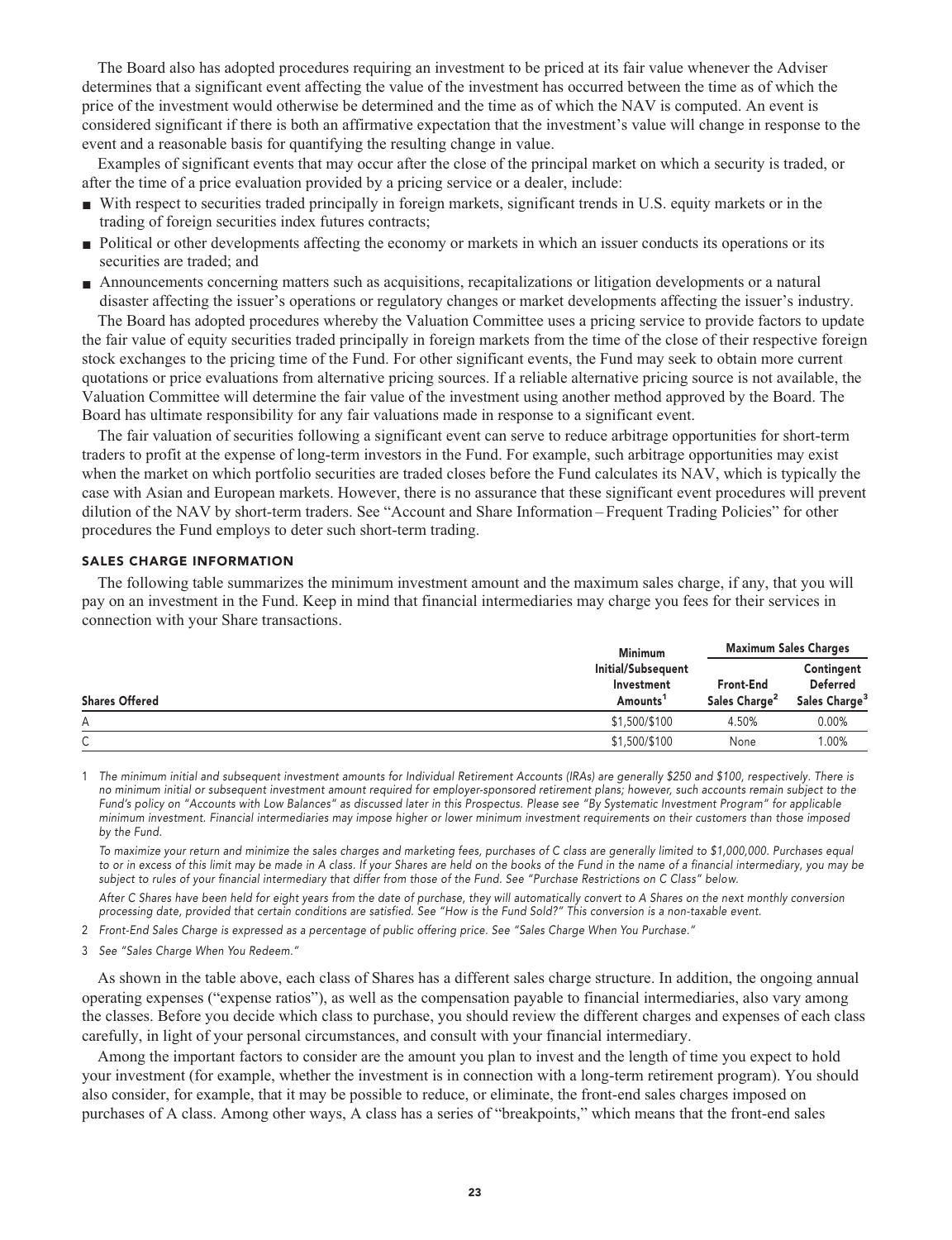**charges decrease (and can be eliminated entirely) as the amount invested increases. (The breakpoint schedule is set out below, along with detailed information on ways to reduce, or eliminate, front-end sales charges.) On the other hand, the C class does not have front-end sales charges, but does impose a contingent deferred sales charge only if redeemed within one year after purchase; however, the asset-based 12b-1 fees charged to the C class are greater than those charged to the A class.**

**You should also consider that the expense ratio for A class will be lower than that for C class. Thus, the fact that no front-end charges are ever imposed on purchases of the C class does not always make it preferable to A class.**

#### **SALES CHARGE WHEN YOU PURCHASE**

**A:**

**The following table lists the sales charges which will be applied to your Share purchase, subject to the breakpoint discounts indicated in the table and described below.**

| Purchase Amount                     | Sales Charge<br>as a Percentage<br>of Public<br>Offering Price | Sales Charge<br>as a Percentage<br>of NAV |
|-------------------------------------|----------------------------------------------------------------|-------------------------------------------|
| Less than \$100,000                 | 4.50%                                                          | 4.71%                                     |
| \$100,000 but less than \$250,000   | 3.75%                                                          | 3.90%                                     |
| \$250,000 but less than \$500,000   | 2.50%                                                          | 2.56%                                     |
| \$500,000 but less than \$1 million | 2.00%                                                          | 2.04%                                     |
| \$1 million or greater <sup>1</sup> | 0.00%                                                          | 0.00%                                     |
|                                     |                                                                |                                           |

**1 A contingent deferred sales charge (CDSC) of 0.75% of the redemption amount applies to Shares originally purchased in an amount of \$1 million or more and redeemed up to 24 months after purchase under certain investment programs where a financial intermediary received an advance payment on the transaction. CDSC exceptions may apply. See "Sales Charge When You Redeem."**

# **REDUCING THE SALES CHARGE WITH BREAKPOINT DISCOUNTS**

**Your investment may qualify for a reduction or elimination of the sales charge, also known as a breakpoint discount. The breakpoint discounts offered by the Fund are indicated in the tables above.**

**You or your financial intermediary must notify the Fund's Transfer Agent of eligibility for any applicable breakpoint discount at the time of purchase.**

**In order to receive the applicable breakpoint discount, it may be necessary at the time of purchase for you to inform your financial intermediary or the Transfer Agent of the existence of other accounts in which there are holdings eligible to be aggregated to meet a sales charge breakpoint ("Qualifying Accounts"). Qualifying Accounts mean those share accounts in the Federated Hermes funds held directly or through a financial intermediary or through a single-participant retirement account by you, your spouse, your parents (if you are under age 21) and/or your children under age 21, which can be linked using tax identification numbers (TINs), social security numbers (SSNs) or broker identification numbers (BINs). Accounts held through 401(k) plans and similar multi-participant retirement plans, or through "Section 529" college savings plans or those accounts which cannot be linked using TINs, SSNs or BINs, are not Qualifying Accounts.**

**In order to verify your eligibility for a breakpoint discount, you will be required to provide to your financial intermediary or the Transfer Agent certain information on your New Account Form and may be required to provide account statements regarding Qualifying Accounts. If you purchase through a financial intermediary, you may be asked to provide additional information and records as required by the financial intermediary. Failure to provide proper notification or verification of eligibility for a breakpoint discount may result in your not receiving a breakpoint discount to which you are otherwise entitled. Breakpoint discounts apply only to your current purchase and do not apply retroactively to previous purchases. The sales charges applicable to the Shares offered in this Prospectus, and the breakpoint discounts offered with respect to such Shares, are described in full in this Prospectus. Because the Prospectus is available on [FederatedInvestors.com](https://www.federatedinvestors.com/home.do) free of charge, Federated Hermes does not disclose this information separately on the website.**

**Contingent upon notification to the Transfer Agent, the sales charge at purchase of the A class only, may be reduced or eliminated by:**

# **Larger Purchases**

■ **Purchasing the A class in greater quantities to reduce the applicable sales charge;**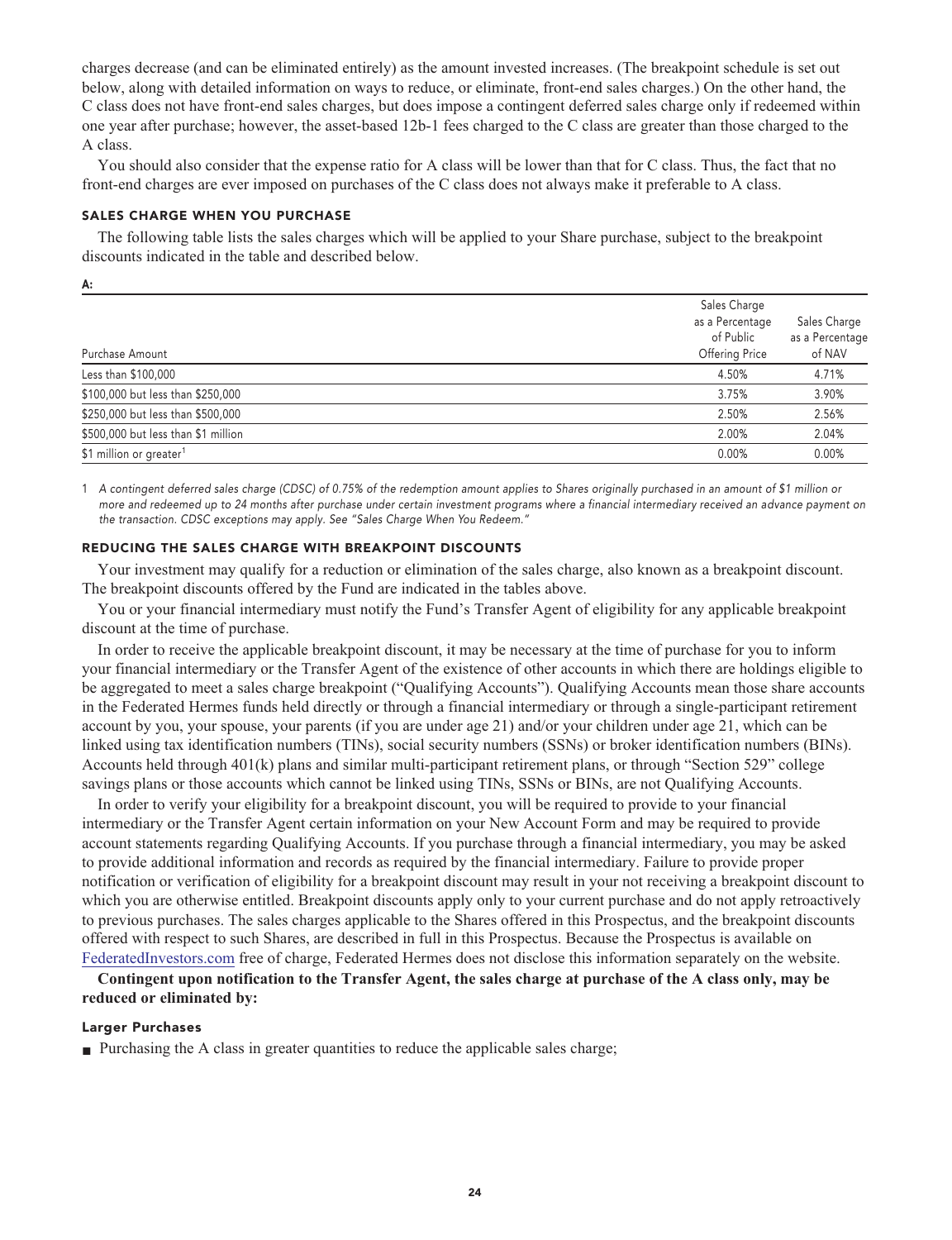# **Concurrent and Accumulated Purchases**

**■ Excluding any Federated Hermes fund A class without a sales charge ("no-load A class"), combining concurrent purchases of and/or current investments in the A class, B class, C class, F class and R class of any Federated Hermes fund made or held by Qualifying Accounts; the purchase amount used in determining the sales charge on your additional Share purchase will be calculated by multiplying the respective maximum public offering price times the number of the A class, B class, C class, F class and R class shares of any Federated Hermes fund currently held in Qualifying Accounts and adding the dollar amount of your current purchase; or**

# **Letter of Intent**

**■ Signing a letter of intent to purchase a qualifying amount of the A class within 13 months. (Call your financial intermediary or the Fund for more information.) The Fund's custodian will hold Shares in escrow equal to the maximum applicable sales charge. If you complete the Letter of Intent, the Custodian will release the Shares in escrow to your account. If you do not fulfill the Letter of Intent, the Custodian will redeem the appropriate amount from the Shares held in escrow to pay the sales charges that were not applied to your purchases.**

# **PURCHASE RESTRICTIONS ON C CLASS**

**In order to maximize shareholder returns and minimize sales charges and marketing fees, an investor's purchases of the C class are generally limited to \$1,000,000 (except for employer-sponsored retirement plans held in omnibus accounts). In applying the limit, the dollar amount of the current purchase is added to the product obtained by multiplying the respective maximum public offering price times the number of the A class, B class, C class, F class and R class of any Federated Hermes fund currently held in linked Qualifying Accounts, as defined in the section entitled "Reducing the Sales Charge with Breakpoint Discounts." If the sum of these two amounts would equal or exceed the limit, then the current purchase order will not be processed. Instead, the Distributor will attempt to contact the investor or the investor's financial intermediary to offer the opportunity to convert the order to the A class.**

**If your Shares are held on the books of the Fund in the name of a financial intermediary, you may be subject to rules of your financial intermediary that differ from those of the Fund.**

# **ELIMINATING THE SALES CHARGE**

**Your investment may qualify for a sales charge waiver. Sales charge waivers offered by the Fund are listed below. In order to receive a sales charge waiver, you must inform your financial intermediary or the Transfer Agent at the time of each purchase that your investment is eligible for a waiver. It is possible that your financial intermediary may not, in accordance with its policies, procedures and system limitations, be able to ensure your receipt of one or more of these waiver categories. In this situation, you would need to invest directly through the Fund's Transfer Agent. If you do not let your financial intermediary or the Transfer Agent know that your investment is eligible for a sales charge waiver at the time of purchase, you may not receive the waiver to which you may otherwise be entitled.**

# **Contingent upon notification to the Transfer Agent, the sales charge will be eliminated when you purchase or acquire Shares:**

- **■ within 120 days of redeeming Shares of an equal or greater amount (see "120 Day Reinstatement Program" below);**
- **■ through an eligible program offered by a Financial Intermediary that provides for the purchase of Shares without imposition of a sales charge (for example, a wrap account, self-directed brokerage account, retirement or other fee-based program offered by the Financial Intermediary);**
- **■ with reinvested dividends or capital gains;**
- **issued in connection with the merger, consolidation or acquisition of the assets of another fund. Further, the sales charge will be eliminated on purchases of Shares made by a shareholder that originally became a shareholder of a Federated Hermes Fund pursuant to the terms of an agreement and plan of reorganization which permits shareholders to acquire Shares at NAV, provided that such purchased Shares are held directly with the Fund's transfer agent. If the Shares are held through a financial intermediary, the sales charge waiver will not apply (A class only);**
- **■ as a Federated Life Member (Federated Hermes shareholders who originally were issued shares through the "Liberty Account," which was an account for the Liberty Family of Funds on February 28, 1987, or who invested through an affinity group prior to August 1, 1987, into the Liberty Account) (A class only);**
- **■ as a Director, employee or former employee of the Fund, the Adviser, the Distributor and their affiliates, an employee of any financial intermediary that sells Shares according to a sales agreement with the Distributor, an immediate family member of these individuals or a trust, pension or profit-sharing plan for these individuals; or**
- **■ pursuant to the exchange privilege.**

**The sales charge will not be eliminated if you purchase Shares of the Fund through an exchange of shares of any no-load A class unless your no-load A class shares were acquired through an exchange of shares on which the sales charge had previously been paid.**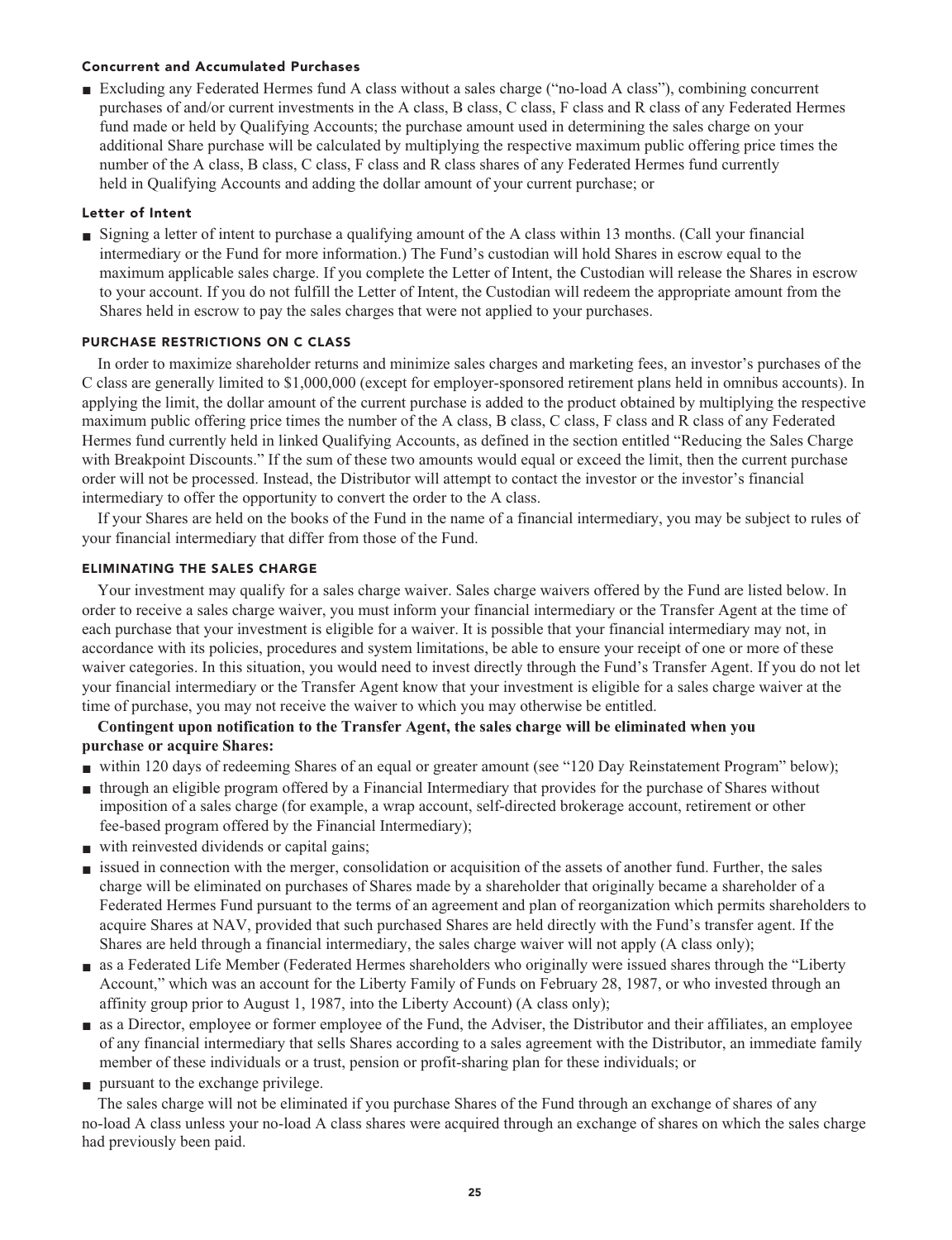# **120 DAY REINSTATEMENT PROGRAM**

**Within 120 days of redeeming Class A Shares and Class C Shares of the Fund, upon proper notification to the Fund's Transfer Agent, you may reinvest all or a portion of the redemption proceeds in Class A Shares of the Fund at net asset value, without the imposition of a sales charge or CDSC. Please note:**

- **■ The ownership of the account receiving the purchase is not required to be identical to that of the account in which the redemption was placed; however, the registration of the account receiving the purchase must include at least one registered shareholder of the account from which the redemption occurred.**
- You will not be reimbursed for any fees originally incurred on the redemption (e.g., CDSC or redemption fees) by **subsequently participating in the 120 Day Reinstatement Program.**
- **■ The 120 Day Reinstatement Program does not supersede or override any restrictions placed on an account due to frequent trading and/or client contractual issues.**

**Additional operational restrictions may apply, please contact a Client Service Representative at 1-800-341-7400 for more information.**

# **SALES CHARGE WHEN YOU REDEEM**

**Your redemption proceeds may be reduced by a sales charge, commonly referred to as a contingent deferred sales charge (CDSC). Shares otherwise subject to a CDSC will not be charged a CDSC at the time of an exchange; however, the CDSC will continue to be measured from the date of your original purchase. The CDSC schedule applicable to your original purchase will continue to apply to the shares you receive in an exchange.**

**To keep the sales charge as low as possible, the Fund redeems your Shares in this order:**

- **Shares that are not subject to a CDSC; and**
- **■ Shares held the longest. (To determine the number of years your Shares have been held, include the time you held shares of other Federated Hermes funds that have been exchanged for Shares of this Fund.)**

**The CDSC is then calculated using the Share price at the time of purchase or redemption, whichever is lower.**

#### **A:**

**If you make a purchase of the A class in the amount of \$1 million or more and your financial intermediary received an advance commission on the sale, you will pay a 0.75% CDSC on any such Shares redeemed within 24 months of the purchase.**

| I<br>v         |  |  |
|----------------|--|--|
|                |  |  |
| ×<br>۰,<br>$-$ |  |  |

**You will pay a 1.00% CDSC if you redeem Shares within 12 months of the purchase date.**

**Your redemption may qualify for a waiver of the CDSC. The CDSC waivers offered by the Fund are listed below. In order to receive a waiver of the CDSC, you must inform your financial intermediary or the Transfer Agent at the time of each redemption that your investment is eligible for a waiver. It is possible that your financial intermediary may not, in accordance with its policies, procedures and system limitations, be able to ensure your receipt of one or more of these waiver categories. In this situation, you would need to invest directly through the Fund's Transfer Agent in order to take advantage of the waiver. If you do not let your financial intermediary or the Transfer Agent know that your redemption is eligible for a CDSC waiver at the time of redemption, you may not receive the waiver to which you may otherwise be entitled.**

**Contingent upon notification to the Transfer Agent, you will not be charged a CDSC when redeeming Shares:**

- **■ following the death of the last surviving shareholder on the account or the post-purchase disability of all registered shareholders, as defined in Section 72(m)(7) of the Internal Revenue Code of 1986 (the beneficiary on an account with a Transfer on Death registration is deemed the last surviving shareholder on the account);**
- due to the termination of a trust following the death of the trustor/grantor or beneficiary, provided that the trust **document specifically states that the trust is terminated upon the death;**
- **■ representing minimum required distributions from an IRA or other retirement plan as required under the Internal Revenue Code;**
- **■ purchased by Directors, employees of the Fund, the Adviser, the Distributor and their affiliates, by employees of a financial intermediary that sells Shares according to a sales agreement with the Distributor, by the immediate family members of the above persons and by trusts, pension or profit-sharing plans for the above persons;**
- **■ purchased through an eligible program offered by a Financial Intermediary that provides for the purchase of Shares without imposition of a sales charge (for example, a wrap account, self-directed brokerage account, retirement or other fee-based program offered by the Financial Intermediary);**
- **■ purchased with reinvested dividends or capital gains;**
- **redeemed by the Fund when it closes an account for not meeting the minimum balance requirements; or**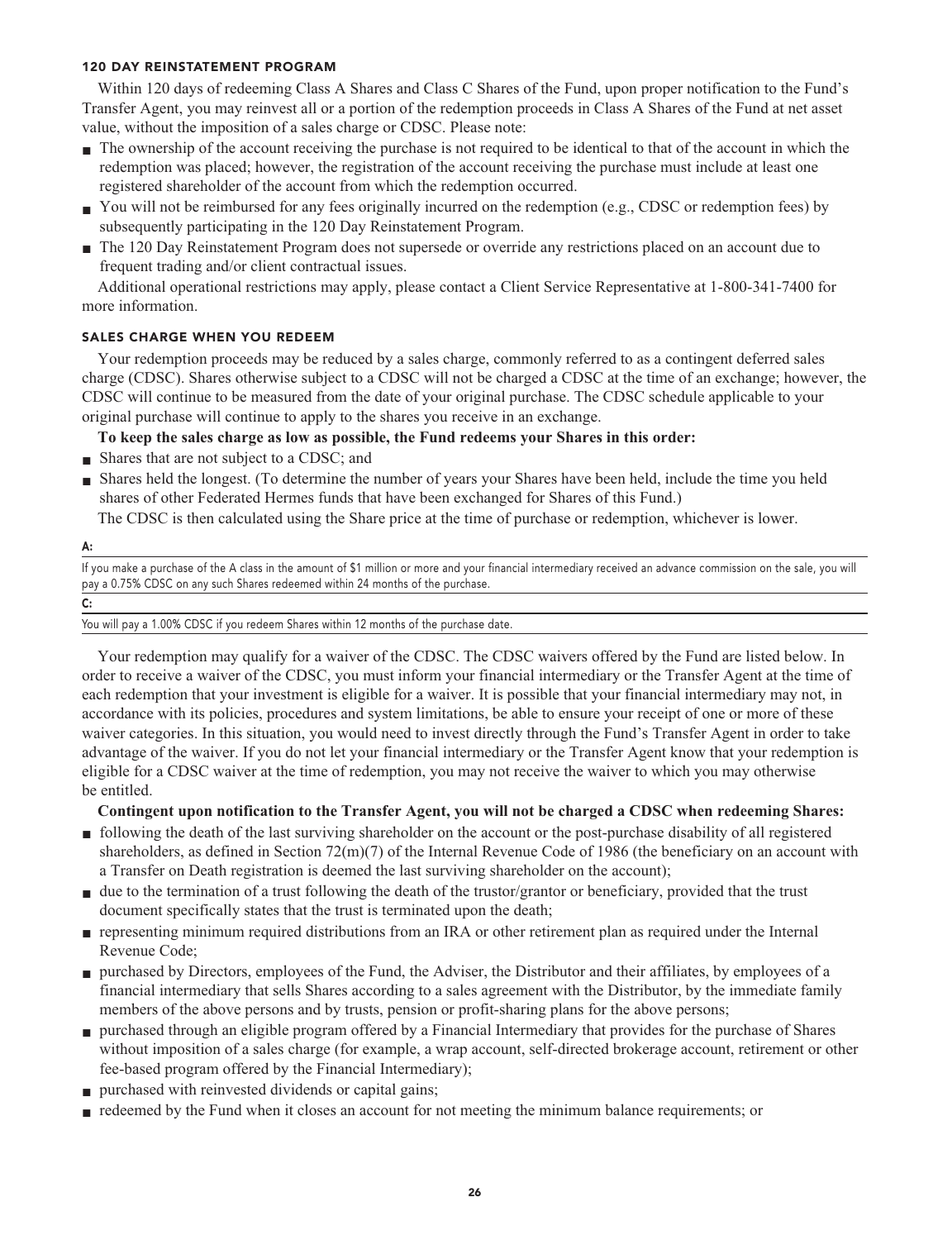**■ purchased pursuant to the exchange privilege, if the Shares were held for the applicable CDSC holding period (the holding period on the Shares purchased in the exchange will include the holding period of the Shares sold in the exchange);**

# **A Class Only**

**■ purchased in the amount of \$1 million or more and redeemed within 24 months of purchase if the Shares were originally purchased through an eligible program offered by a Financial Intermediary that provides for the purchase of Shares without imposition of a sales charge (for example, a wrap account, self-directed brokerage account, retirement or other fee-based program offered by the Financial Intermediary); or**

# **ADDITIONAL INFORMATION ON THE AVAILABILITY OF CERTAIN WAIVERS AND DISCOUNTS**

**The availability of certain sales charge waivers and discounts will depend on whether you purchase your shares directly from the Fund or through a financial intermediary. Certain financial intermediaries may have different policies and procedures regarding the availability of front-end sales load waivers or CDSC waivers which are discussed in Appendix B to this Prospectus. The information contained in Appendix B is provided by these financial intermediaries. Please contact your financial intermediary to ensure that you have the most current information regarding the sales charge waivers and discounts available to you and that you understand the steps you must take to qualify for available waivers and discounts. In all instances, it is the shareholder's responsibility to notify the Fund or the shareholder's Financial Intermediary at the time of purchase of any relationship or other facts qualifying the investor for sales charge waivers or discounts. For waivers and discounts not available through a particular financial intermediary, shareholders will have to purchase Fund shares directly from the Fund or through another financial intermediary to receive these waivers or discounts.**

# **COMMISSIONS ON CERTAIN SHARES**

**The Fund does not charge any front-end load, deferred sales charge or other asset-based fee for sales or distribution of Institutional Shares. However, if you purchase Institutional Shares through a broker acting solely as an agent on behalf of its customers, you may be required to pay a commission to the broker in an amount determined and separately disclosed to you by the broker.**

**Because the Fund is not a party to any such commission arrangement between you and your broker, any purchases and redemptions of Institutional Shares will be made at the applicable net asset value (before imposition of the sales commission). Any such commissions charged by a broker are not reflected in the fees and expenses listed in the "Risk/Return Summary: Fees and Expenses" section of the Fund's Prospectus and described above nor are they reflected in the "Performance: Bar Chart and Table," because they are not charged by the Fund.**

**Shares of the Fund are available in other share classes that have different fees and expenses.**

# **How is the Fund Sold?**

**The Fund offers the following Share classes: Class A Shares (A), Class C Shares (C) and Institutional Shares (IS), each representing interests in a single portfolio of securities. All Share classes have different sales charges and/or other expenses which affect their performance. Please note that certain purchase restrictions may apply.**

**Under the Distributor's Contract with the Fund, the Distributor, Federated Securities Corp., offers Shares on a continuous, best-efforts basis. The Distributor is a subsidiary of Federated Hermes, Inc. ("Federated Hermes," formerly, Federated Investors, Inc.).**

# **A Class and C Class**

**The Fund's Distributor markets the A and C classes to individuals, directly or through financial intermediaries.**

# **IS Class**

**The Fund's Distributor markets the IS class to Eligible Investors, as described below. In connection with a request to purchase the IS class, you should provide documentation sufficient to verify your status as an Eligible Investor. As a general matter, the IS class is not available for direct investment by natural persons.**

**The following categories of Eligible Investors are not subject to any minimum initial investment amount for the purchase of the IS class (however, such accounts remain subject to the Fund's policy on "Accounts with Low Balances" as discussed later in this Prospectus):**

- **■ An investor participating in a no-load platform, network or other fee-based program offered by a financial intermediary, for example, a wrap-account or retirement platform where Federated Hermes has entered into an agreement with the intermediary;**
- **■ A trustee/director, employee or former employee of the Fund, the Adviser, the Distributor and their affiliates; an immediate family member of these individuals or a trust, pension or profit-sharing plan for these individuals;**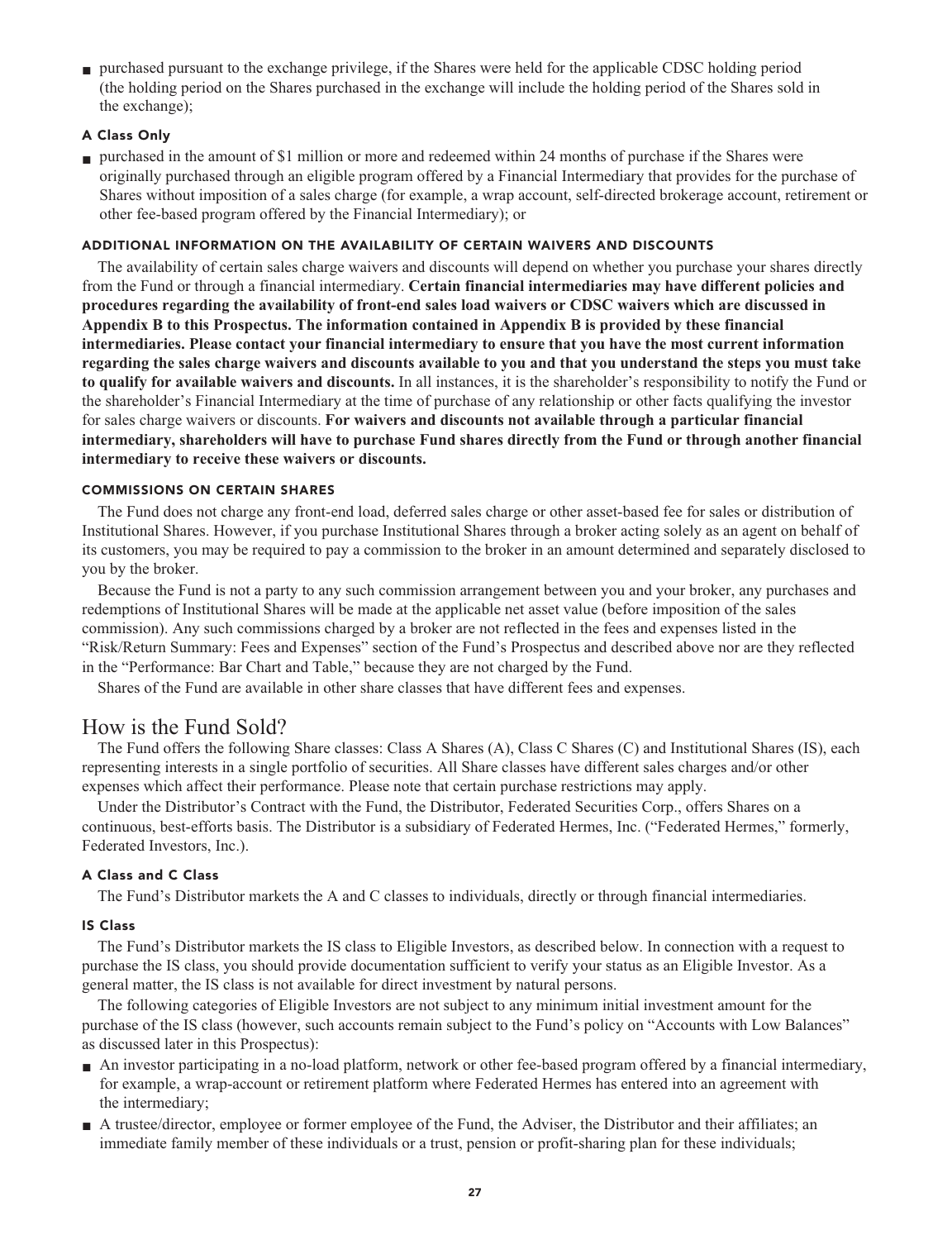- **■ An employer-sponsored retirement plan;**
- **■ A trust institution investing on behalf of its trust customers;**
- **Additional sales to an investor (including a natural person)** who owned the IS class of the Fund as of **December 31, 2008;**
- **■ A Federated Hermes Fund;**
- **■ An investor (including a natural person) who acquired the IS class of a Federated Hermes fund pursuant to the terms of an agreement and plan of reorganization which permits the investor to acquire such shares; and**
- **■ In connection with an acquisition of an investment management or advisory business, or related investment services, products or assets, by Federated Hermes or its investment advisory subsidiaries, an investor (including a natural person) who: (1) becomes a client of an investment advisory subsidiary of Federated Hermes; or (2) is a shareholder or interest holder of a pooled investment vehicle or product that becomes advised or subadvised by a Federated Hermes investment advisory subsidiary as a result of such an acquisition other than as a result of a fund reorganization transaction pursuant to an agreement and plan of reorganization.**

**The following categories of Eligible Investors are subject to applicable minimum initial investment amounts for the purchase of the IS class (see "How to Purchase Shares" below):**

- **■ An investor, other than a natural person, purchasing the IS class directly from the Fund; and**
- **■ In connection with an initial purchase of the IS class through an exchange, an investor (including a natural person) who owned the IS class of another Federated Hermes fund as of December 31, 2008.**

# **Intra-Fund Share Conversion Program**

**A shareholder in the Fund's Shares may convert their Shares at net asset value to any other share class of the Fund if the shareholder meets the investment minimum and eligibility requirements for the share class into which the conversion is sought, as applicable. The share conversion program is not applicable to the Fund's Class A Shares and Class C Shares subject to a contingent deferred sales charge, if applicable. For Class C Shares purchased through a financial intermediary after June 30, 2017, such shares may only be converted to another share class of the same Fund if: (i) the shares are no longer subject to a CDSC or the financial intermediary agrees to reimburse the Fund's distributor the CDSC otherwise payable upon the sale of such shares; (ii) the shareholder meets the investment minimum and eligibility requirements for the share class into which the conversion is sought, as applicable; and (iii) (a) the conversion is made to facilitate the shareholder's participation in a self-directed brokerage (non-advice) account or a fee-based advisory program offered by the intermediary; or (b) the conversion is part of a multiple-client transaction through a particular financial intermediary as pre-approved by the Fund's Administrator. Such conversion of classes should not result in a realization event for tax purposes. Contact your financial intermediary or call 1-800-341-7400 to convert your Shares.**

#### **Class C Share Automatic Conversion Feature**

**After Class C Shares have been held for eight years from the date of purchase, they will automatically convert into Class A Shares on the next monthly conversion processing date, provided that the Fund or financial intermediary has records confirming that the Class C Shares have been held for at least eight years and that the Class A Shares are available for purchase. For Class C Shares acquired in an exchange from another Federated Hermes fund, the date of purchase will be based on the initial purchase of the Class C Shares of the prior Federated Hermes fund. Certain financial intermediaries, record keepers and platforms do not track shareholder level share lot aging for certain types of accounts. These Class C Shares would not satisfy the conditions for the conversion. Contact your financial intermediary or call 1-800-341-7400 for more information.**

# **Payments to Financial Intermediaries**

**The Fund and its affiliated service providers may pay fees as described below to financial intermediaries (such as broker-dealers, banks, investment advisers or third-party administrators) whose customers are shareholders of the Fund.**

# **FRONT-END SALES CHARGE REALLOWANCES**

**The Distributor receives a front-end sales charge on certain Share sales. The Distributor pays a portion of this charge to financial intermediaries that are eligible to receive it (the "Dealer Reallowance") and retains any remaining portion of the front-end sales charge.**

**When a financial intermediary's customer purchases Shares, the financial intermediary may receive a Dealer Reallowance as follows:**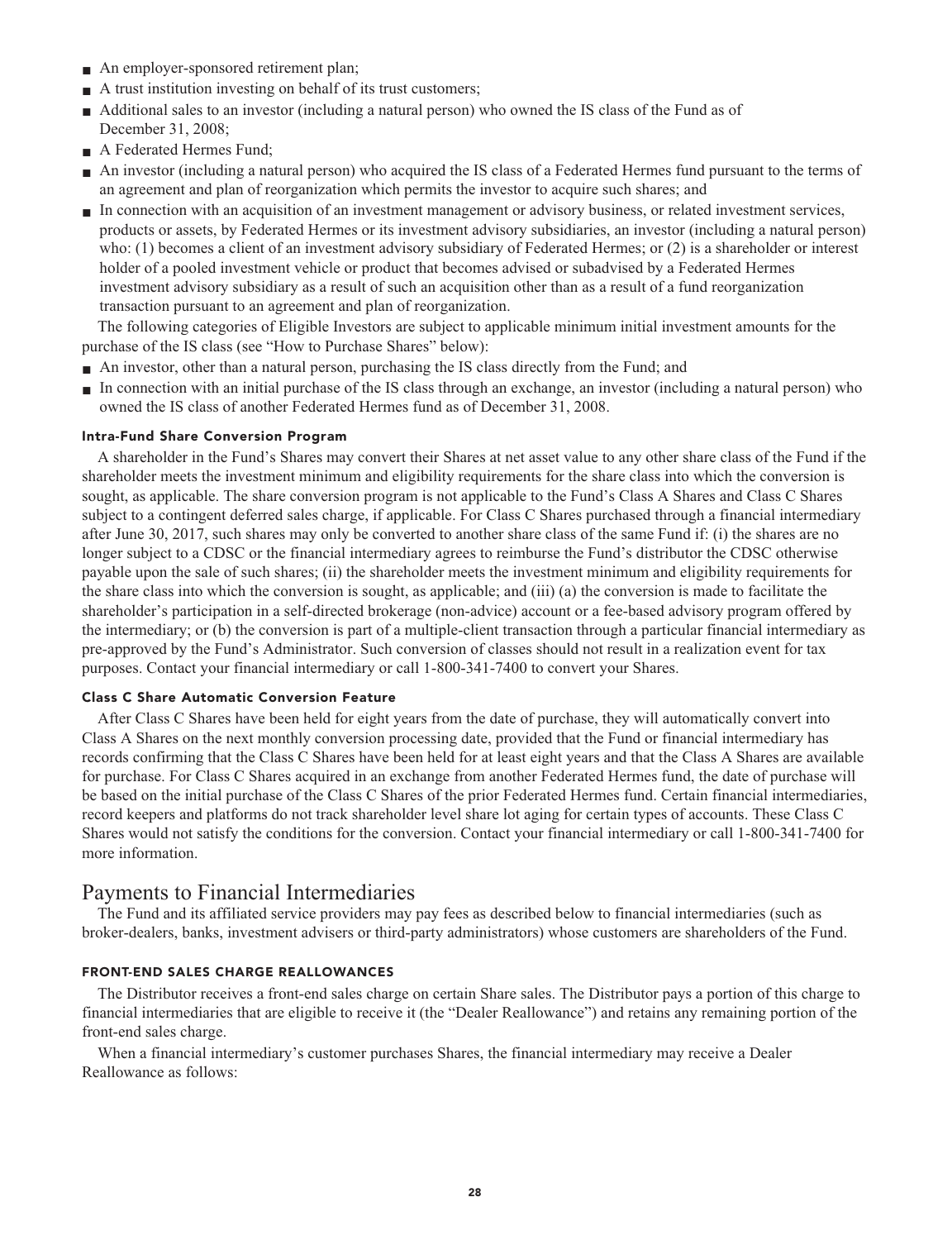| Purchase Amount                     | Dealer Reallowance<br>as a Percentage of<br>Public Offering Price |
|-------------------------------------|-------------------------------------------------------------------|
| Less than \$100,000                 | 4.00%                                                             |
| \$100,000 but less than \$250,000   | 3.25%                                                             |
| \$250,000 but less than \$500,000   | 2.25%                                                             |
| \$500,000 but less than \$1 million | 1.80%                                                             |
| \$1 million or greater              | 0.00%                                                             |

#### **ADVANCE COMMISSIONS**

**When a financial intermediary's customer purchases Shares, the financial intermediary may receive an advance commission as follows:**

#### **A (for purchases over \$1 million):**

| Purchase Amount                 | <b>Advance Commission</b><br>as a Percentage of<br>Public Offering Price |
|---------------------------------|--------------------------------------------------------------------------|
| First \$1 million - \$5 million | 0.75%                                                                    |
| Next \$5 million - \$20 million | 0.50%                                                                    |
| Over \$20 million               | 0.25%                                                                    |

**Advance commissions are calculated on a year-by-year basis based on amounts invested during that year. Accordingly, with respect to additional purchase amounts, the advance commission breakpoint resets annually to the first breakpoint on the anniversary of the first purchase.**

**The A class purchases under this program may be made by Letter of Intent or by combining concurrent purchases. The above advance commission will be paid only on those purchases that were not previously subject to a front-end sales charge or dealer advance commission. Certain retirement accounts may not be eligible for this program.**

|                      | <b>Advance Commission</b><br>as a Percentage of<br>Public Offering Price |
|----------------------|--------------------------------------------------------------------------|
| All Purchase Amounts | 1.00%                                                                    |

#### **RULE 12b-1 FEES**

**C:**

#### **A Class and C Class**

**The Board has adopted a Rule 12b-1 Plan, which allows payment of marketing fees of up to 0.25% (A class) and 0.75% (C class) of average net assets to the Distributor for the sale, distribution, administration and customer servicing of the Fund's A and C classes. When the Distributor receives Rule 12b-1 Fees, it may pay some or all of them to financial intermediaries whose customers purchase Shares. In addition, in connection with the sale of the C class, Federated Hermes and its subsidiaries make advance commission payments to financial intermediaries and in return may receive Rule 12b-1 Fees and contingent deferred sales loads for the C class. Federated Hermes and its subsidiaries may benefit or sustain losses from such arrangements. Because these Shares pay marketing fees on an ongoing basis, your investment cost may be higher over time than other shares with different sales charges and marketing fees.**

#### **SERVICE FEES**

**The Fund may pay Service Fees of up to 0.25% of average net assets to financial intermediaries or to Federated Shareholder Services Company (FSSC), a subsidiary of Federated Hermes, for providing services to shareholders and maintaining shareholder accounts. Intermediaries that receive Service Fees may include a company affiliated with management of Federated Hermes. If a financial intermediary receives Service Fees on an account, it is not eligible to also receive Account Administration Fees on that same account.**

#### **ACCOUNT ADMINISTRATION FEES**

**The Fund may pay Account Administration Fees of up to 0.25% of average net assets to banks that are not registered as broker-dealers or investment advisers for providing administrative services to the Fund and its shareholders. If a financial intermediary receives Account Administration Fees on an account, it is not eligible to also receive Service Fees or Recordkeeping Fees on that same account.**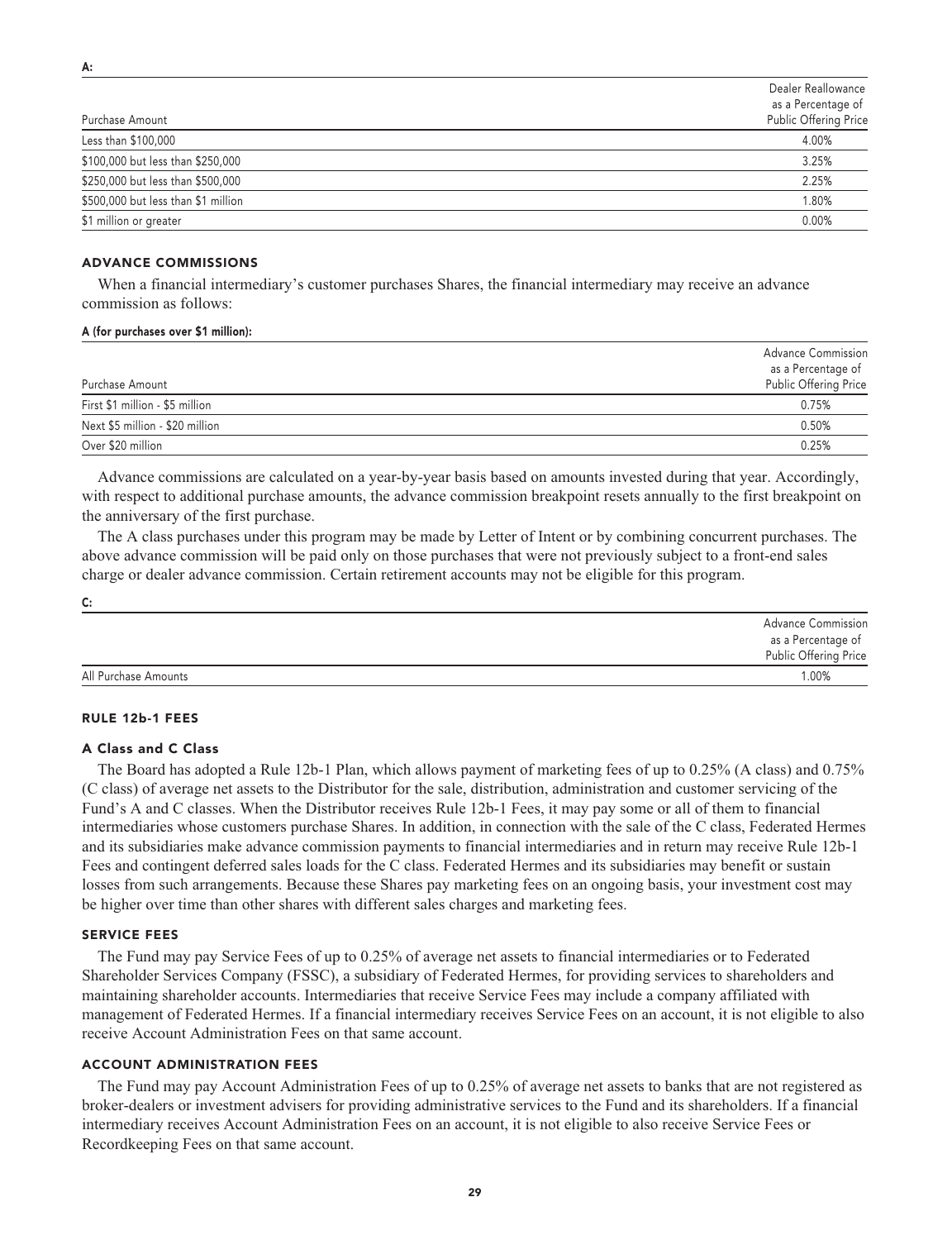#### **RECORDKEEPING FEES**

**The Fund may pay Recordkeeping Fees on an average-net-assets basis or on a per-account-per-year basis to financial intermediaries for providing recordkeeping services to the Fund and its shareholders. If a financial intermediary receives Recordkeeping Fees on an account, it is not eligible to also receive Account Administration Fees or Networking Fees on that same account.**

#### **NETWORKING FEES**

**The Fund may reimburse Networking Fees on a per-account-per-year basis to financial intermediaries for providing administrative services to the Fund and its shareholders on certain non-omnibus accounts. If a financial intermediary receives Networking Fees on an account, it is not eligible to also receive Recordkeeping Fees on that same account.**

#### **ADDITIONAL PAYMENTS TO FINANCIAL INTERMEDIARIES**

**The Distributor may pay out of its own resources amounts to certain financial intermediaries, including broker-dealers, banks, registered investment advisers, independent financial planners and retirement plan administrators, that support the sale of Shares or provide services to Fund shareholders. The amounts of these payments could be significant, and may create an incentive for the financial intermediary or its employees or associated persons to recommend or sell Shares of the Fund to you. Not all financial intermediaries receive such payments, and the amount of compensation may vary by intermediary. In some cases, such payments may be made by or funded from the resources of companies affiliated with the Distributor (including the Adviser). These payments are not reflected in the fees and expenses listed in the fee table section of the Fund's Prospectus and described above because they are not paid by the Fund.**

**These payments are negotiated and may be based on such factors as: the number or value of Shares that the financial intermediary sells or may sell; the value of client assets invested; the level and types of services or support furnished by the financial intermediary; or the Fund's and/or other Federated Hermes funds' relationship with the financial intermediary. These payments may be in addition to payments, as described above, made by the Fund to the financial intermediary. In connection with these payments, the financial intermediary may elevate the prominence or profile of the Fund and/or other Federated Hermes funds, within the financial intermediary's organization by, for example, placement on a list of preferred or recommended funds and/or granting the Distributor preferential or enhanced opportunities to promote the funds in various ways within the financial intermediary's organization. In addition, as discussed above in "Commissions on Certain Shares," if you purchase IS Shares through a broker acting solely as an agent on behalf of its customers, you may be required to pay a commission to the broker in an amount determined and separately disclosed to you by the broker. You can ask your financial intermediary for information about any payments it receives from the Distributor or the Fund and any services provided, as well as about fees and/or commissions it charges.**

# **How to Purchase Shares**

**You may purchase Shares of the Fund any day the NYSE is open. Shares will be purchased at the NAV next calculated after your investment is received by the Fund, or its agent, in proper form. The Fund reserves the right to reject any request to purchase or exchange Shares. New investors must submit a completed New Account Form. All accounts, including those for which there is no minimum initial investment amount required, are subject to the Fund's policy on "Accounts with Low Balances" as discussed later in this Prospectus.**

**Where the Fund offers more than one Share class and you do not specify the class choice on your New Account Form or form of payment (e.g***.,* **Federal Reserve wire or check), you automatically will receive the A class.**

**For important account information, see the section "Security and Privacy Protection."**

**You may purchase Shares through a financial intermediary, directly from the Fund or through an exchange from another Federated Hermes fund.**

# **THROUGH A FINANCIAL INTERMEDIARY**

- **■ Establish an account with the financial intermediary; and**
- **■ Submit your purchase order to the financial intermediary before the end of regular trading on the NYSE (normally 4:00 p.m. Eastern time).**

**The Fund has authorized certain intermediaries to accept Share purchase orders on its behalf. When authorized intermediaries receive an order in proper form, the order is considered as being placed with the Fund, and Shares will be bought at the NAV next calculated after such an order is received by the authorized intermediary. If your financial intermediary is not an authorized intermediary, the Fund or its agent must receive the purchase order in proper form from your financial intermediary by the end of regular trading on the NYSE (normally 4:00 p.m. Eastern time) in order for your transaction to be priced at that day's NAV. In addition, your financial intermediary must forward your payment by the prescribed trade settlement date (typically within one to three business days) to the Fund's transfer agent, State Street**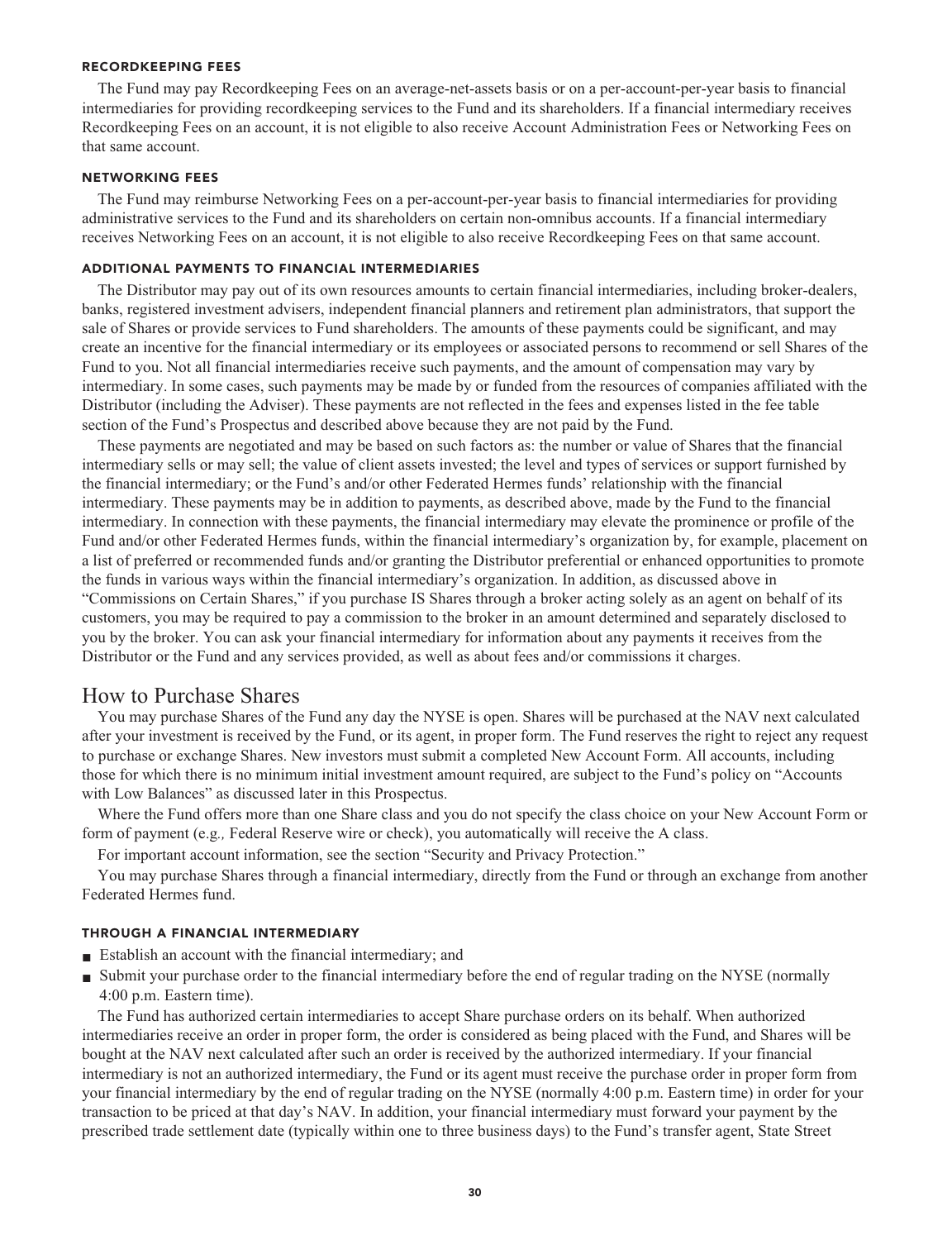**Bank and Trust Company ("Transfer Agent"). You will become the owner of Shares and receive dividends when your payment is received in accordance with these time frames (provided that, if payment is received in the form of a check, the check clears). If your payment is not received in accordance with these time frames, or a check does not clear, your purchase will be canceled and you could be liable for any losses, fees or expenses incurred by the Fund or the Fund's Transfer Agent.**

**Financial intermediaries should send payments according to the instructions in the sections "By Wire" or "By Check."**

**Financial intermediaries may impose higher or lower minimum investment requirements on their customers than those imposed by the Fund. Keep in mind that financial intermediaries may charge you fees for their services in connection with your Share transactions.**

**Shareholders are encouraged to ask their financial intermediary if they are an authorized agent for the Fund and about any fees that may be charged by the financial intermediary.**

# **DIRECTLY FROM THE FUND**

- **■ Establish your account with the Fund by submitting a completed New Account Form; and**
- **Send your payment to the Fund by Federal Reserve wire or check.**

**You will become the owner of Shares and your Shares will be priced at the next calculated NAV after the Fund receives your wire or your check. If your check does not clear, your purchase will be canceled and you could be liable for any losses or fees incurred by the Fund or the Fund's Transfer Agent.**

# **By Wire**

**To facilitate processing your order, please call the Fund before sending the wire. Send your wire to:**

**State Street Bank and Trust Company Boston, MA Dollar Amount of Wire ABA Number 011000028 BNF: 23026552 Attention: Federated Hermes EDGEWIRE Wire Order Number, Dealer Number or Group Number Nominee/Institution Name Fund Name and Number and Account Number**

**You cannot purchase Shares by wire on holidays when wire transfers are restricted.**

# **By Check**

**Make your check payable to The Federated Hermes Funds, note your account number on the check, and send it to: The Federated Hermes Funds**

**P.O. Box 219318 Kansas City, MO 64121-9318**

**If you send your check by a private courier or overnight delivery service that requires a street address, send it to: The Federated Hermes Funds**

**th 430 W 7 Street Suite 219318 Kansas City, MO 64105-1407**

**Payment should be made in U.S. dollars and drawn on a U.S. bank. The Fund reserves the right to reject any purchase request. For example, to protect against check fraud the Fund may reject any purchase request involving a check that is not made payable to The Federated Hermes Funds (including, but not limited to, requests to purchase Shares using third-party checks) or involving temporary checks or credit card checks.**

# **By Direct Deposit**

**You may establish Payroll Deduction/Direct Deposit arrangements for investments into the Fund by either calling a Client Service Representative at 1-800-341-7400; or by completing the Payroll Deduction/Direct Deposit Form, which is available on [FederatedInvestors.com](https://www.federatedinvestors.com/home.do) under "Resources" and then "Literature and Forms," then "Forms." You will receive a confirmation when this service is available.**

# **THROUGH AN EXCHANGE**

**You may purchase Fund Shares through an exchange from another Federated Hermes fund. To do this you must:**

- **meet any applicable shareholder eligibility requirements;**
- **■ ensure that the account registrations are identical;**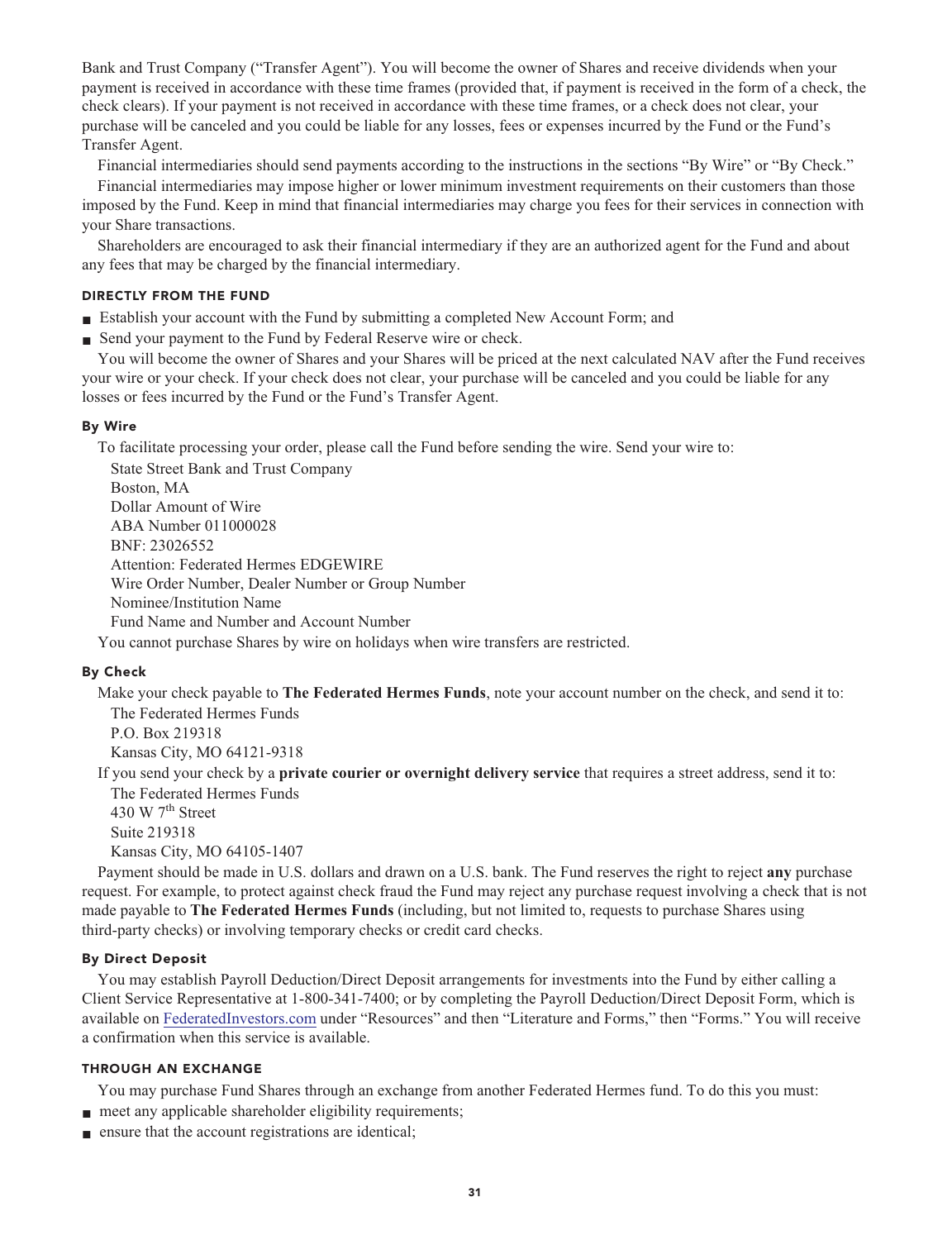- **meet any applicable minimum initial investment requirements; and**
- **receive a prospectus for the fund into which you wish to exchange.**

**An exchange is treated as a redemption and a subsequent purchase, and is a taxable transaction. The Fund reserves the right to reject any request to purchase or exchange Shares. The Fund may modify or terminate the exchange privilege at any time.**

# **A & C Classes**

**You may purchase Shares through an exchange from the same share class of another Federated Hermes fund.**

# **IS Class**

**You may purchase Shares through an exchange from any Federated Hermes fund or share class that does not have a stated sales charge or contingent deferred sales charge, except Shares of Federated Hermes Institutional Money Market Management, Federated Hermes Institutional Tax-Free Cash Trust, Federated Hermes Institutional Prime Obligations Fund, Federated Hermes Institutional Prime Value Obligations Fund, no-load Class A Shares and Class R Shares of any Fund.**

#### **By Online Account Services**

**You may access your accounts online to purchase Shares through [FederatedInvestors.com'](https://www.federatedinvestors.com/home.do)s Shareholder Account Access system once you have registered for access. Online transactions may be subject to certain limitations including limitations as to the amount of the transaction. For more information about the services available through Shareholder Account Access, please visit [FederatedInvestors.com](https://www.federatedinvestors.com/home.do) and select "Sign In" and "Access and Manage Investments," or call 1-800-341-7400 Option #4 to speak with a Client Service Representative.**

#### **BY SYSTEMATIC INVESTMENT PROGRAM (SIP)**

**Once you have opened an account, you may automatically purchase additional Shares on a regular basis by completing the SIP section of the New Account Form or by contacting the Fund or your financial intermediary. The minimum investment amount for SIPs is \$50.**

#### **BY AUTOMATED CLEARING HOUSE (ACH)**

**Once you have opened an account, you may purchase additional Shares through a depository institution that is an ACH member. This purchase option can be established by completing the appropriate sections of the New Account Form.**

# **RETIREMENT INVESTMENTS**

**You may purchase Shares as retirement investments (such as qualified plans and IRAs or transfer or rollover of assets). Call your financial intermediary or the Fund for information on retirement investments. We suggest that you discuss retirement investments with your tax adviser. You may be subject to an account fee charged by your financial intermediary.**

# **How to Redeem and Exchange Shares**

**You should redeem or exchange Shares:**

- **■ through a financial intermediary if you purchased Shares through a financial intermediary; or**
- **■ directly from the Fund if you purchased Shares directly from the Fund.**

**Shares of the Fund may be redeemed for cash, or exchanged for shares of other Federated Hermes funds as described herein, on days on which the Fund computes its NAV. Redemption requests may be made by telephone or in writing.**

**Redemption proceeds normally are wired or mailed within one business day for each method of payment after receiving a timely request in proper form. Depending upon the method of payment, when shareholders receive redemption proceeds can differ. Payment may be delayed for up to seven days under certain circumstances (see "Limitations on Redemption Proceeds").**

**For important account information, see the section "Security and Privacy Protection."**

# **THROUGH A FINANCIAL INTERMEDIARY**

**Submit your redemption or exchange request to your financial intermediary by the end of regular trading on the NYSE (normally 4:00 p.m. Eastern time). The redemption amount you will receive is based upon the next calculated NAV after the Fund receives the order from your financial intermediary.**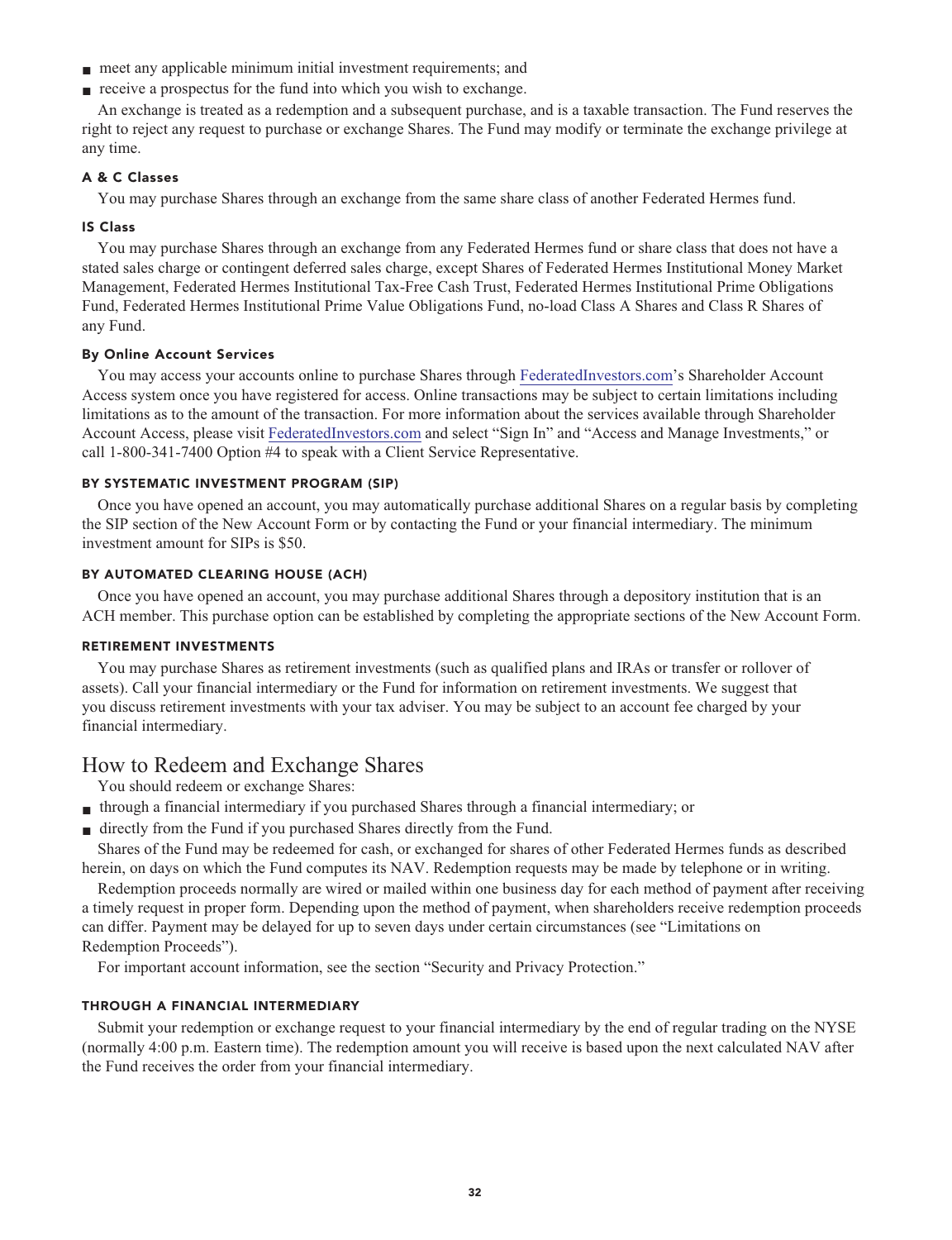# **DIRECTLY FROM THE FUND**

# **By Telephone**

**You may redeem or exchange Shares by simply calling the Fund at 1-800-341-7400.**

**If you call before the end of regular trading on the NYSE (normally 4:00 p.m. Eastern time), you will receive a redemption amount based on that day's NAV.**

# **By Mail**

**You may redeem or exchange Shares by sending a written request to the Fund.**

**You will receive a redemption amount based on the next calculated NAV after the Fund receives your written request in proper form.**

**Send requests by mail to:**

**The Federated Hermes Funds P.O. Box 219318 Kansas City, MO 64121-9318**

**Send requests by private courier or overnight delivery service to:**

**The Federated Hermes Funds th 430 W 7 Street Suite 219318 Kansas City, MO 64105-1407**

**All requests must include:**

- **Fund name and Share class, account number and account registration;**
- amount to be redeemed or exchanged;
- **■ signatures of all shareholders exactly as registered; and**
- **■ if exchanging**, the Fund name and Share class, account number and account registration into which you **are exchanging.**

**Call your financial intermediary or the Fund if you need special instructions.**

# **Signature Guarantees**

**Signatures must be guaranteed by a financial institution which is a participant in a Medallion signature guarantee program if:**

- **your redemption will be sent to an address other than the address of record;**
- **■ your redemption will be sent to an address of record that was changed within the last 30 days;**
- **■ a redemption is payable to someone other than the shareholder(s) of record; or**
- **■ transferring into another fund with a different shareholder registration.**

**A Medallion signature guarantee is designed to protect your account from fraud. Obtain a Medallion signature guarantee from a bank or trust company, savings association, credit union or broker, dealer or securities exchange member. A notary public cannot provide a signature guarantee.**

# **By Online Account Services**

**You may access your accounts online to redeem or exchange Shares through [FederatedInvestors.com'](https://www.federatedinvestors.com/home.do)s Shareholder Account Access system once you have registered for access. Online transactions may be subject to certain limitations including limitations as to the amount of the transaction. For more information about the services available through Shareholder Account Access, please visit [FederatedInvestors.com](https://www.federatedinvestors.com/home.do) and select "Sign In" and "Access and Manage Investments," or call 1-800-341-7400 Option #4 to speak with a Client Service Representative.**

# **PAYMENT METHODS FOR REDEMPTIONS**

**Your redemption proceeds will be mailed by check to your address of record. The following payment options are available if you complete the appropriate section of the New Account Form or an Account Service Options Form. These payment options require a signature guarantee if they were not established when the account was opened:**

- **■ An electronic transfer to your account at a financial institution that is an ACH member; or**
- **■ Wire payment to your account at a domestic commercial bank that is a Federal Reserve System member.**

# **METHODS THE FUND MAY USE TO MEET REDEMPTION REQUESTS**

**The Fund intends to pay Share redemptions in cash. To ensure that the Fund has cash to meet Share redemptions on any day, the Fund typically expects to hold a cash or cash equivalent reserve or sell portfolio securities.**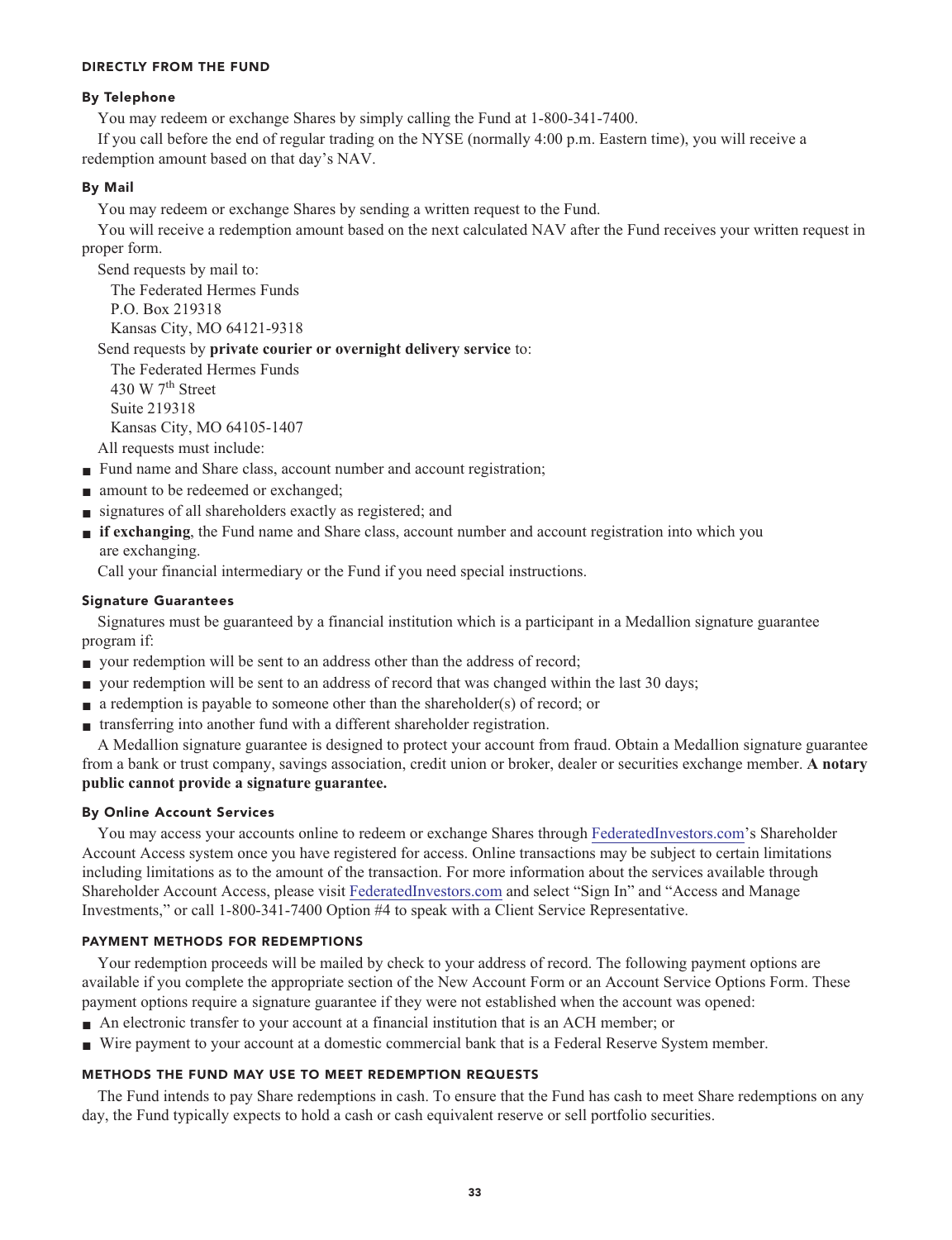**In unusual or stressed circumstances, the Fund may generate cash in the following ways:**

- **■ Inter-fund Borrowing and Lending.** The SEC has granted an exemption that permits the Fund and all other funds **advised by subsidiaries of Federated Hermes ("Federated Hermes funds") to lend and borrow money for certain temporary purposes directly to and from other Federated Hermes funds. Inter-fund borrowing and lending is permitted only: (a) to meet shareholder redemption requests; (b) to meet commitments arising from "failed" trades; and (c) for other temporary purposes. All inter-fund loans must be repaid in seven days or less.**
- **■ Committed Line of Credit. The Fund participates with certain other Federated Hermes funds, on a several basis, in an up to \$500,000,000 unsecured, 364-day, committed, revolving line of credit (LOC) agreement. The LOC was made available to temporarily finance the repurchase or redemption of shares of the funds, failed trades, payment of dividends, settlement of trades and for other short-term, temporary or emergency general business purposes. The Fund cannot borrow under the LOC if an inter-fund loan is outstanding.**
- **Redemption in Kind.** Although the Fund intends to pay Share redemptions in cash, it reserves the right to pay the **redemption price in whole or in part by an "in-kind" distribution of the Fund's portfolio securities. Because the Fund has elected to be governed by Rule 18f-1 under the 1940 Act, the Fund is obligated to pay Share redemptions to any one shareholder in cash only up to the lesser of \$250,000 or 1% of the net assets represented by such Share class during any 90-day period. Redemptions in kind are made consistent with the procedures adopted by the Fund's Board, which generally include distributions of a pro rata share of the Fund's portfolio assets. Redemption in kind is not as liquid as a cash redemption. If redemption is made in kind, securities received may be subject to market risk and the shareholder could incur taxable gains and brokerage or other charges in converting the securities to cash.**

# **LIMITATIONS ON REDEMPTION PROCEEDS**

**Redemption proceeds normally are wired or mailed within one business day after receiving a request in proper form. Payment may be delayed for up to seven days:**

- **to allow your purchase to clear (as discussed below);**
- **■ during periods of market volatility;**
- **■ when a shareholder's trade activity or amount adversely impacts the Fund's ability to manage its assets; or**
- **■ during any period when the Federal Reserve wire or applicable Federal Reserve banks are closed, other than customary weekend and holiday closings.**

**If you request a redemption of Shares recently purchased by check (including a cashier's check or certified check), money order, bank draft or ACH, your redemption proceeds may not be made available for up to seven calendar days to allow the Fund to collect payment on the instrument used to purchase such Shares. If the purchase instrument does not clear, your purchase order will be canceled and you will be responsible for any losses incurred by the Fund as a result of your canceled order.**

**In addition, the right of redemption may be suspended, or the payment of proceeds may be delayed (including beyond seven days), during any period:**

- when the NYSE is closed, other than customary weekend and holiday closings;
- when trading on the NYSE is restricted, as determined by the SEC;
- **■ in which an emergency exists, as determined by the SEC, so that disposal of the Fund's investments or determination of its NAV is not reasonably practicable; or**
- **■ as the SEC may by order permit for the protection of Fund shareholders.**

**You will not accrue interest or dividends on uncashed redemption checks from the Fund when checks are undeliverable and returned to the Fund.**

# **REDEMPTIONS FROM RETIREMENT ACCOUNTS**

**In the absence of your specific instructions, 10% of the value of your redemption from a retirement account in the Fund may be withheld for taxes. This withholding only applies to certain types of retirement accounts.**

# **EXCHANGE PRIVILEGE**

**You may exchange Shares of the Fund. To do this, you must:**

- **meet any applicable shareholder eligibility requirements;**
- **■ ensure that the account registrations are identical;**
- **meet any applicable minimum initial investment requirements; and**
- **receive a prospectus for the fund into which you wish to exchange.**

**An exchange is treated as a redemption and a subsequent purchase, and is a taxable transaction. The Fund reserves the right to reject any request to purchase or exchange Shares. The Fund may modify or terminate the exchange privilege at any time.**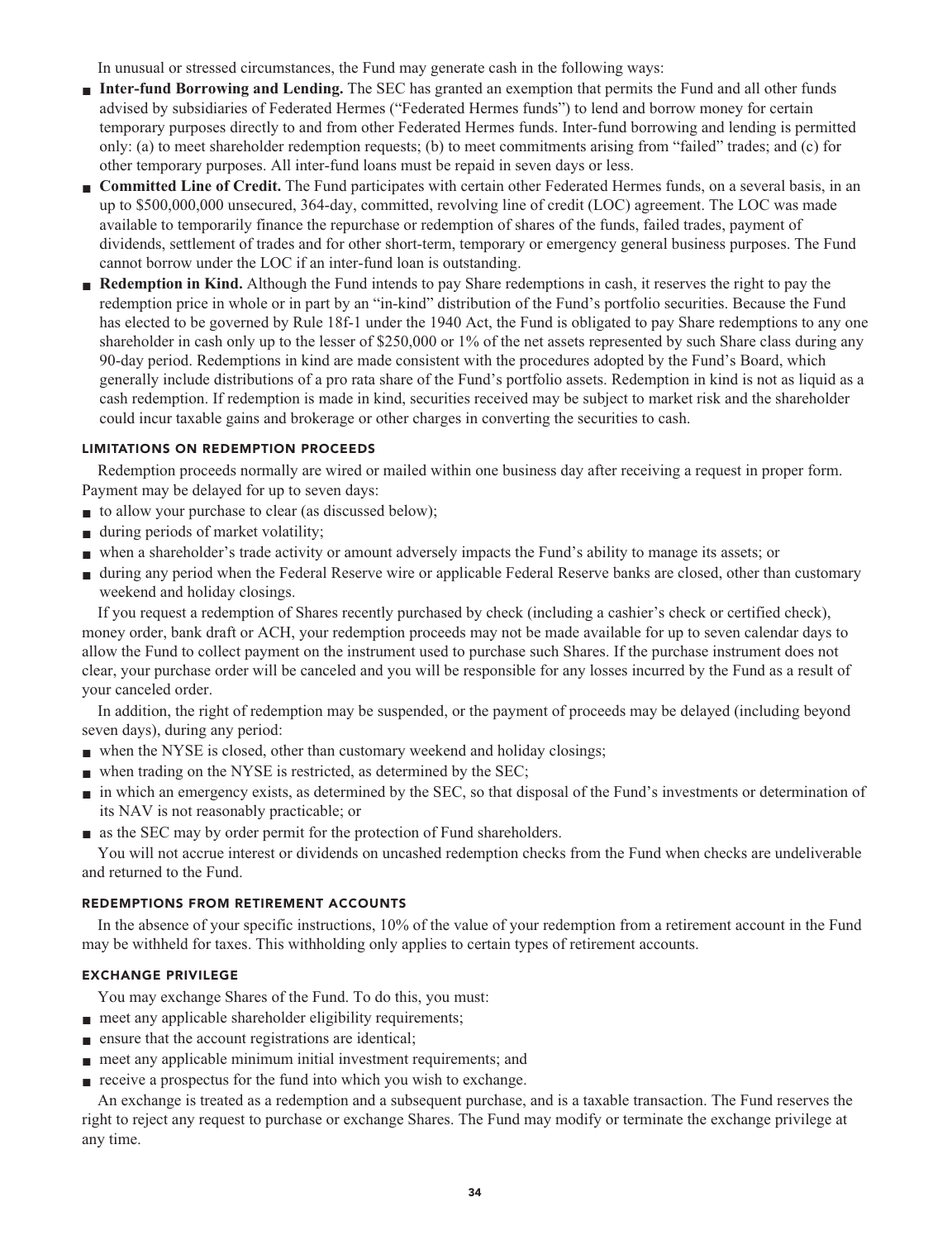**In addition, the Fund may terminate your exchange privilege if your exchange activity is found to be excessive under the Fund's frequent trading policies. See "Account and Share Information – Frequent Trading Policies."**

**Financial intermediaries may have different policies and procedures regarding the availability of intra-fund exchanges ("automatic exchanges"). These exchanges which are directed by the financial intermediary and not the Fund are discussed in Appendix B to this Prospectus.**

#### **A & C Classes**

**You may exchange Shares into shares of the same class of another Federated Hermes fund.**

#### **IS Class**

**You may exchange Shares of the Fund for shares of any Federated Hermes fund or share class that does not have a stated sales charge or contingent deferred sales charge, except Shares of Federated Hermes Institutional Money Market Management, Federated Hermes Institutional Tax-Free Cash Trust, Federated Hermes Institutional Prime Obligations Fund, Federated Hermes Institutional Prime Value Obligations Fund, no-load Class A Shares and Class R Shares of any Fund.**

# **SYSTEMATIC WITHDRAWAL/EXCHANGE PROGRAM**

**You may automatically redeem or exchange Shares. The minimum amount for all new or revised systematic redemptions or exchanges of Shares is \$50 per transaction per fund. Complete the appropriate section of the New Account Form or an Account Service Options Form or contact your financial intermediary or the Fund. Your account value must meet the minimum initial investment amount at the time the program is established. This program may reduce, and eventually deplete, your account. Payments should not be considered yield or income.**

**Generally, it is not advisable to continue to purchase Shares subject to a sales charge while redeeming Shares using this program.**

#### **ADDITIONAL CONDITIONS**

#### **Telephone Transactions**

**The Fund will record your telephone instructions. If the Fund does not follow reasonable procedures, it may be liable for losses due to unauthorized or fraudulent telephone instructions.**

#### **Share Certificates**

**The Fund no longer issues share certificates. If you are redeeming or exchanging Shares represented by certificates previously issued by the Fund, you must return the certificates with your written redemption or exchange request. For your protection, send your certificates by registered or certified mail, but do not endorse them.**

# **Security and Privacy Protection**

# **ONLINE ACCOUNT AND TELEPHONE ACCESS SECURITY**

**Federated Hermes will not be responsible for losses that result from unauthorized transactions, unless Federated Hermes does not follow procedures designed to verify your identity. When initiating a transaction by telephone or online, shareholders should be aware that any person with access to your account and other personal information including PINs (Personal Identification Numbers) may be able to submit instructions by telephone or online. Shareholders are responsible for protecting their identity by using strong usernames and complex passwords which utilize combinations of mixed case letters, numbers and symbols, and change passwords and PINs frequently.**

**Using [FederatedInvestors.com'](https://www.federatedinvestors.com/home.do)s Account Access website means you are consenting to sending and receiving personal financial information over the Internet, so you should be sure you are comfortable with the risks. You will be required to accept the terms of an online agreement and to establish and utilize a password in order to access online account services. The Transfer Agent has adopted security procedures to confirm that internet instructions are genuine. The Transfer Agent will also send you written confirmation of share transactions. The Transfer Agent, the Fund and any of its affiliates will not be liable for losses or expenses that occur from fraudulent Internet instructions reasonably believed to be genuine.**

**The Transfer Agent or the Fund will employ reasonable procedures to confirm that telephone transaction requests are genuine, which may include recording calls, asking the caller to provide certain personal identification information, sending you written confirmation, or requiring other confirmation security procedures. The Transfer Agent, the Fund and any of its affiliates will not be liable for relying on instructions submitted by telephone that the Fund reasonably believes to be genuine.**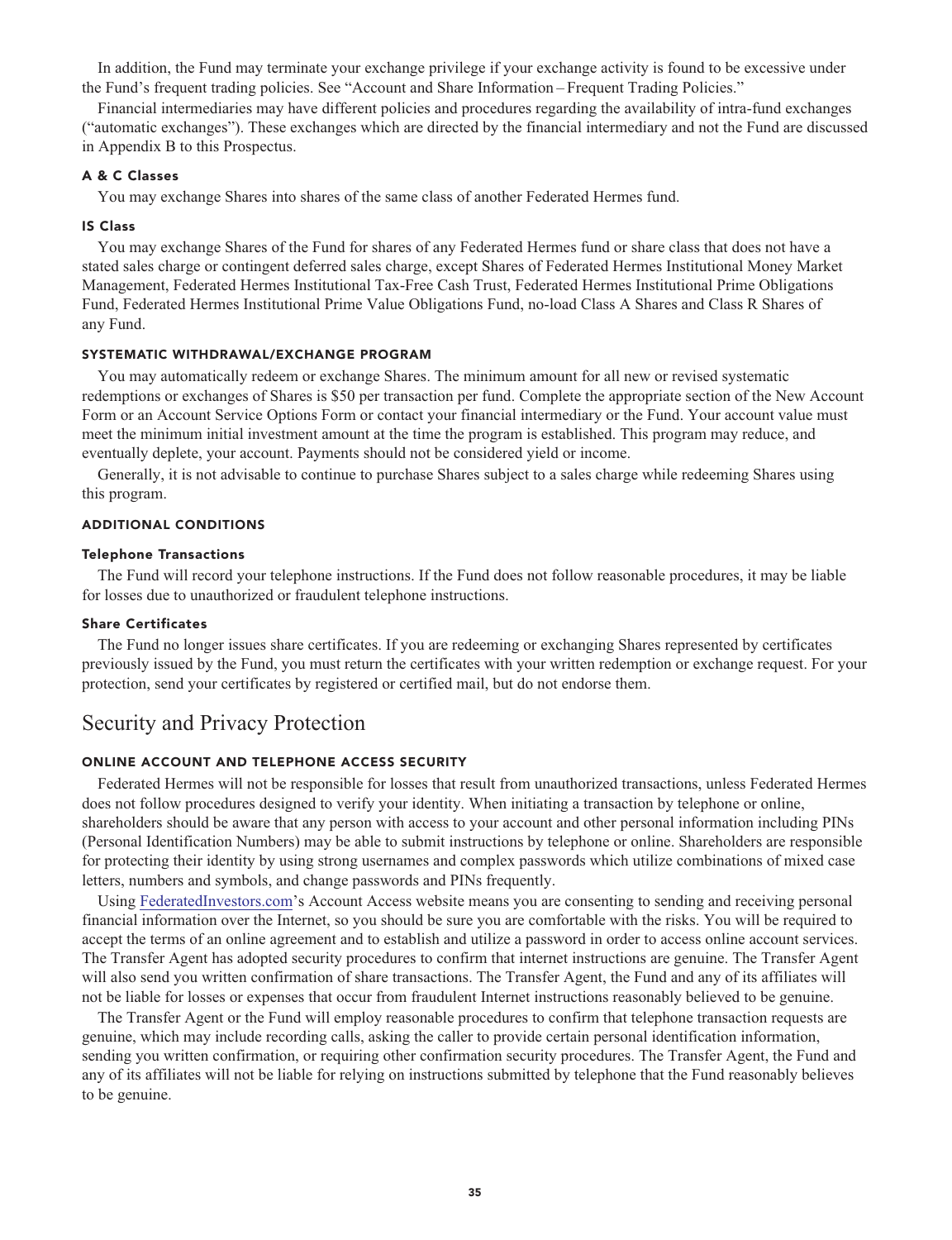#### **ANTI-MONEY LAUNDERING COMPLIANCE**

**To help the government fight the funding of terrorism and money laundering activities, federal law requires financial institutions to obtain, verify and record information that identifies each new customer who opens a Fund account and to determine whether such person's name appears on governmental lists of known or suspected terrorists or terrorist organizations. Pursuant to the requirements under the USA PATRIOT Act, the information obtained will be used for compliance with the USA PATRIOT Act or other applicable laws, regulations and rules in connection with money laundering, terrorism or other illicit activities.**

**Information required includes your name, residential or business address, date of birth (for an individual), and other information that identifies you, including your social security number, tax identification number or other identifying number. The Fund cannot waive these requirements. The Fund is required by law to reject your Account Application if the required information is not provided. If, after reasonable effort, the Fund is unable to verify your identity or that of any other person(s) authorized to act on your behalf, or believes it has identified potentially suspicious, fraudulent or criminal activity, the Fund reserves the right to close your account and redeem your shares at the next calculated NAV without your permission. Any applicable contingent deferred sales charge (CDSC) will be assessed upon redemption of your shares.**

**The Fund has a strict policy designed to protect the privacy of your personal information. A copy of Federated Hermes' privacy policy notice was given to you at the time you opened your account. The Fund sends a copy of the privacy notice to you annually. You may also obtain the privacy notice by calling the Fund, or through [FederatedInvestors.com.](https://www.federatedinvestors.com/home.do)**

# **Account and Share Information**

#### **CONFIRMATIONS AND ACCOUNT STATEMENTS**

**You will receive confirmation of purchases, redemptions and exchanges (except for systematic transactions). In addition, you will receive periodic statements reporting all account activity, including systematic transactions, dividends and capital gains paid.**

#### **DIVIDENDS AND CAPITAL GAINS**

**The Fund declares and pays any dividends annually to shareholders. Dividends are paid to all shareholders invested in the Fund on the record date. The record date is the date on which a shareholder must officially own Shares in order to earn a dividend.**

**In addition, the Fund pays any capital gains at least annually and may make such special distributions of dividends and capital gains as may be necessary to meet applicable regulatory requirements. Your dividends and capital gains distributions will be automatically reinvested in additional Shares without a sales charge, unless you elect cash payments. Dividends may also be reinvested without sales charges in shares of any class of any other Federated Hermes fund of which you are already a shareholder.**

**If you purchase Shares just before the record date for a dividend or capital gain distribution, you will pay the full price for the Shares and then receive a portion of the price back in the form of a taxable distribution, whether or not you reinvest the distribution in Shares. Therefore, you should consider the tax implications of purchasing Shares shortly before the record date for a dividend or capital gain. Contact your financial intermediary or the Fund for information concerning when dividends and capital gains will be paid.**

**Under the federal securities laws, the Fund is required to provide a notice to shareholders regarding the source of distributions made by the Fund if such distributions are from sources other than ordinary investment income. In addition, important information regarding the Fund's distributions, if applicable, is available via the link to the Fund and share class name at [FederatedInvestors.com/FundInformation.](https://www.federatedinvestors.com/product-info/prospectuses-and-regulatory-reports.do)**

### **SMALL DISTRIBUTIONS AND UNCASHED CHECKS**

**Generally, dividend and/or capital gain distributions payable by check in an amount of less than \$25 will be automatically reinvested in additional shares. This policy does not apply if you have elected to receive cash distributions that are directly deposited into your bank account via wire or ACH.**

**Additionally, if one or more dividend or capital gain distribution checks are returned as "undeliverable," or remain uncashed for 180 days, all subsequent dividend and capital gain distributions will be reinvested in additional shares. No interest will accrue on amounts represented by uncashed distribution checks. For questions on whether reinvestment applies to your distributions, please contact a Client Service Representative at 1-800-341-7400.**

**Certain states, including the State of Texas, have laws that allow shareholders to designate a representative to receive abandoned or unclaimed property ("escheatment") notifications by completing and submitting a designation form that generally can be found on the official state website. If a shareholder resides in an applicable state, and elects to designate a representative to receive escheatment notifications, escheatment notices generally will be delivered as required by such**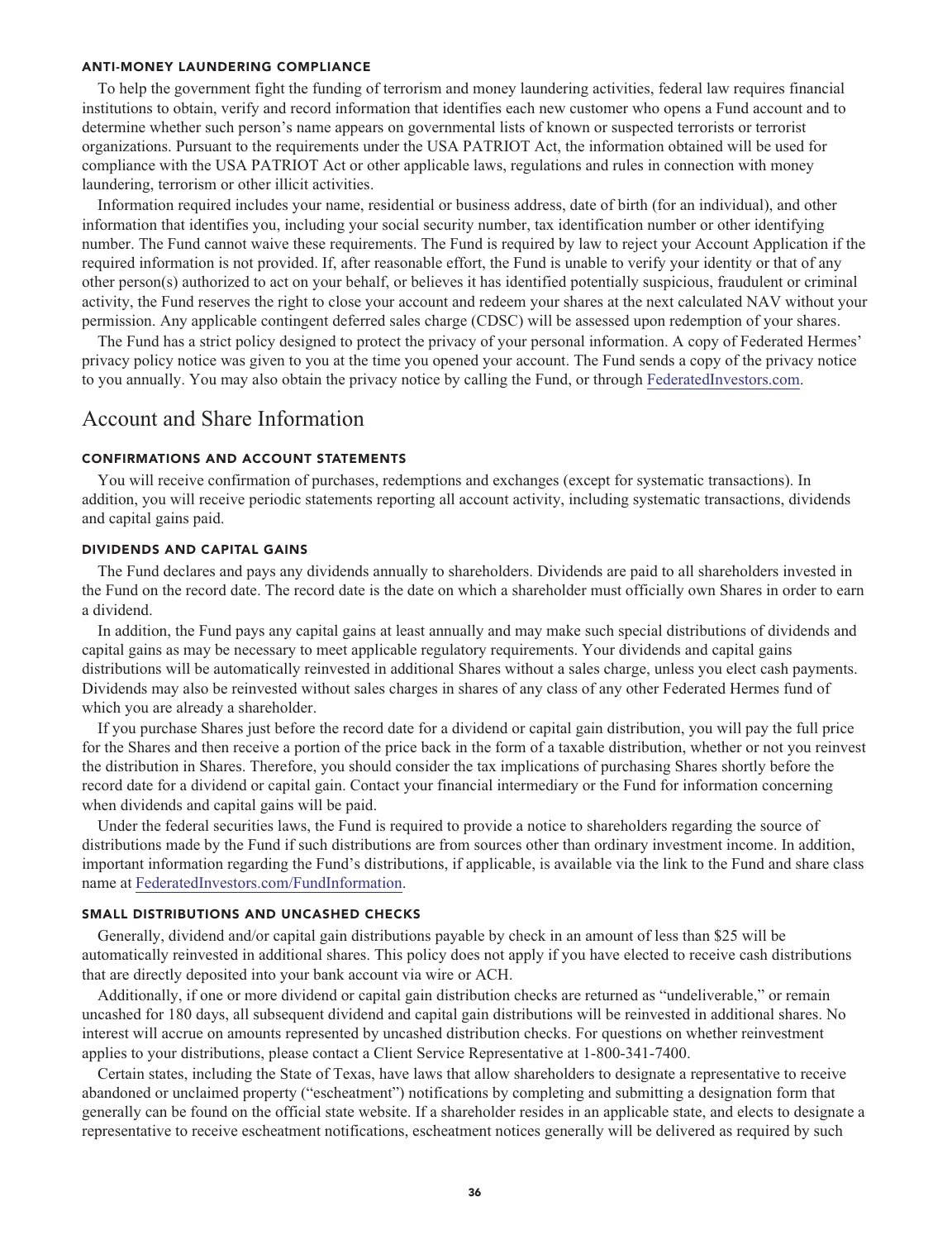**state laws, including, as applicable, to both the shareholder and the designated representative. A completed designation form may be mailed to the Fund (if Shares are held directly with the Fund) or to the shareholder's financial intermediary (if Shares are not held directly with the Fund). Shareholders should refer to relevant state law for the shareholder's specific rights and responsibilities under his or her state's escheatment law(s), which can generally be found on a state's official website.**

# **ACCOUNTS WITH LOW BALANCES**

**Federated Hermes reserves the right to close accounts if redemptions or exchanges cause the account balance to fall below:**

- **■ \$1,500 for the A and C classes (or in the case of IRAs, \$250); and**
- **■ \$25,000 for the IS class.**

**Before an account is closed, you will be notified and allowed at least 30 days to purchase additional Shares to meet the minimum.**

#### **TAX INFORMATION**

**The Fund sends an IRS Form 1099 and an annual statement of your account activity to assist you in completing your federal, state and local tax returns. Fund distributions of dividends and capital gains are taxable to you whether paid in cash or reinvested in the Fund. Dividends are taxable at different rates depending on the source of dividend income. Distributions of net short-term capital gains are taxable to you as ordinary income. Distributions of net long-term capital gains are taxable to you as long-term capital gains regardless of how long you have owned your Shares.**

**Fund distributions are expected to be both dividends and capital gains. Redemptions and exchanges are taxable sales. Please consult your tax adviser regarding your federal, state and local tax liability.**

# **FREQUENT TRADING POLICIES**

**Frequent or short-term trading into and out of the Fund can have adverse consequences for the Fund and shareholders who use the Fund as a long-term investment vehicle. Such trading in significant amounts can disrupt the Fund's investment strategies (e.g., by requiring it to sell investments at inopportune times or maintain excessive short-term or cash positions to support redemptions), increase brokerage and administrative costs and affect the timing and amount of taxable gains distributed by the Fund. Investors engaged in such trading may also seek to profit by anticipating changes in the Fund's NAV in advance of the time as of which NAV is calculated.**

**The Fund's Board has approved policies and procedures intended to discourage excessive frequent or short-term trading of the Fund's Shares. The Fund's fair valuation procedures are intended in part to discourage short-term trading strategies by reducing the potential for these strategies to succeed. See "What Do Shares Cost?" The Fund also monitors trading in Fund Shares in an effort to identify disruptive trading activity. The Fund monitors trades into and out of the Fund within a period of 30 days or less. The Fund may also monitor trades into and out of the Fund for potentially disruptive trading activity over periods longer than 30 days. The size of Share transactions subject to monitoring varies. Where it is determined that a shareholder has exceeded the detection amounts twice within a period of 12 months, the Fund will temporarily prohibit the shareholder from making further purchases or exchanges of Fund Shares. If the shareholder continues to exceed the detection amounts for specified periods, the Fund will impose lengthier trading restrictions on the shareholder, up to and including permanently prohibiting the shareholder from making any further purchases or exchanges of Fund Shares. Whether or not the specific monitoring limits are exceeded, the Fund's management or the Adviser may determine from the amount, frequency or pattern of purchases and redemptions or exchanges that a shareholder is engaged in excessive trading that is or could be detrimental to the Fund and other shareholders and may prohibit the shareholder from making further purchases or exchanges of Fund Shares. No matter how the Fund defines its limits on frequent trading of Fund Shares, other purchases and sales of Fund Shares may have adverse effects on the management of the Fund's portfolio and its performance.**

**The Fund's frequent trading restrictions do not apply to purchases and sales of Fund Shares by other Federated Hermes funds. These funds impose the same frequent trading restrictions as the Fund at their shareholder level. In addition, allocation changes of the investing Federated Hermes fund are monitored, and the managers of the recipient fund must determine that there is no disruption to their management activity. The intent of this exception is to allow investing fund managers to accommodate cash flows and other activity that result from non-abusive trading in the investing fund, without being stopped from such trading because the aggregate of such trades exceeds the monitoring limits. Nonetheless, as with any trading in Fund Shares, purchases and redemptions of Fund Shares by other Federated Hermes funds could adversely affect the management of the Fund's portfolio and its performance.**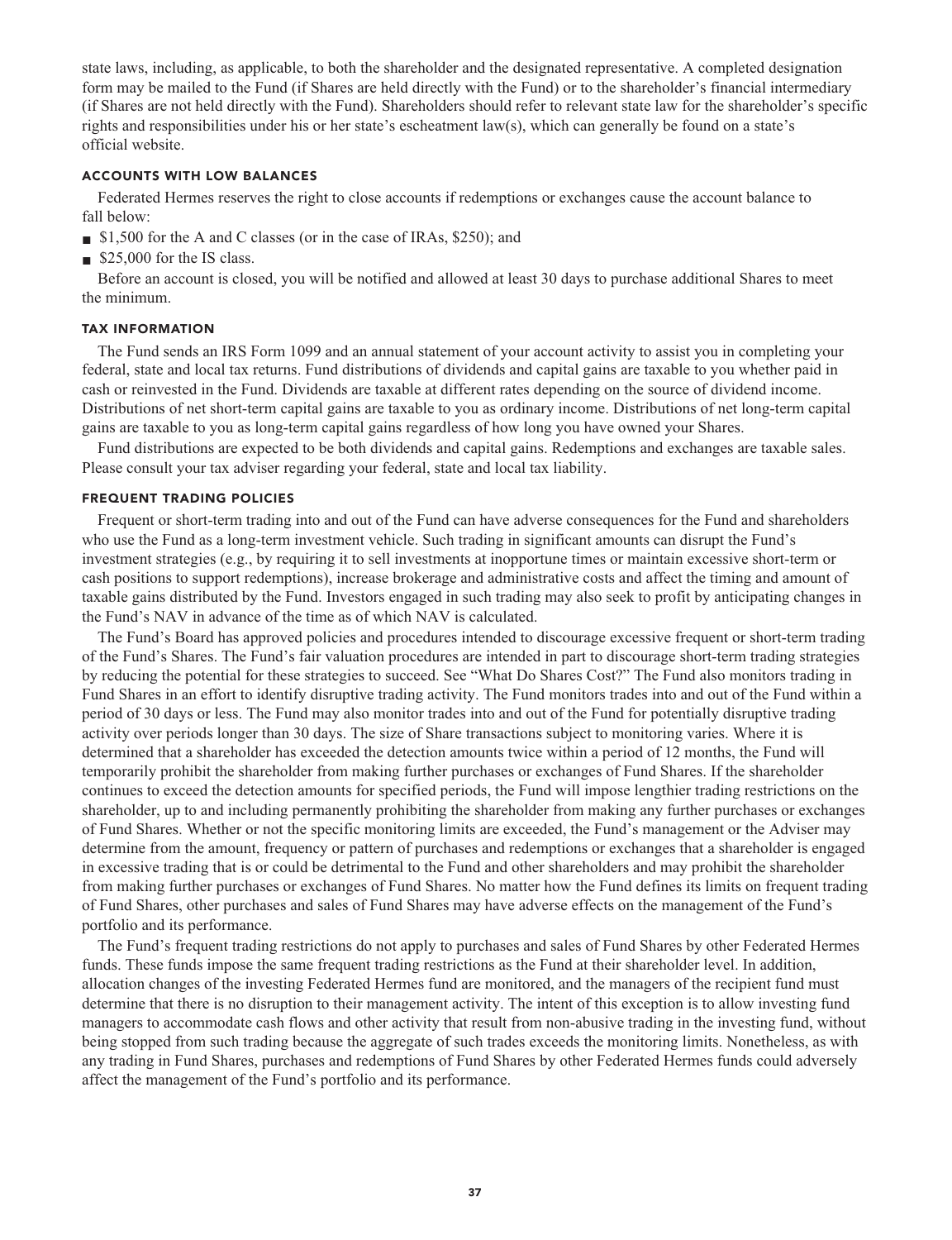**The Fund will not restrict transactions made on a non-discretionary basis by certain asset allocation programs, wrap programs, fund of funds, collective funds or other similar accounts that have been pre-approved by Federated Hermes ("Approved Accounts"). The Fund will continue to monitor transactions by the Approved Accounts and will seek to limit or restrict even non-discretionary transactions by Approved Accounts that are determined to be disruptive or harmful to the Fund.**

**The Fund's objective is that its restrictions on short-term trading should apply to all shareholders that are subject to the restrictions, regardless of the number or type of accounts in which Shares are held. However, the Fund anticipates that limitations on its ability to identify trading activity to specific shareholders, including where Shares are held through intermediaries in multiple or omnibus accounts, will mean that these restrictions may not be able to be applied uniformly in all cases.**

**Other funds in the Federated Hermes family of funds may impose different monitoring policies or in some cases, may not monitor for frequent or short-term trading. Under normal market conditions such monitoring policies are designed to protect the funds being monitored and their shareholders and the operation of such policies and shareholder investments under such monitoring are not expected to have materially adverse impact on the Federated Hermes funds or their shareholders. If you plan to exchange your fund shares for shares of another Federated Hermes fund, please read the prospectus of that other Federated Hermes fund for more information.**

**The Fund may invest in affiliated investment companies whose boards have determined not to adopt frequent trading policies. The Fund therefore may be exposed to any adverse consequences of any frequent or short-term trading in such funds, to the extent of the Fund's investment therein.**

### **PORTFOLIO HOLDINGS INFORMATION**

**Information concerning the Fund's portfolio holdings is available via the link to the Fund and share class name at [FederatedInvestors.com/FundInformation.](https://www.federatedinvestors.com/product-info/prospectuses-and-regulatory-reports.do) A complete listing of the Fund's portfolio holdings as of the end of each calendar quarter is posted on the website 30 days (or the next business day) after the end of the quarter and remains posted for six months thereafter. Summary portfolio composition information as of the close of each month is posted on the website 15 days (or the next business day) after month-end and remains posted until replaced by the information for the succeeding month. The summary portfolio composition information may include identification of the Fund's top 10 holdings, recent purchase and sale transactions and percentage breakdowns of the portfolio by sector and geographic region.**

**You may also access portfolio information as of the end of the Fund's fiscal quarters via the link to the Fund and share class name at [FederatedInvestors.com.](https://www.federatedinvestors.com/home.do) The Fund's Annual and Semi-Annual Shareholder Reports contain complete listings of the Fund's portfolio holdings as of the end of the Fund's second and fourth fiscal quarters. Fiscal quarter information is made available on the website within 70 days after the end of the fiscal quarter. This information is also available in reports filed with the SEC at the SEC's website at [sec.gov.](https://www.sec.gov/)**

**Each fiscal quarter, the Fund will file with the SEC a complete schedule of its monthly portfolio holdings on "Form N-PORT." The Fund's holdings as of the end of the third month of every fiscal quarter, as reported on Form N-PORT, will be publicly available on the SEC's website at [sec.gov](https://www.sec.gov/) within 60 days of the end of the fiscal quarter upon filing. You may also access this information via the link to the Fund and share class name at [FederatedInvestors.com.](https://www.federatedinvestors.com/home.do)**

**In addition, from time to time (for example, during periods of unusual market conditions), additional information regarding the Fund's portfolio holdings and/or composition may be posted to [FederatedInvestors.com.](https://www.federatedinvestors.com/home.do) If and when such information is posted, its availability will be noted on, and the information will be accessible from, the home page of the website.**

# **Who Manages the Fund?**

**The Board governs the Fund. The Board selects and oversees the Adviser, Federated Investment Management Company. The Adviser manages the Fund's assets, including buying and selling portfolio securities. Federated Advisory Services Company (FASC), an affiliate of the Adviser, provides certain support services to the Adviser. Federated Hermes (UK) LLP (formerly, Federated Investors (UK) LLP) (Federated UK), an affiliate of the Adviser, provides certain non-discretionary credit research and analysis services regarding issuers in specified non-U.S. geographic regions (e.g., Europe), and certain non-discretionary credit research, analysis and review services regarding project and trade finance-related securities, loans, borrowers, and/or issuers, to the Adviser for use by the Adviser in its discretion. The fee for these services is paid by the Adviser and not by the Fund. The address of the Adviser and FASC is 1001 Liberty Avenue, Pittsburgh, PA 15222-3779. The address of Federated UK is 150 Cheapside, London, EC2V 6ET, England.**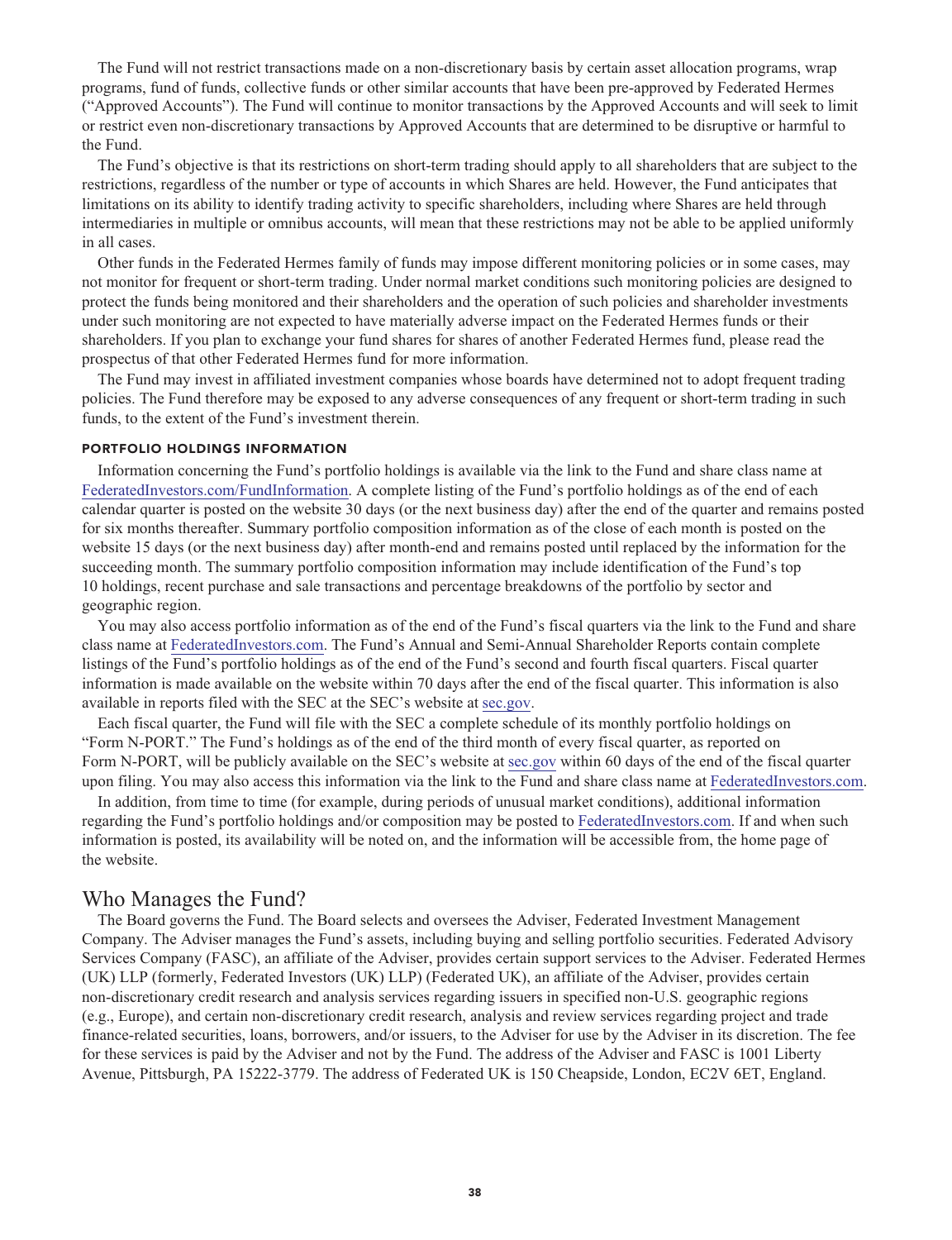**The Adviser and other advisory subsidiaries of Federated Hermes combined advise approximately 102 registered investment companies spanning equity, fixed-income and money market mutual funds and also manage a variety of other pooled investment vehicles, private investment companies and customized separately managed accounts (including non-U.S./offshore funds). Federated Hermes' assets under management totaled approximately \$634.1 billion in assets as of September 30, 2021. Federated Hermes was established in 1955 as Federated Investors, Inc. and is one of the largest investment managers in the United States with nearly 2,000 employees. Federated Hermes provides investment products to more than 11,000 investment professionals and institutions.**

**The Adviser advises approximately 74 registered investment companies and also manages sub-advised funds. The Adviser's assets under management totaled approximately \$399.6 billion in assets as of December 31, 2021.**

#### **PORTFOLIO MANAGEMENT INFORMATION**

#### **John L. Sidawi**

**John L. Sidawi has been the Fund's portfolio manager since January of 2014.**

**Mr. Sidawi is responsible for day to day management of the Fund focusing on asset allocation, interest rate strategy and security selection. He has been with the Adviser or an affiliate since 1997; has worked in investment management since 1998; has managed investment portfolios since 2014. Education: B.B.A., Hofstra University.**

#### **Ihab L. Salib**

**Ihab L. Salib, Senior Portfolio Manager, has been the Fund's portfolio manager since July of 2002.**

**Mr. Salib is a Senior Portfolio Manager, Head of the International Fixed Income Group and Chairman of the Currency Management Committee. He is responsible for day to day management of the Fund focusing on asset allocation, interest rate strategy and security selection. He has been with the Adviser or an affiliate since 1999; has worked in investment management since 1992; has managed investment portfolios since 2002. Education: B.A., State University of New York at Stony Brook.**

**The Fund's SAI provides additional information about the Portfolio Managers' compensation, management of other accounts and ownership of securities in the Fund.**

#### **ADVISORY FEES**

**The Fund's investment advisory contract provides for payment to the Adviser of an annual investment advisory fee of 0.70% of the Fund's average daily net assets. The Adviser may voluntarily waive a portion of its fee or reimburse the Fund for certain operating expenses. The Adviser and its affiliates have also agreed to certain "Fee Limits" as described in the footnote to the "Risk/Return Summary: Fees and Expenses" table found in the "Fund Summary" section of the Prospectus.**

**A discussion of the Board's review of the Fund's investment advisory contract is available in the Fund's annual and semi-annual shareholder reports for the periods ended November 30 and May 31, respectively.**

# **Financial Information**

# **FINANCIAL HIGHLIGHTS**

**The Financial Highlights will help you understand the Fund's financial performance for its past five fiscal years or since inception if the life of the Fund's Share class is shorter. Some of the information is presented on a per Share basis. Total returns represent the rate an investor would have earned (or lost) on an investment in the Fund, assuming reinvestment of any dividends and capital gains.**

**This information has been audited by Ernst & Young LLP, an independent registered public accounting firm, whose report, along with the Fund's audited financial statements, is included in the Annual Report.**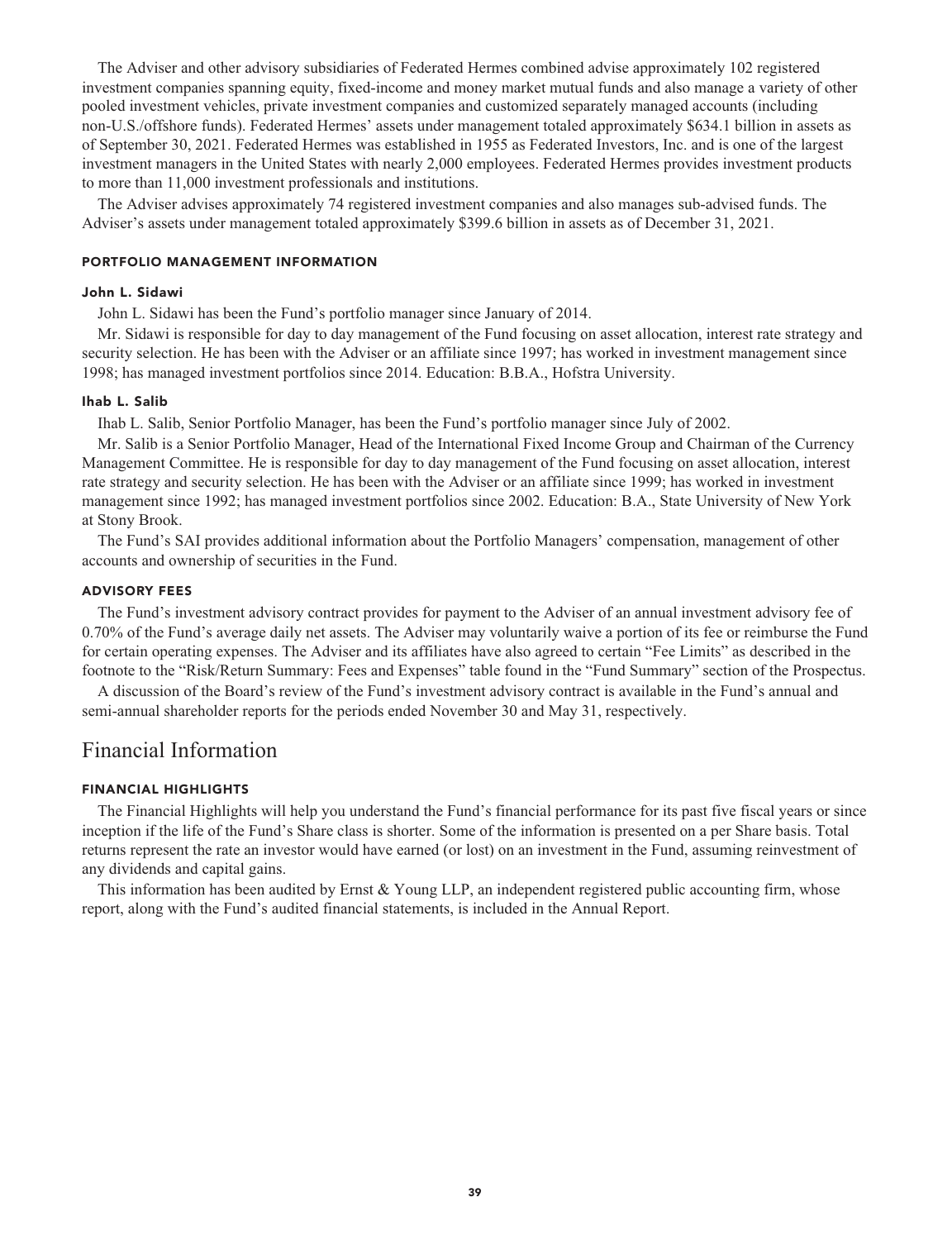# **Financial Highlights – Class A Shares**

**(For a Share Outstanding Throughout Each Period)**

| <b>Year Ended November 30</b>             | 2021              | 2020    | 2019   | 2018       | 2017              |
|-------------------------------------------|-------------------|---------|--------|------------|-------------------|
| Net Asset Value, Beginning of Period      | \$10.53           | \$9.90  | \$9.52 | \$9.96     | \$9.78            |
| <b>Income From Investment Operations:</b> |                   |         |        |            |                   |
| Net investment income (loss)              | 0.18 <sup>1</sup> | 0.14    | 0.15   | 0.11       | 0.08 <sup>1</sup> |
| Net realized and unrealized gain (loss)   | (0.50)            | 0.63    | 0.40   | (0.54)     | 0.34              |
| TOTAL FROM INVESTMENT OPERATIONS          | (0.32)            | 0.77    | 0.55   | (0.43)     | 0.42              |
| <b>Less Distributions:</b>                |                   |         |        |            |                   |
| Distributions from net investment income  | (0.16)            | (0.14)  | (0.17) | (0.01)     | (0.24)            |
| Net Asset Value, End of Period            | \$10.05           | \$10.53 | \$9.90 | \$9.52     | \$9.96            |
| Total Return <sup>2</sup>                 | $(3.07)\%$        | 7.87%   | 5.84%  | $(4.30)\%$ | 4.45%             |
|                                           |                   |         |        |            |                   |

#### **Ratios to Average Net Assets:**

| Net expenses <sup>3</sup>                 | 1.03%    | .03%     | 1.02%    | $1.03\%$ <sup>4</sup> | 1.01%    |
|-------------------------------------------|----------|----------|----------|-----------------------|----------|
|                                           |          |          |          |                       |          |
| Net investment income                     | .74%     | .44%     | 1.39%    | 1.05%                 | 0.81%    |
| Expense waiver/reimbursement <sup>5</sup> | .22%     | .20%     | 1.15%    | 1.08%                 | 1.54%    |
| Supplemental Data:                        |          |          |          |                       |          |
| Net assets, end of period (000 omitted)   | \$30.265 | \$34,364 | \$37,135 | \$41,005              | \$52,232 |
| Portfolio turnover <sup>6</sup>           | 36%      | 146%     | 80%      | 45%                   | 122%     |

**1 Per share numbers have been calculated using the average shares method.**

**2 Based on net asset value, which does not reflect the sales charge, redemption fee or contingent deferred sales charge, if applicable.**

**3 Amount does not reflect net expenses incurred by investment companies in which the Fund may invest.**

**4 The net expense ratio is calculated without reduction for expense offset arrangements. The net expense ratio is 1.03% for the year ended November 30, 2018, after taking into account this expense reduction.**

**5 This expense decrease is reflected in both the net expense and net investment income ratios shown above. Amount does not reflect expense waiver/ reimbursement by investment companies in which the Fund may invest.**

**6 Securities that mature are considered sales for purposes of this calculation.**

**Further information about the Fund's performance is contained in the Fund's Annual Report, dated November 30, 2021, which can be obtained free of charge.**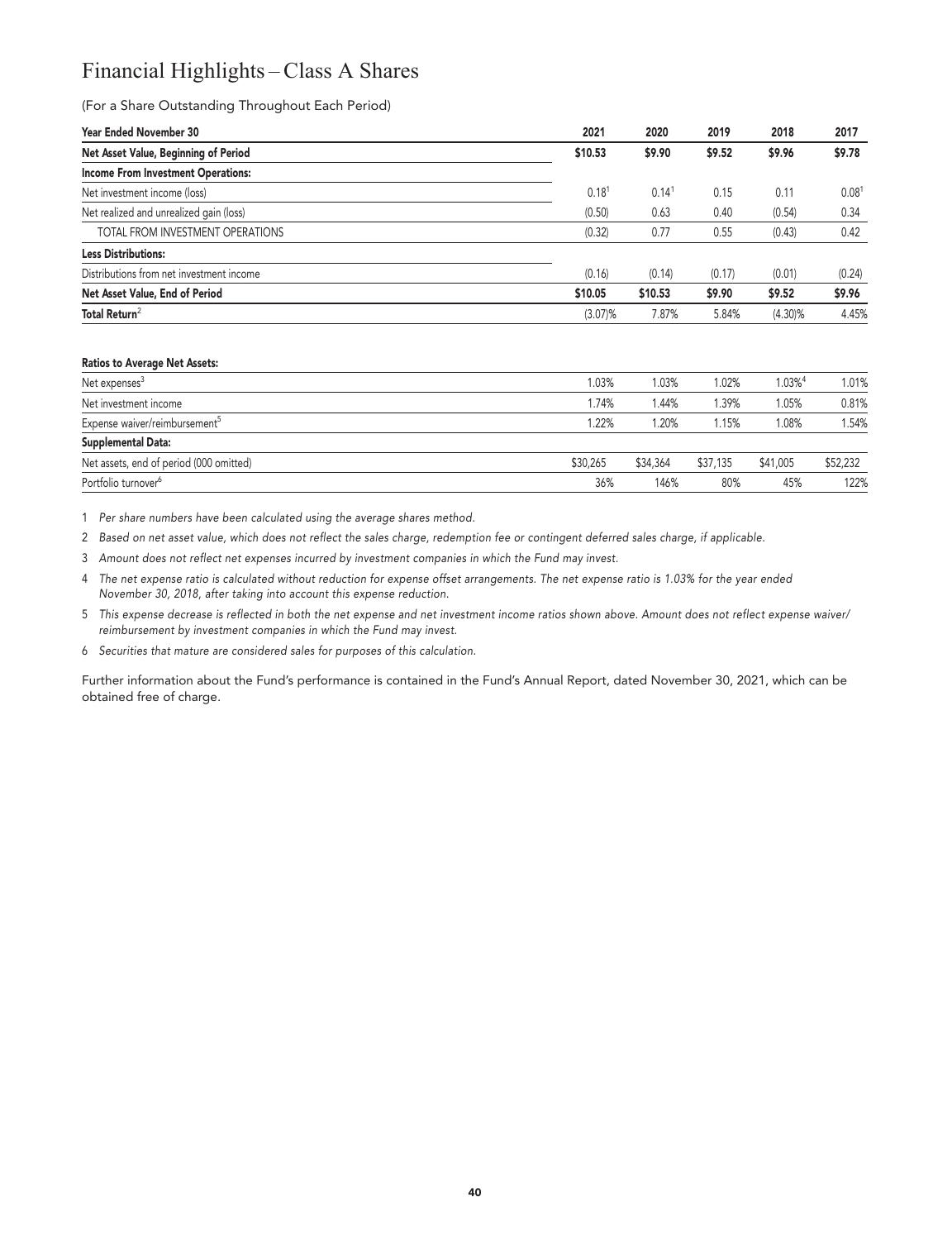# **Financial Highlights – Class C Shares**

# **(For a Share Outstanding Throughout Each Period)**

| <b>Year Ended November 30</b>             | 2021              | 2020              | 2019   | 2018       | 2017              |
|-------------------------------------------|-------------------|-------------------|--------|------------|-------------------|
| Net Asset Value, Beginning of Period      | \$10.00           | \$9.38            | \$8.99 | \$9.47     | \$9.31            |
| <b>Income From Investment Operations:</b> |                   |                   |        |            |                   |
| Net investment income (loss)              | 0.10 <sup>1</sup> | 0.06 <sup>1</sup> | 0.09   | 0.02       | 0.03 <sup>1</sup> |
| Net realized and unrealized gain (loss)   | (0.47)            | 0.61              | 0.37   | (0.50)     | 0.30              |
| TOTAL FROM INVESTMENT OPERATIONS          | (0.37)            | 0.67              | 0.46   | (0.48)     | 0.33              |
| <b>Less Distributions:</b>                |                   |                   |        |            |                   |
| Distributions from net investment income  | (0.07)            | (0.05)            | (0.07) | -          | (0.17)            |
| Net Asset Value, End of Period            | \$9.56            | \$10.00           | \$9.38 | \$8.99     | \$9.47            |
| Total Return <sup>2</sup>                 | $(3.75)\%$        | 7.13%             | 5.10%  | $(5.07)\%$ | 3.70%             |
|                                           |                   |                   |        |            |                   |

#### **Ratios to Average Net Assets:**

| Net expenses <sup>3</sup>                 | 1.78% | 1.78% | 1.77%   | $1.78\%$ <sup>4</sup> | 1.76%   |
|-------------------------------------------|-------|-------|---------|-----------------------|---------|
| Net investment income                     | 1.01% | 0.68% | 0.65%   | 0.30%                 | 0.06%   |
| Expense waiver/reimbursement <sup>5</sup> | 0.96% | 0.95% | 0.90%   | 0.82%                 | 1.40%   |
| Supplemental Data:                        |       |       |         |                       |         |
| Net assets, end of period (000 omitted)   | \$227 | \$673 | \$1,039 | \$2,037               | \$3,840 |
| Portfolio turnover <sup>6</sup>           | 36%   | 146%  | 80%     | 45%                   | 122%    |

**1 Per share numbers have been calculated using the average shares method.**

**2 Based on net asset value, which does not reflect the sales charge, redemption fee or contingent deferred sales charge, if applicable.**

**3 Amount does not reflect net expenses incurred by investment companies in which the Fund may invest.**

**4 The net expense ratio is calculated without reduction for expense offset arrangements. The net expense ratio is 1.78% for the year ended November 30, 2018, after taking into account this expense reduction.**

**5 This expense decrease is reflected in both the net expense and net investment income ratios shown above. Amount does not reflect expense waiver/ reimbursement recorded by investment companies in which the Fund may invest.**

**6 Securities that mature are considered sales for purposes of this calculation.**

**Further information about the Fund's performance is contained in the Fund's Annual Report, dated November 30, 2021, which can be obtained free of charge.**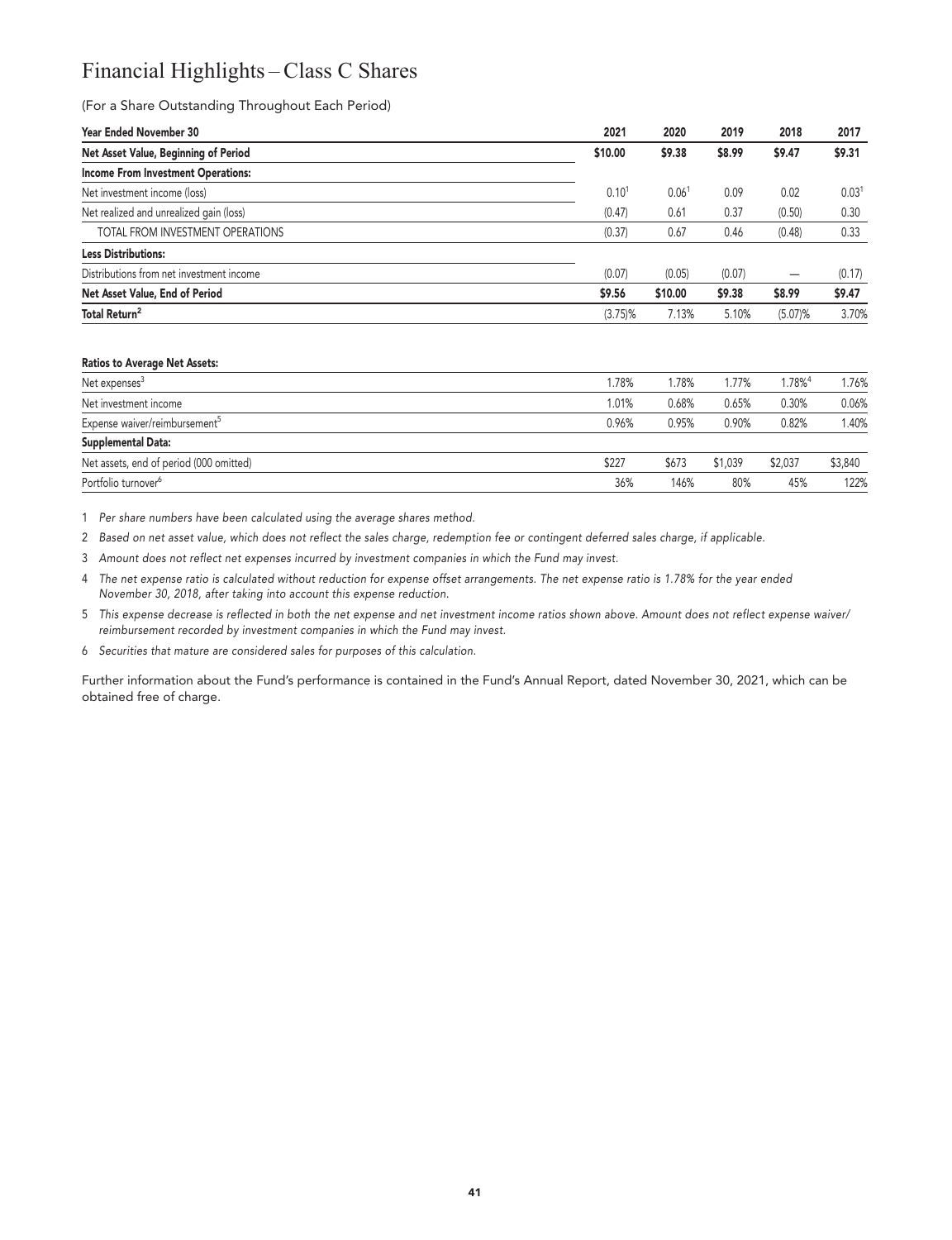# **Financial Highlights – Institutional Shares**

**(For a Share Outstanding Throughout Each Period)**

|                                           | Year Ended November 30, |                   |        |            |                   |
|-------------------------------------------|-------------------------|-------------------|--------|------------|-------------------|
|                                           | 2021                    | 2020              | 2019   | 2018       | 11/30/20171       |
| Net Asset Value, Beginning of Period      | \$10.56                 | \$9.92            | \$9.54 | \$9.98     | \$9.56            |
| <b>Income From Investment Operations:</b> |                         |                   |        |            |                   |
| Net investment income (loss)              | 0.20 <sup>2</sup>       | 0.17 <sup>2</sup> | 0.19   | 0.14       | 0.10 <sup>2</sup> |
| Net realized and unrealized gain (loss)   | (0.49)                  | 0.64              | 0.38   | (0.55)     | 0.56              |
| TOTAL FROM INVESTMENT OPERATIONS          | (0.29)                  | 0.81              | 0.57   | (0.41)     | 0.66              |
| <b>Less Distributions:</b>                |                         |                   |        |            |                   |
| Distributions from net investment income  | (0.19)                  | (0.17)            | (0.19) | (0.03)     | (0.24)            |
| Net Asset Value, End of Period            | \$10.08                 | \$10.56           | \$9.92 | \$9.54     | \$9.98            |
| Total Return <sup>3</sup>                 | (2.84)%                 | 8.27%             | 6.10%  | $(4.08)\%$ | 7.08%             |

#### **Ratios to Average Net Assets:**

| Net expenses <sup>4</sup>                 | 0.78%   | 0.78%   | 0.77%   | $0.78\%$ <sup>5</sup> | 0.76%   |
|-------------------------------------------|---------|---------|---------|-----------------------|---------|
| Net investment income                     | 1.98%   | 1.69%   | 1.64%   | 1.30%                 | 1.09%   |
| Expense waiver/reimbursement <sup>7</sup> | 0.97%   | 0.95%   | 0.90%   | 0.83%                 | 1.41%   |
| Supplemental Data:                        |         |         |         |                       |         |
| Net assets, end of period (000 omitted)   | \$4.999 | \$5,196 | \$5,117 | \$6,431               | \$8,599 |
| Portfolio turnover <sup>8</sup>           | 36%     | 146%    | 80%     | 45%                   | 122%9   |

**1 Reflects operations for the period December 16, 2016 (commencement of operations) to November 30, 2017.**

**2 Per share number has been calculated using the average shares method.**

**3 Based on net asset value. Total returns for periods of less than one year are not annualized.**

- **4 Amount does not reflect net expenses incurred by investment companies in which the Fund may invest.**
- **5 The net expense ratio is calculated without reduction for expense offset arrangements. The net expense ratio is 0.78% for the year ended November 30, 2018, after taking into account this expense reduction.**
- **6 Computed on an annualized basis.**
- **7 This expense decrease is reflected in both the net expense and net investment income ratios shown above. Amount does not reflect expense waiver/ reimbursement recorded by investment companies in which the Fund may invest.**
- **8 Securities that mature are considered sales for purposes of this calculation.**
- **9 Portfolio turnover is calculated at the Fund level. Percentage indicated was calculated for the year ended November 30, 2017.**

**Further information about the Fund's performance is contained in the Fund's Annual Report, dated November 30, 2021, which can be obtained free of charge.**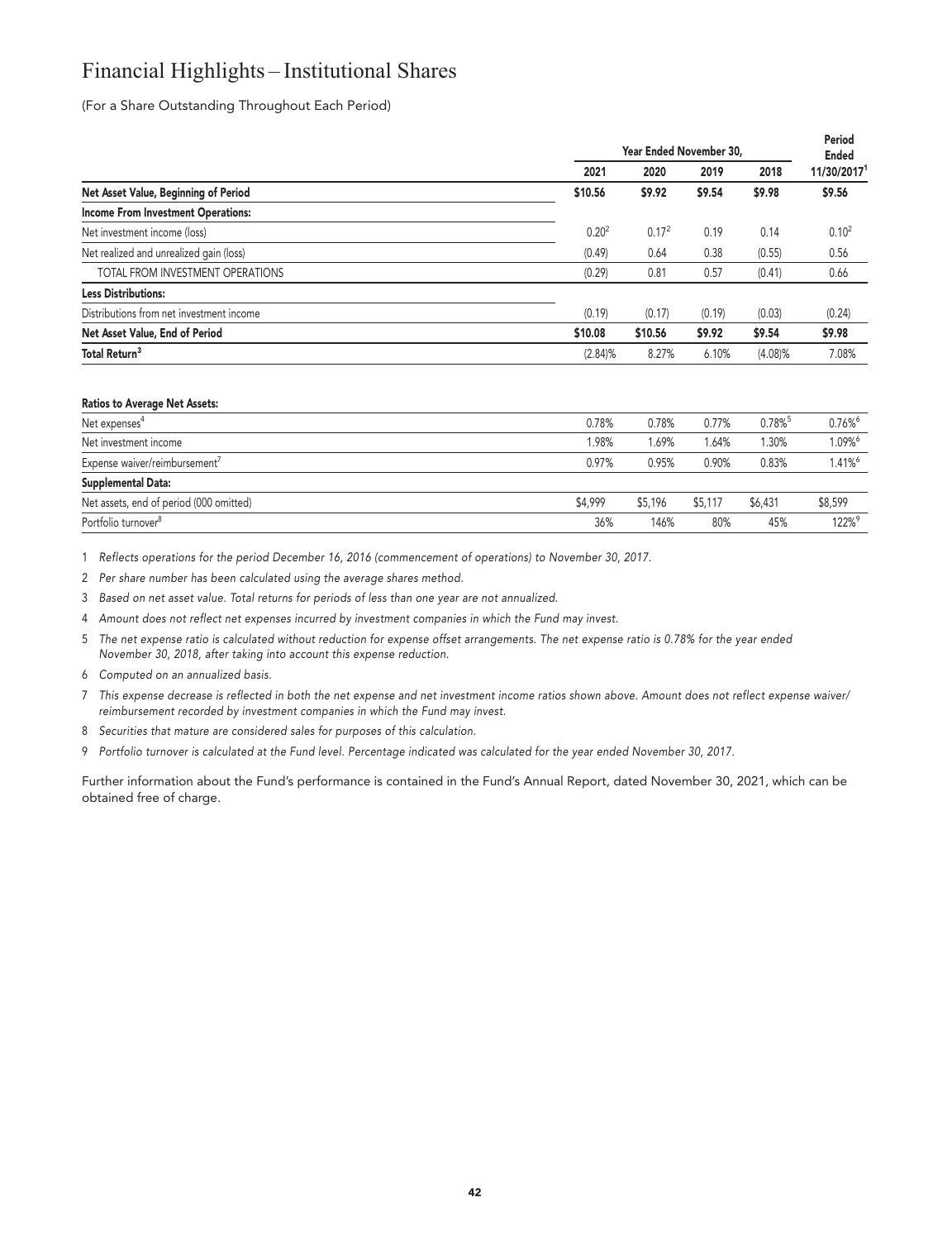# **Appendix A: Hypothetical Investment and Expense Information**

**The following charts provide additional hypothetical information about the effect of the Fund's expenses, including investment advisory fees and other Fund costs, on the Fund's assumed returns over a 10-year period. Each chart shows the estimated expenses that would be incurred in respect of a hypothetical investment of \$10,000, assuming a 5% return each year, and no redemption of Shares. Each chart also assumes that the Fund's annual expense ratio stays the same throughout the 10-year period (except for the C class, which converts to the A class after you have held them for eight years) and that all dividends and distributions are reinvested. The annual expense ratios used in each chart are the same as stated in the "Fees and Expenses" table of this Prospectus (and thus may not reflect any fee waiver or expense reimbursement currently in effect). The maximum amount of any sales charge that might be imposed on the purchase of Shares (and deducted from the hypothetical initial investment of \$10,000; the "Front-End Sales Charge") is reflected in the "Hypothetical Expenses" column. The hypothetical investment information does not reflect the effect of charges (if any) normally applicable to redemptions of Shares (e.g., deferred sales charges, redemption fees). Mutual fund returns, as well as fees and expenses, may fluctuate over time, and your actual investment returns and total expenses may be higher or lower than those shown below.**

# **FEDERATED HERMES GLOBAL TOTAL RETURN BOND FUND - A CLASS ANNUAL EXPENSE RATIO: 2.26% MAXIMUM FRONT-END SALES CHARGE: 4.50%**

| Year       | Hypothetical<br><b>Beginning</b><br>Investment | Hypothetical<br>Performance<br><b>Earnings</b> | Investment<br>After<br>Returns | Hypothetical<br><b>Expenses</b> | Hypothetical<br>Ending<br>Investment |
|------------|------------------------------------------------|------------------------------------------------|--------------------------------|---------------------------------|--------------------------------------|
|            | \$10,000.00                                    | \$477.50                                       | \$10,027.50                    | \$668.79                        | \$9,811.67                           |
| 2          | \$9,811.67                                     | \$490.58                                       | \$10,302.25                    | \$224.78                        | \$10,080.51                          |
| 3          | \$10,080.51                                    | \$504.03                                       | \$10,584.54                    | \$230.94                        | \$10,356.72                          |
| 4          | \$10,356.72                                    | \$517.84                                       | \$10,874.56                    | \$237.27                        | \$10,640.49                          |
| 5          | \$10,640.49                                    | \$532.02                                       | \$11,172.51                    | \$243.77                        | \$10,932.04                          |
| 6          | \$10,932.04                                    | \$546.60                                       | \$11,478.64                    | \$250.45                        | \$11,231.58                          |
| 7          | \$11,231.58                                    | \$561.58                                       | \$11,793.16                    | \$257.31                        | \$11,539.33                          |
| 8          | \$11,539.33                                    | \$576.97                                       | \$12,116.30                    | \$264.36                        | \$11,855.51                          |
| 9          | \$11,855.51                                    | \$592.78                                       | \$12,448.29                    | \$271.61                        | \$12,180.35                          |
| 10         | \$12,180.35                                    | \$609.02                                       | \$12,789.37                    | \$279.05                        | \$12,514.09                          |
| Cumulative |                                                | \$5,408.92                                     |                                | \$2,928.33                      |                                      |

# **FEDERATED HERMES GLOBAL TOTAL RETURN BOND FUND - C CLASS ANNUAL EXPENSE RATIO: 2.76% MAXIMUM FRONT-END SALES CHARGE: NONE**

|                                         | Hypothetical                   | Hypothetical                   | Investment       |                                 | Hypothetical                |
|-----------------------------------------|--------------------------------|--------------------------------|------------------|---------------------------------|-----------------------------|
| Year                                    | <b>Beginning</b><br>Investment | Performance<br><b>Earnings</b> | After<br>Returns | Hypothetical<br><b>Expenses</b> | Ending<br>Investment        |
|                                         |                                |                                |                  |                                 |                             |
|                                         | \$10,000.00                    | \$500.00                       | \$10,500.00      | \$279.09                        | \$10,224.00                 |
| 2                                       | \$10,224.00                    | \$511.20                       | \$10,735.20      | \$285.34                        | \$10,453.02                 |
| 3                                       | \$10,453.02                    | \$522.65                       | \$10,975.67      | \$291.73                        | \$10,687.17                 |
| 4                                       | \$10,687.17                    | \$534.36                       | \$11,221.53      | \$298.27                        | \$10,926.56                 |
| 5                                       | \$10,926.56                    | \$546.33                       | \$11,472.89      | \$304.95                        | \$11,171.31                 |
| 6                                       | \$11,171.31                    | \$558.57                       | \$11,729.88      | \$311.78                        | \$11,421.55                 |
|                                         | \$11,421.55                    | \$571.08                       | \$11,992.63      | \$318.77                        | \$11,677.39                 |
| 8                                       | \$11,677.39                    | \$583.87                       | \$12,261.26      | \$325.91                        | \$11,938.96                 |
| <b>Converts from Class C to Class A</b> |                                |                                |                  |                                 | Annual Expense Ratio: 2.26% |
| 9                                       | \$11,938.96                    | \$596.95                       | \$12,535.91      | \$273.52                        | \$12,266.09                 |
| 10                                      | \$12,266.09                    | \$613.30                       | \$12,879.39      | \$281.01                        | \$12,602.18                 |
| Cumulative                              |                                | \$5,538.31                     |                  | \$2,970.37                      |                             |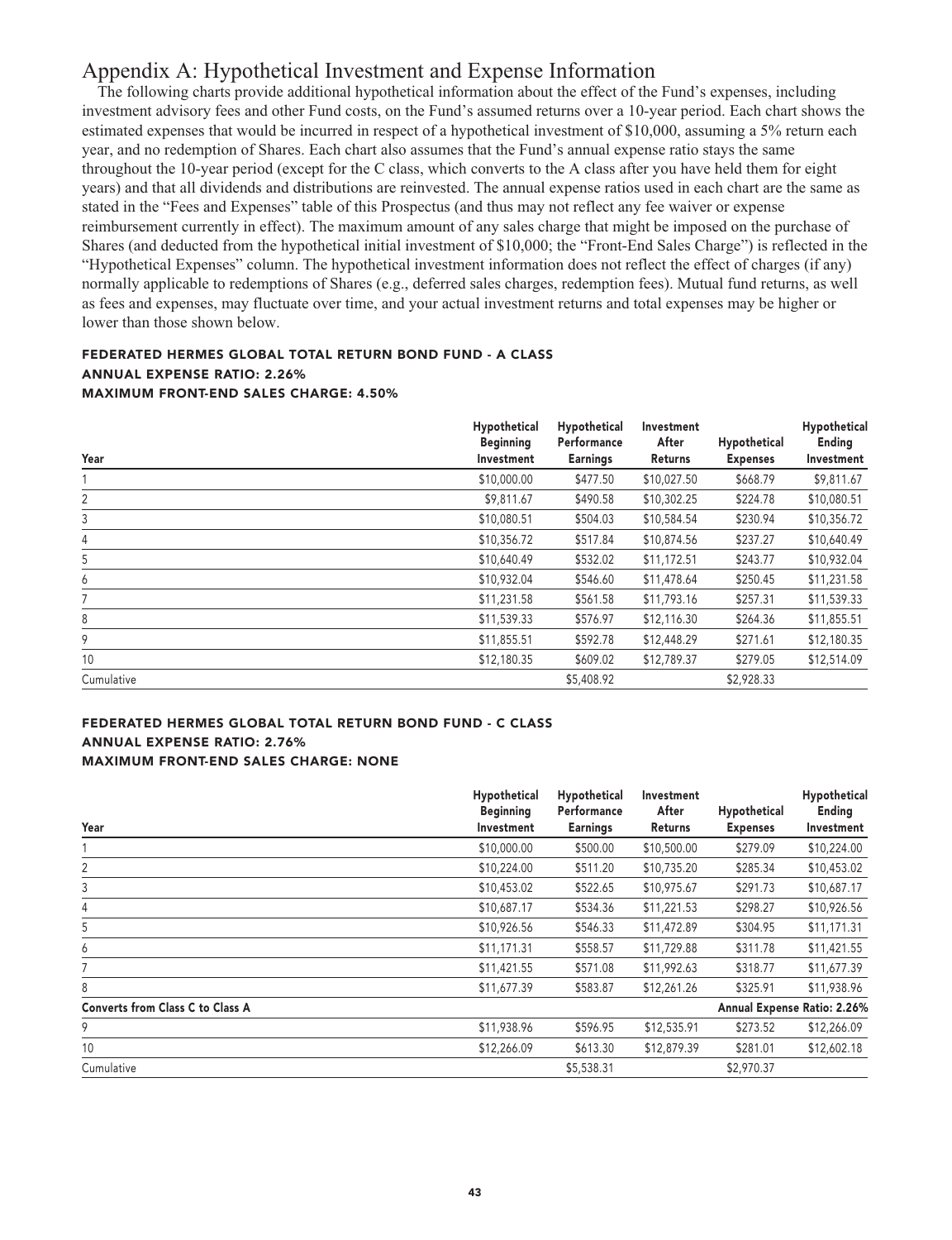# **FEDERATED HERMES GLOBAL TOTAL RETURN BOND FUND - IS CLASS ANNUAL EXPENSE RATIO: 1.76% MAXIMUM FRONT-END SALES CHARGE: NONE**

| Year       | Hypothetical<br><b>Beginning</b><br>Investment | Hypothetical<br>Performance<br><b>Earnings</b> | Investment<br>After<br>Returns | Hypothetical<br><b>Expenses</b> | Hypothetical<br>Ending<br>Investment |
|------------|------------------------------------------------|------------------------------------------------|--------------------------------|---------------------------------|--------------------------------------|
|            | \$10,000.00                                    | \$500.00                                       | \$10,500.00                    | \$178.85                        | \$10,324.00                          |
| 2          | \$10,324.00                                    | \$516.20                                       | \$10,840.20                    | \$184.65                        | \$10,658.50                          |
| 3          | \$10,658.50                                    | \$532.93                                       | \$11,191.43                    | \$190.63                        | \$11,003.84                          |
| 4          | \$11,003.84                                    | \$550.19                                       | \$11,554.03                    | \$196.80                        | \$11,360.36                          |
| 5          | \$11,360.36                                    | \$568.02                                       | \$11,928.38                    | \$203.18                        | \$11,728.44                          |
| 6          | \$11,728.44                                    | \$586.42                                       | \$12,314.86                    | \$209.76                        | \$12,108.44                          |
| 7          | \$12,108.44                                    | \$605.42                                       | \$12,713.86                    | \$216.56                        | \$12,500.75                          |
| 8          | \$12,500.75                                    | \$625.04                                       | \$13,125.79                    | \$223.58                        | \$12,905.77                          |
| 9          | \$12,905.77                                    | \$645.29                                       | \$13,551.06                    | \$230.82                        | \$13,323.92                          |
| 10         | \$13,323.92                                    | \$666.20                                       | \$13,990.12                    | \$238.30                        | \$13,755.62                          |
| Cumulative |                                                | \$5,795.71                                     |                                | \$2,073.13                      |                                      |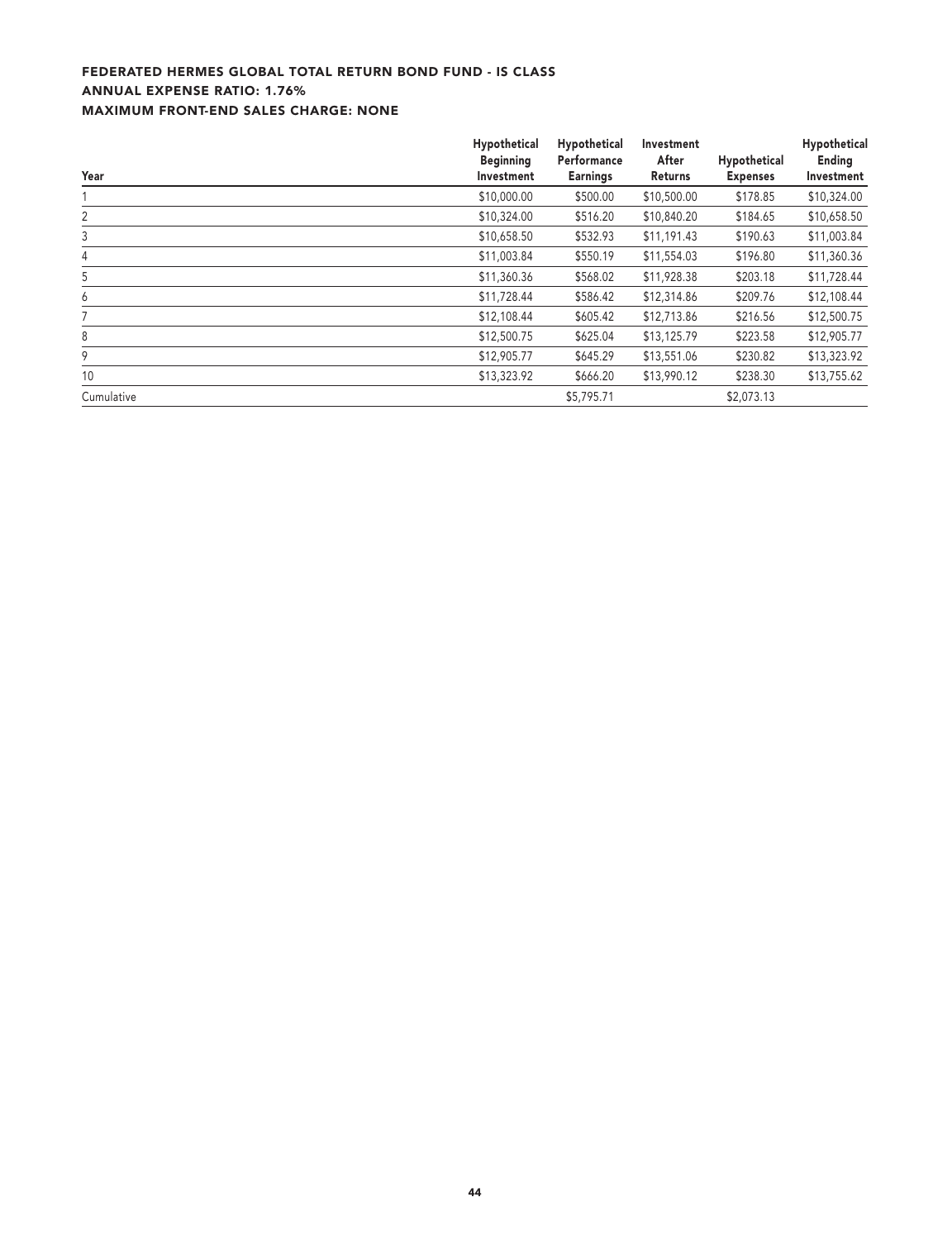# **Appendix B: Sales Charge Waivers and Exchange Features for Shareholders Purchasing Through Certain Financial Intermediaries**

**The term "fund family," used herein, shall refer to the Federated Hermes mutual funds.**

**The following Appendix applies to certain share classes offered by the Fund.**

# **AMERIPRISE FINANCIAL**

# **CLASS A SHARES FRONT-END SALES CHARGE WAIVERS AVAILABLE AT AMERIPRISE FINANCIAL:**

# **The following information applies to Class A shares purchases if you have an account with or otherwise purchase Fund shares through Ameriprise Financial:**

**Effective January 15, 2021, shareholders purchasing Fund shares through an Ameriprise Financial retail brokerage account are eligible for the following front-end sales charge waivers, which may differ from those disclosed elsewhere in this Fund's prospectus or SAI:**

- **Employer-sponsored retirement plans (e.g., 401(k) plans, 457 plans, employer-sponsored 403(b) plans, profit sharing and money purchase pension plans and defined benefit plans). For purposes of this provision, employer-sponsored retirement plans do not include SEP IRAs, Simple IRAs or SAR-SEPs.**
- **■ Shares purchased through reinvestment of capital gains distributions and dividend reinvestment when purchasing shares of the same Fund (but not any other fund within the same fund family).**
- **■ Shares exchanged from Class C shares of the same fund in the month of or following the 7-year anniversary of the purchase date. To the extent that this prospectus elsewhere provides for a waiver with respect to exchanges of Class C shares or conversion of Class C shares following a shorter holding period, that waiver will apply.**
- **■ Employees and registered representatives of Ameriprise Financial or its affiliates and their immediate family members.**
- **■ Shares purchased by or through qualified accounts (including IRAs, Coverdell Education Savings Accounts, 401(k)s, 403(b) TSCAs subject to ERISA and defined benefit plans) that are held by a covered family member, defined as an Ameriprise financial advisor and/or the advisor's spouse, advisor's lineal ascendant (mother, father, grandmother, grandfather, great grandmother, great grandfather), advisor's lineal descendant (son, step-son, daughter, step-daughter, grandson, granddaughter, great grandson, great granddaughter) or any spouse of a covered family member who is a lineal descendant.**
- **■ Shares purchased from the proceeds of redemptions within the same fund family, provided (1) the repurchase occurs within 90 days following the redemption, (2) the redemption and purchase occur in the same account, and (3) redeemed shares were subject to a front-end or deferred sales load (i.e., Rights of Reinstatement).**

# **ROBERT W. BAIRD & CO., INC.**

**Effective June 15, 2020, shareholders purchasing Fund shares through a Baird platform or account will only be eligible for the following sales charge waivers (front-end sales charge waivers and CDSC waivers) and discounts, which may differ from those disclosed elsewhere in this prospectus or the SAI.**

# **Front-End Sales Charge Waivers on Investors A-shares Available at Baird**

- **■ Shares purchased through reinvestment of capital gains distributions and dividend reinvestment when purchasing share of the same fund;**
- **■ Share purchase by employees and registered representatives of Baird or its affiliate and their family members as designated by Baird;**
- **■ Shares purchase from the proceeds of redemptions within the same fund family, provided: (1) the repurchase occurs within 90 days following the redemption; (2) the redemption and purchase occur in the same accounts; and (3) redeemed shares were subject to a front-end or deferred sales charge (known as rights of reinstatement);**
- **■ Class C (i.e., level-load) shares that are no longer subject to a CDSC and are exchanged to Class A shares (or the appropriate share class) of the same fund pursuant to Baird's intra-fund share class policies and procedures;**
- **Employer-sponsored retirement plans or charitable accounts in a transactional brokerage account at Baird, including 401(k) plans, 457 plans, employer-sponsored 403(b) plans, profit sharing and money purchase pension plans and defined benefit plans. For purposes of this provision, employer-sponsored retirement plans do not include SEP IRAs, Simple IRAs or SAR-SEPs.**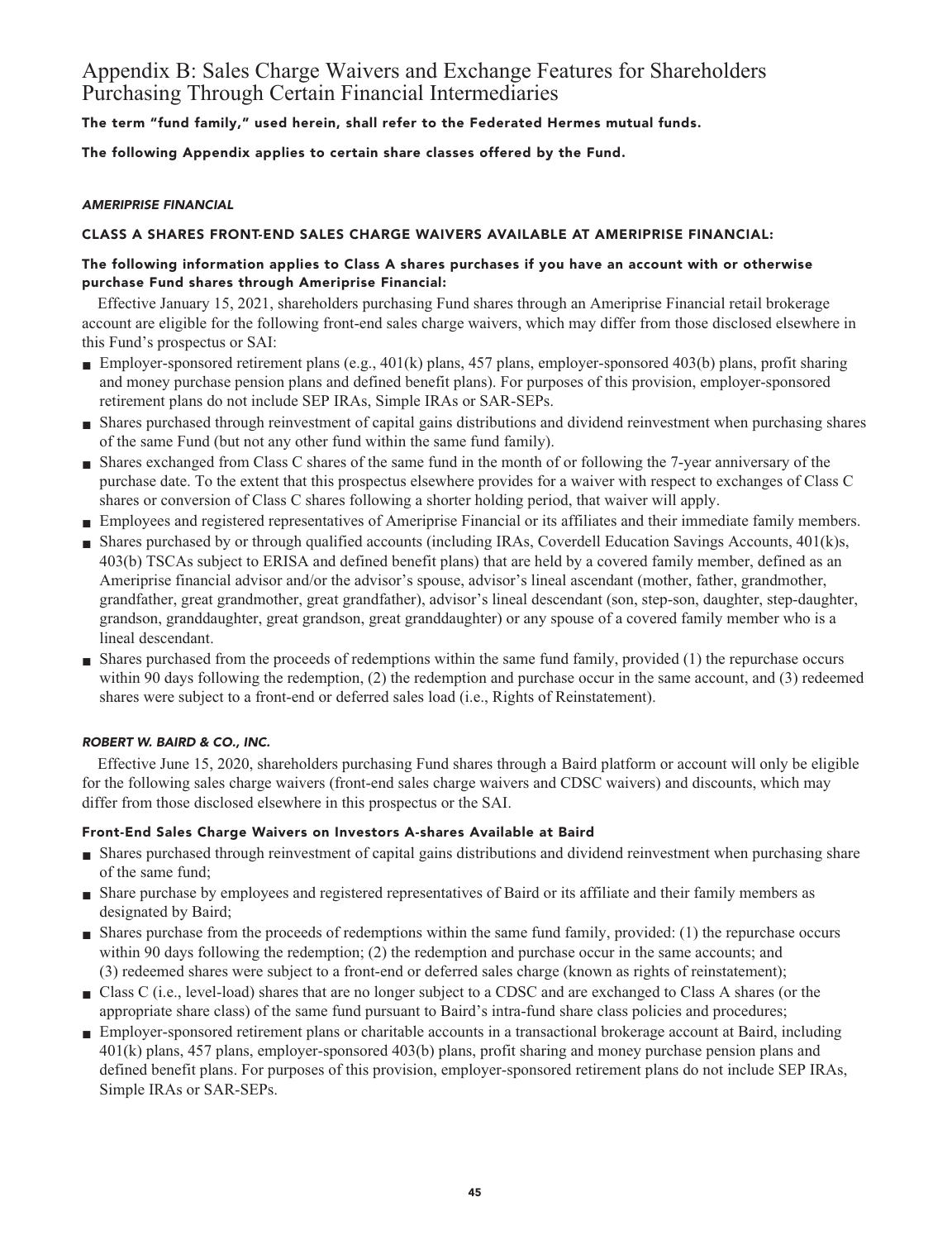# **CDSC Waivers on Investor A and C Shares Available at Baird**

- **■ Shares sold upon the death or disability of the shareholder;**
- **■ Shares sold as part of a systematic withdrawal plan as described in the Fund's Prospectus;**
- **Shares bought due to returns of excess contributions from an IRA Account;**
- **■ Shares sold as part of a required minimum distribution for IRA and retirement accounts pursuant to the Internal Revenue Code;**
- **Shares sold to pay Baird fees but only if the transaction is initiated by Baird;**
- **■ Shares acquired through a right of reinstatement.**

# **Front-End Sales Charge Discounts Available at Baird: Breakpoints and/or Rights of Accumulations**

- **Breakpoints as described in this prospectus;**
- **Rights of accumulations which entitles shareholders to breakpoint discounts will be automatically calculated based on the aggregated holding of fund family assets held by accounts within the purchaser's household at Baird. Eligible fund family assets not held at Baird may be included in the rights of accumulations calculation only if the shareholder notifies his or her financial advisor about such assets;**
- Letters of Intent (LOI) allow for breakpoint discounts based on anticipated purchases within a fund family through **Baird, over a 13-month period of time.**

# **EDWARD D. JONES & CO., L.P. (EDWARD JONES)**

# **Policies Regarding Transactions Through Edward Jones**

# **The following information has been provided by Edward Jones**

**Effective on or after March 1, 2021, the following information supersedes prior information with respect to transactions and positions held in fund shares through an Edward Jones system. Shareholders purchasing Fund shares on the Edward Jones commission and fee-based platforms are eligible only for the following sales charge waivers (front-end sales charge waivers and contingent deferred sales charge (CDSC), or back-end sales charge, waivers) and discounts, which may differ from those disclosed elsewhere in this Fund's prospectus or statement of additional information (SAI). In all instances, it is the shareholder's responsibility to inform Edward Jones at the time of purchase of any relationship, holdings of fund family, or other facts qualifying the purchaser for waivers or discounts. Edward Jones can ask for documentation of such circumstance. Shareholders should contact Edward Jones if they have questions regarding their eligibility for these discounts and waivers.**

# **Front-End Sales Load Waivers on Class A and F Shares Available at Edward Jones**

**Sales charges are waived for the following shareholders and in the following situations:**

- **■ Associates of Edward Jones and its affiliates and their family members who are in the same pricing group (as determined by Edward Jones under its policies and procedures) as the associate. This waiver will continue for the remainder of the associate's life if the associate retires from Edward Jones in good-standing and remains in good standing pursuant to Edward Jones' policies and procedures.**
- **■ Shares purchased in an Edward Jones fee-based program.**
- **■ Shares purchased through reinvestment of capital gains distributions and dividend reinvestment.**
- **■ Shares purchased from the proceeds of redeemed shares of the same fund family so long as the following conditions are met: 1) the proceeds are from the sale of shares within 60 days of the purchase, and 2) the sale and purchase are made in the same share class and the same account or the purchase is made in an individual retirement account with proceeds from liquidations in a non-retirement account.**
- **■ Shares exchanged into Class A shares from another share Class so long as the exchange is into the same fund and was initiated at the discretion of Edward Jones. Edward Jones is responsible for any remaining CDSC due to the fund company, if applicable. Any future purchases are subject to the applicable sales charge as disclosed in the prospectus.**
- **Exchanges from Class C shares to Class A shares of the same fund, generally, in the 84th month following the anniversary of the purchase date or earlier at the discretion of Edward Jones. Edward Jones will be responsible for any remaining CDSC due to the fund company, if applicable.**

# **CDSC Waivers on A, B, C and F Shares Available at Edward Jones**

**If the shareholder purchases shares that are subject to a CDSC and those shares are redeemed before the CDSC is expired, the shareholder will be responsible to pay the CDSC except in the following conditions:**

- **■ Shares sold upon the death or disability of the shareholder.**
- **■ Shares sold as part of a systematic withdrawal plan (limited to up to 10% per year of the account value).**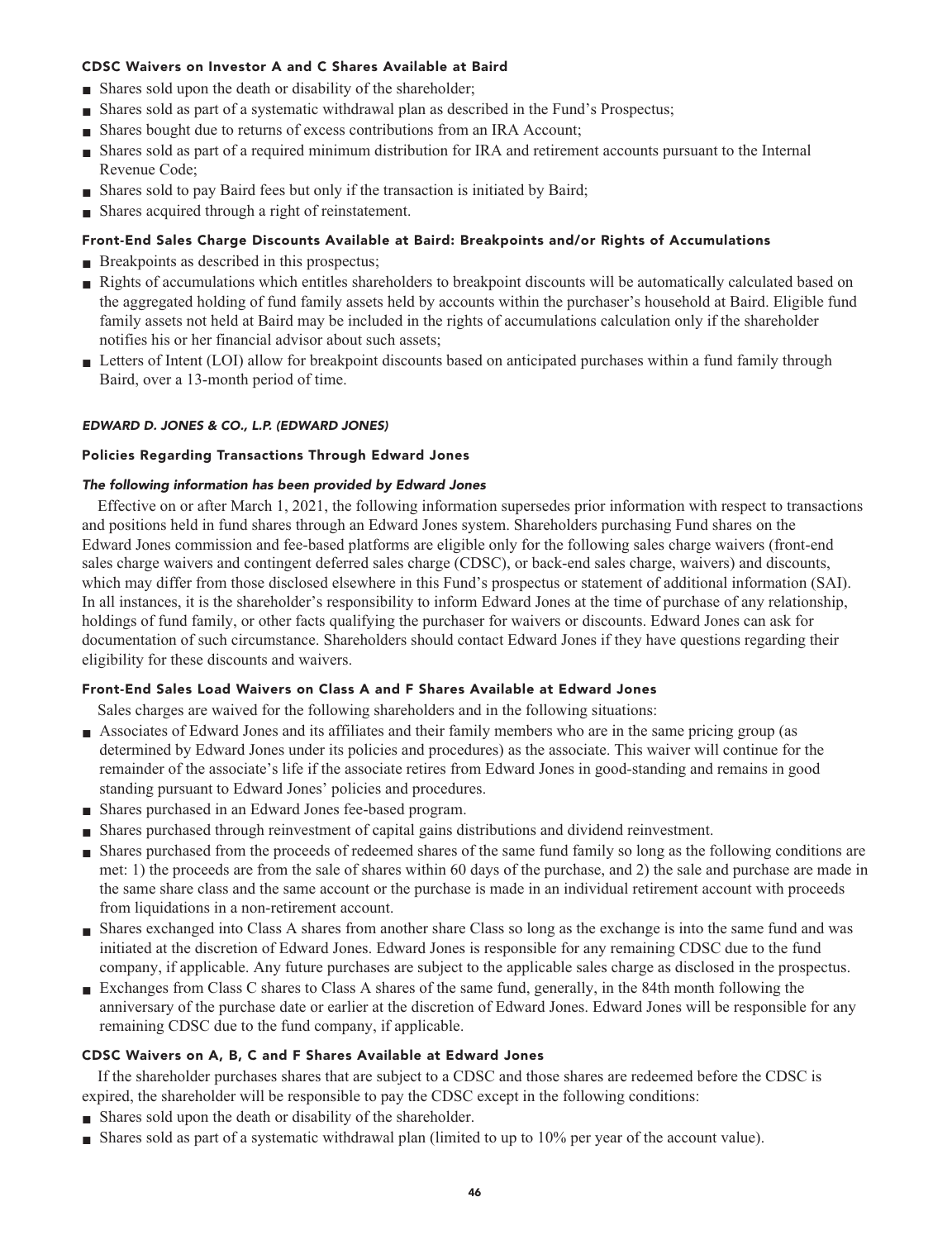- **Return of excess contributions from an Individual Retirement Account (IRA).**
- **■ Shares sold as part of a required minimum distribution for IRA and retirement accounts if the redemption is taken in or after the year the shareholder reaches qualified age based on applicable IRS regulations.**
- **■ Shares sold to pay Edward Jones fees or costs in such cases where the transaction is initiated by Edward Jones.**
- **■ Shares exchanged in an Edward Jones fee-based program. Edward Jones is responsible for any remaining CDSC due to the fund company, if applicable.**
- **Shares acquired through a right of reinstatement.**
- **■ Shares redeemed at the discretion of Edward Jones for Minimum Balances, as described below.**

# **FRONT-END LOAD DISCOUNTS AVAILABLE AT EDWARD JONES:**

# **Rights of Accumulation (ROA)**

- **■ The applicable sales charge on a purchase of Class A shares is determined by taking into account all share classes (except certain money market funds and any assets held in group retirement plans) of the fund family held by the shareholder or in an account grouped by Edward Jones with other accounts for the purpose of providing certain pricing considerations ("pricing groups"). If grouping assets as a shareholder, this includes all share classes held on the Edward Jones platform and/or held on another platform. The inclusion of eligible fund family assets in the ROA calculation is dependent on the shareholder notifying Edward Jones of such assets at the time of calculation. Money market funds are included only if such shares were sold with a sales charge at the time of purchase or acquired in exchange for shares purchased with a sales charge.**
- **■ The employer maintaining a SEP IRA plan and/or SIMPLE IRA plan may elect to establish or change ROA for the IRA accounts associated with the plan to a plan-level grouping as opposed to including all share classes at a shareholder or pricing group level.**
- **ROA** is determined by calculating the higher of cost minus redemptions or market value (current shares x NAV).

# **Letter of Intent (LOI)**

- **■ Through a LOI, shareholders can receive the sales charge and breakpoint discounts for purchases shareholders intend to make over a 13-month period from the date Edward Jones receives the LOI. The LOI is determined by calculating the higher of cost or market value of qualifying holdings at LOI initiation in combination with the value that the shareholder intends to buy over a 13-month period to calculate the front-end sales charge and any breakpoint discounts. Each purchase the shareholder makes during that 13-month period will receive the sales charge and breakpoint discount that applies to the total amount. The inclusion of eligible fund family assets in the LOI calculation is dependent on the shareholder notifying Edward Jones of such assets at the time of calculation. Purchases made before the LOI is received by Edward Jones are not adjusted under the LOI and will not reduce the sales charge previously paid. Sales charges will be adjusted if LOI is not met.**
- **■ If the employer maintaining a SEP IRA plan and/or SIMPLE IRA plan has elected to establish or change ROA for the IRA accounts associated with the plan to a plan-level grouping, LOIs will also be at the plan-level and may only be established by the employer.**

# **OTHER IMPORTANT INFORMATION REGARDING TRANSACTIONS THROUGH EDWARD JONES**

# **Minimum Purchase Amounts**

- **■ Initial purchase minimum: \$250**
- **■ Subsequent purchase minimum: none**

# **Minimum Balances**

- **Edward Jones has the right to redeem at its discretion fund holdings with a balance of \$250 or less. The following are examples of accounts that are not included in this policy:**
- **■ A fee-based account held on an Edward Jones platform**
- **■ A 529 account held on an Edward Jones platform**
- **■ An account with an active systematic investment plan or LOI**

# **Exchanging Share Classes**

**■ At any time it deems necessary, Edward Jones has the authority to exchange at NAV a shareholder's holdings in a fund to Class A shares of the same fund.**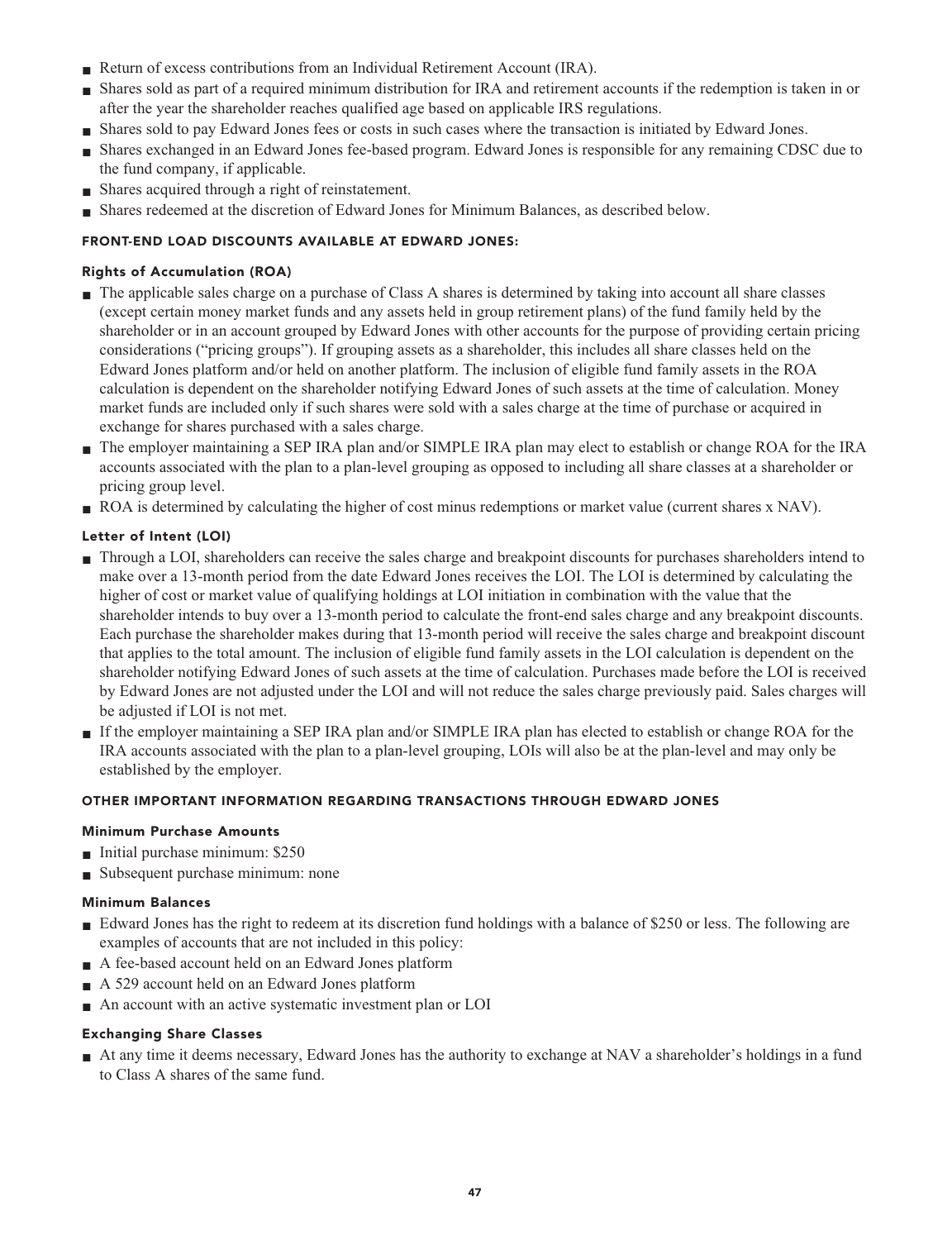# **JANNEY MONTGOMERY SCOTT LLC**

**Effective May 1, 2020, if you purchase or redeem Fund shares through a Janney Montgomery Scott LLC ("Janney") brokerage account, you will be eligible for the following load waivers (front-end sales charge waivers and contingent deferred sales charge (CDSC), or back-end sales charge, waivers) and discounts, which may differ from those disclosed elsewhere in this Fund's Prospectus or SAI.**

# **Front-end sales charge waivers on Class A Shares available at Janney**

- **■ Shares purchased through reinvestment of capital gains distributions and dividend reinvestment when purchasing shares of the same fund (but not any other fund within the fund family).**
- **■ Shares purchased by employees and registered representatives of Janney or its affiliates and their family members as designated by Janney.**
- **■ Shares purchased from the proceeds of redemptions within the same fund family, provided: (1) the repurchase occurs within ninety (90) days following the redemption; (2) the redemption and purchase occur in the same account; and (3) redeemed shares were subject to a front-end or deferred sales load (i.e., right of reinstatement).**
- **Employer-sponsored retirement plans (e.g., 401(k) plans, 457 plans, employer-sponsored 403(b) plans, profit sharing and money purchase pension plans and defined benefit plans). For purposes of this provision, employer-sponsored retirement plans do not include SEP IRAs, Simple IRAs, SAR-SEPs or Keogh plans.**
- **■ Shares acquired through a right of reinstatement.**
- **■ Class C shares that are no longer subject to a contingent deferred sales charge and are exchanged to Class A shares (or the appropriate share class) of the same fund pursuant to Janney's intra-fund share class policies and procedures.**

# **CDSC Waivers on Class A and C Shares available at Janney**

- **■ Shares sold upon the death or disability of the shareholder.**
- **■ Shares sold as part of a systematic withdrawal plan as described in the fund's Prospectus.**
- **■ Shares purchased in connection with a return of excess contributions from an IRA account.**
- **■ Shares sold as part of a required minimum distribution for IRA and retirement accounts if the redemption is taken in or after the year the shareholder reaches qualified age based on applicable IRS regulations.**
- **■ Shares sold to pay Janney fees but only if the transaction is initiated by Janney.**
- **■ Shares acquired through a right of reinstatement.**
- **■ Shares exchanged into the same share class of a different Federated Hermes fund, if the shares were held for the applicable CDSC holding period (the holding period on the shares purchased in the exchange will include the holding period of the shares sold in the exchange).**

# **Front-end sales charge discounts available at Janney: Breakpoints, Rights of Accumulation, and/or Letters of Intent**

- **■ Breakpoints as described in the fund's Prospectus.**
- **■ Rights of accumulation ("ROA"), which entitle shareholders to breakpoint discounts, will be automatically calculated based on the aggregated holding of fund family assets held by accounts within the purchaser's household at Janney. Eligible fund family assets not held at Janney may be included in the ROA calculation only if the shareholder notifies his or her financial advisor about such assets.**
- **■ Letters of intent which allow for breakpoint discounts based on anticipated purchases within a fund family, over a 13-month time period. Eligible fund family assets not held at Janney may be included in the calculation of letters of intent only if the shareholder notifies his or her financial advisor about such assets.**

# **MERRILL LYNCH**

**Shareholders purchasing Fund shares through a Merrill Lynch platform or account will be eligible only for the following load waivers (front-end sales charge waivers and contingent deferred, or back-end, sales charge waivers) and discounts, which may differ from those disclosed elsewhere in this Fund's prospectus or SAI.**

# **Front-end Sales Load Waivers on Class A Shares available at Merrill Lynch**

- **■ Employer-sponsored retirement, deferred compensation and employee benefit plans (including health savings accounts) and trusts used to fund those plans, provided that the shares are not held in a commission-based brokerage account and shares are held for the benefit of the plan;**
- **Shares purchased by a 529 Plan (does not include 529 Plan units or 529-specific share classes or equivalents);**
- **■ Shares purchased through a Merrill Lynch affiliated investment advisory program or exchanged due to the holdings moving from the program;**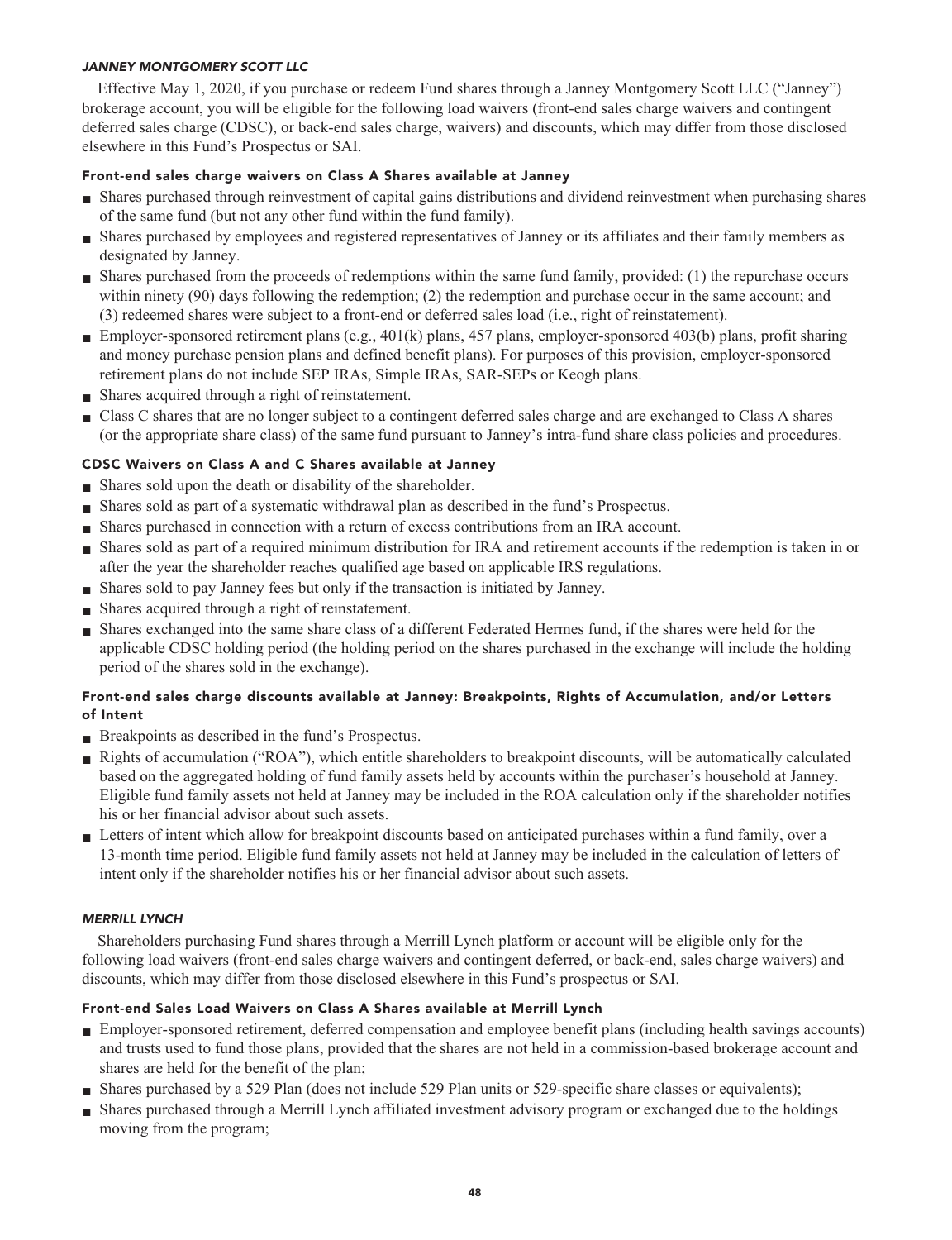- **■ Shares exchanged due to the holdings moving from a Merrill Lynch affiliated investment advisory program to a Merrill Lynch brokerage (non-advisory) account pursuant to Merrill Lynch's policies relating to sales load discounts and waivers;**
- **■ Shares purchased by third party investment advisors on behalf of their advisory clients through Merrill Lynch's platform;**
- **Shares of funds purchased through the Merrill Edge Self-Directed platform (if applicable);**
- **■ Shares purchased through reinvestment of capital gains distributions and dividend reinvestment when purchasing shares of the same fund (but not any other fund within the fund family);**
- **■ Shares exchanged from Class C (i.e., level-load) shares of the same fund pursuant to Merrill Lynch's policies relating to sales load discounts and waivers;**
- **■ Employees and registered representatives of Merrill Lynch or its affiliates and their family members;**
- **■ Directors or Trustees of the Fund, and employees of the Fund's investment adviser or any of its affiliates, as described in the prospectus;**
- **■ Eligible shares purchased from the proceeds of redemptions within the same fund family, provided: (1) the repurchase occurs within 90 days following the redemption; (2) the redemption and purchase occur in the same account; and (3) redeemed shares were subject to a front-end or deferred sales load (known as Rights of Reinstatement). Automated transactions (i.e., systematic purchases and withdrawals) and purchases made after shares are automatically sold to pay Merrill Lynch's account maintenance fees are not eligible for reinstatement.**

# **CDSC Waivers on A, B and C Shares available at Merrill Lynch**

- **Death or disability of the shareholder;**
- **■ Shares sold as part of a systematic withdrawal plan as described in the Fund's prospectus;**
- **Return of excess contributions from an IRA Account;**
- **■ Shares sold as part of a required minimum distribution for IRA and retirement accounts pursuant to the Internal Revenue Code;**
- **■ Shares sold to pay Merrill Lynch fees but only if the transaction is initiated by Merrill Lynch;**
- **■ Shares acquired through a right of reinstatement;**
- **Shares held in retirement brokerage accounts, that are exchanged for a lower cost share class due to transfer to certain fee based accounts or platforms (applicable to A and C shares only);**
- **■ Class A Shares received through an exchange due to the holdings moving from a Merrill Lynch affiliated investment advisory program to a Merrill Lynch brokerage (non-advisory) account pursuant to Merrill Lynch's policies relating to sales load discounts and waivers.**

# **Front-end load Discounts Available at Merrill Lynch: Breakpoints, Rights of Accumulation & Letters of Intent**

- **■ Breakpoints as described in this prospectus;**
- **■ Rights of Accumulation (ROA) which entitle shareholders to breakpoint discounts as described in the Fund's prospectus will be automatically calculated based on the aggregated holding of fund family assets held by accounts (including 529 program holdings, where applicable) within the purchaser's household at Merrill Lynch. Eligible fund family assets not held at Merrill Lynch may be included in the ROA calculation only if the shareholder notifies his or her financial advisor about such assets;**
- Letters of Intent (LOI) which allow for breakpoint discounts based on anticipated purchases within a fund family, **through Merrill Lynch, over a 13-month period of time (if applicable).**

# **MORGAN STANLEY SMITH BARNEY**

**Shareholders purchasing Fund shares through a Morgan Stanley Wealth Management transactional brokerage account will be eligible only for the following front-end sales charge waivers with respect to Class A shares, which may differ from and may be more limited than those disclosed elsewhere in this Fund's Prospectus or SAI.**

# **Front-End Sales Charge Waivers on Class A Shares Available at Morgan Stanley Wealth Management**

- **Employer-sponsored retirement plans (e.g., 401(k) plans, 457 plans, employer-sponsored 403(b) plans, profit sharing and money purchase pension plans and defined benefit plans). For purposes of this provision, employer-sponsored retirement plans do not include SEP IRAs, Simple IRAs, SAR-SEPs or Keogh plans;**
- **■ Morgan Stanley employee and employee-related accounts according to Morgan Stanley's account linking rules;**
- **■ Shares purchased through reinvestment of dividends and capital gains distributions when purchasing shares of the same fund;**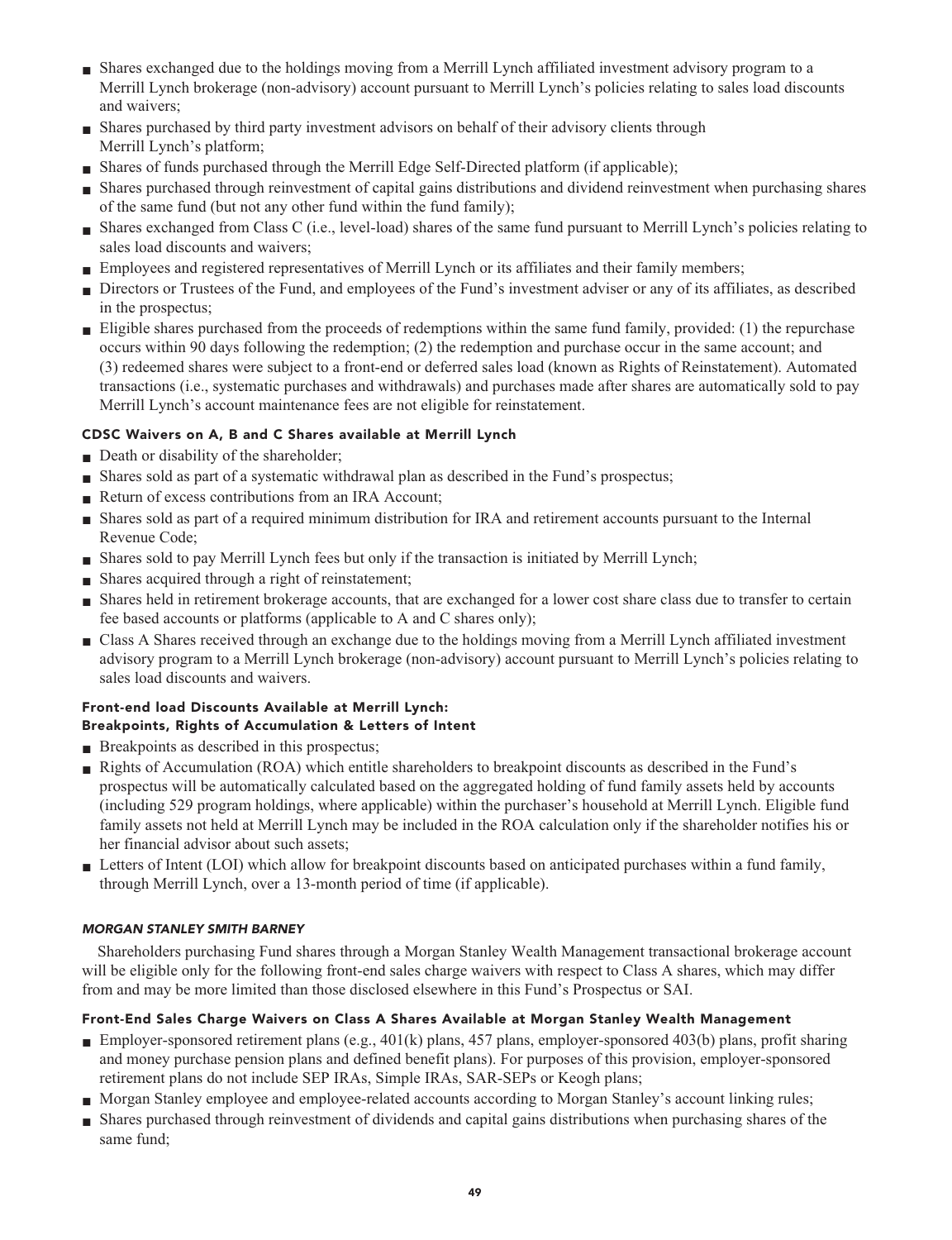- **■ Shares purchased through a Morgan Stanley self-directed brokerage account;**
- **■ Class C (i.e., level-load) shares that are no longer subject to a contingent deferred sales charge and are exchanged to Class A shares of the same fund pursuant to Morgan Stanley Wealth Management's intra-fund share class exchange program;**
- **■ Shares purchased from the proceeds of redemptions within the same fund family, provided (i) the repurchase occurs within 90 days following the redemption, (ii) the redemption and purchase occur in the same account, and (iii) redeemed shares were subject to a front-end or deferred sales charge.**

# **OPPENHEIMER & CO., INC.**

**Effective May 1, 2020, shareholders purchasing Fund shares through an Oppenheimer & Co., Inc. (OPCO) platform or account are eligible only for the following load waivers (front-end sales charge waivers and contingent deferred, or backend, sales charge waivers) and discounts, which may differ from those disclosed elsewhere in this Fund's prospectus or SAI.**

# **Front-end Sales Load Waivers on Class A Shares available at OPCO**

- **■ Employer-sponsored retirement, deferred compensation and employee benefit plans (including health savings accounts) and trusts used to fund those plans, provided that the shares are not held in a commission-based brokerage account and shares are held for the benefit of the plan**
- **■ Shares purchased by or through a 529 Plan**
- **■ Shares purchased through an OPCO affiliated investment advisory program**
- **■ Shares purchased through reinvestment of dividends and capital gains distributions when purchasing shares of the same fund (but not any other fund within the fund family)**
- **■ Shares purchased from the proceeds of redemptions within the same fund family, provided: (1) the repurchase occurs within 90 days following the redemption; (2) the redemption and purchase occur in the same account; and (3) redeemed shares were subject to a front-end or deferred sales load (known as Rights of Reinstatement).**
- **■ A shareholder in the Fund's Class C shares will have their shares automatically exchanged at net asset value to Class A shares (or the appropriate share class) of the Fund if the shares are no longer subject to a CDSC and the automatic exchange is in line with the policies and procedures of OPCO**
- **■ Employees and registered representatives of OPCO or its affiliates and their family members**
- **■ Directors or Trustees of the Fund, and employees of the Fund's investment adviser or any of its affiliates, as described in this prospectus**

# **CDSC Waivers on A, B and C Shares available at OPCO**

- **Death or disability of the shareholder**
- **■ Shares sold as part of a systematic withdrawal plan as described in the Fund's prospectus**
- **Return of excess contributions from an IRA Account**
- **■ Shares sold as part of a required minimum distribution for IRA and retirement accounts pursuant to the Internal Revenue Code**
- **■ Shares sold to pay OPCO fees but only if the transaction is initiated by OPCO**
- **Shares acquired through a right of reinstatement**

# **Front-end load Discounts Available at OPCO: Breakpoints, Rights of Accumulation & Letters of Intent**

- **Breakpoints as described in this prospectus.**
- **Rights of Accumulation (ROA), which entitle shareholders to breakpoint discounts, will be automatically calculated based on the aggregated holding of fund family assets held by accounts within the purchaser's household at OPCO. Eligible fund family assets not held at OPCO may be included in the ROA calculation only if the shareholder notifies his or her financial advisor about such assets**

# **RAYMOND JAMES & ASSOCIATES, INC., RAYMOND JAMES FINANCIAL SERVICES, INC. AND EACH ENTITY'S AFFILIATES ("RAYMOND JAMES")**

**Effective March 1, 2019, shareholders purchasing and redeeming Fund shares through a Raymond James platform or account, or through an introducing broker-dealer or independent registered investment adviser for which Raymond James provides trade execution, clearance, and/or custody services, will be eligible only for the following load waivers (front-end sales charge waivers and contingent deferred, or back-end, sales charge waivers) and discounts, which may differ from those disclosed elsewhere in this Fund's prospectus or SAI.**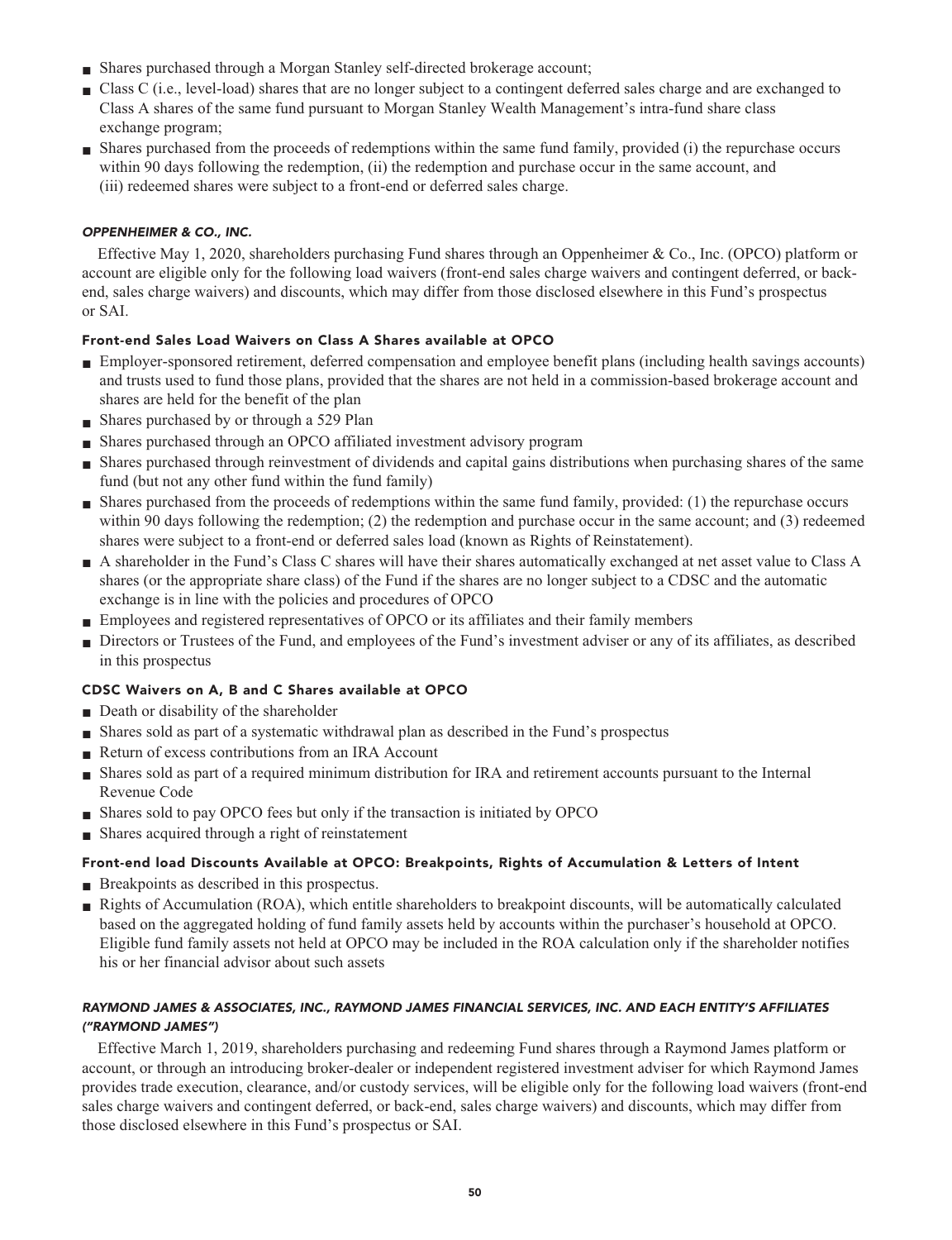# **Front-End Sales Load Waivers on Class A Shares Available at Raymond James**

- **■ Shares purchased in an investment advisory program.**
- **■ Shares purchased within the same fund family through a systematic reinvestment of capital gains and dividend distributions.**
- **■ Employees and registered representatives of Raymond James or its affiliates and their family members as designated by Raymond James.**
- **■ Shares purchased from the proceeds of redemptions within the same fund family, provided: (1) the repurchase occurs within 90 days following the redemption; (2) the redemption and purchase occur in the same account; and (3) redeemed shares were subject to a front-end or deferred sales load (known as Rights of Reinstatement).**
- **■ A shareholder in the Fund's Class C shares will have their shares automatically exchanged at net asset value to Class A shares (or the appropriate share class) of the Fund if the shares are no longer subject to a CDSC and the automatic exchange is in line with the policies and procedures of Raymond James.**

# **CDSC Waivers on A, B and C Shares Available at Raymond James**

- **Death or disability of the shareholder.**
- **■ Shares sold as part of a systematic withdrawal plan as described in the fund's prospectus.**
- **■ Return of excess contributions from an IRA Account.**
- **■ Shares sold as part of a required minimum distribution for IRA and retirement accounts due to the shareholder reaching the qualified age based on applicable IRS regulations as described in the fund's prospectus.**
- **■ Shares sold to pay Raymond James fees but only if the transaction is initiated by Raymond James.**
- **■ Shares acquired through a right of reinstatement.**

# **Front-End Load Discounts Available at Raymond James: Breakpoints, Rights of Accumulation, and/or Letters of Intent**

- **Breakpoints as described in this prospectus;**
- **■ Rights of accumulation which entitle shareholders to breakpoint discounts will be automatically calculated based on the aggregated holding of fund family assets held by accounts within the purchaser's household at Raymond James. Eligible fund family assets not held at Raymond James may be included in the calculation of rights of accumulation only if the shareholder notifies his or her financial advisor about such assets.**
- **■ Letters of Intent which allow for breakpoint discounts based on anticipated purchases within a fund family, over a 13-month time period. Eligible fund family assets not held at Raymond James may be included in the calculation of letters of intent only if the shareholder notifies his or her financial advisor about such assets.**

# **STIFEL, NICOLAUS & COMPANY, INCORPORATED**

**Effective July 1, 2020, shareholders purchasing Fund shares through a Stifel, Nicolaus & Company, Incorporated ("Stifel") platform or account or who own shares for which Stifel or an affiliate is the broker-dealer of record are eligible for the following additional sales charge waiver.**

# **Front-End Sales Load Waiver on Class A Shares**

- **■ Class C shares that have been held for more than seven (7) years will be converted to Class A shares of the same Fund pursuant to Stifel's policies and procedures**
	- **All other sales charge waivers and reductions described elsewhere in the Fund's Prospectus or SAI still apply.**

# **U.S. BANCORP INVESTMENTS, INC.**

**Effective November 1, 2021, shareholders purchasing Fund shares through a U.S. Bancorp Investments, Inc. ("USBI") platform or who own shares for which USBI is the broker-dealer, where the shares are held in an omnibus account, will be eligible for the following front-end sales charge waivers and discounts, which may differ from those disclosed elsewhere in the Funds' Prospectus or SAI. All other sales charge waivers and reductions described elsewhere in the Fund's Prospectus or SAI still apply.**

# **USBI Conversion of Class C Shares**

**Class C (i.e., level-load) shares that are no longer subject to a contingent deferred sales charge are systematically converted to the Class A shares of the same fund pursuant to USBI's intra-fund share class policy. No front-end sales charge will apply to such conversions.**